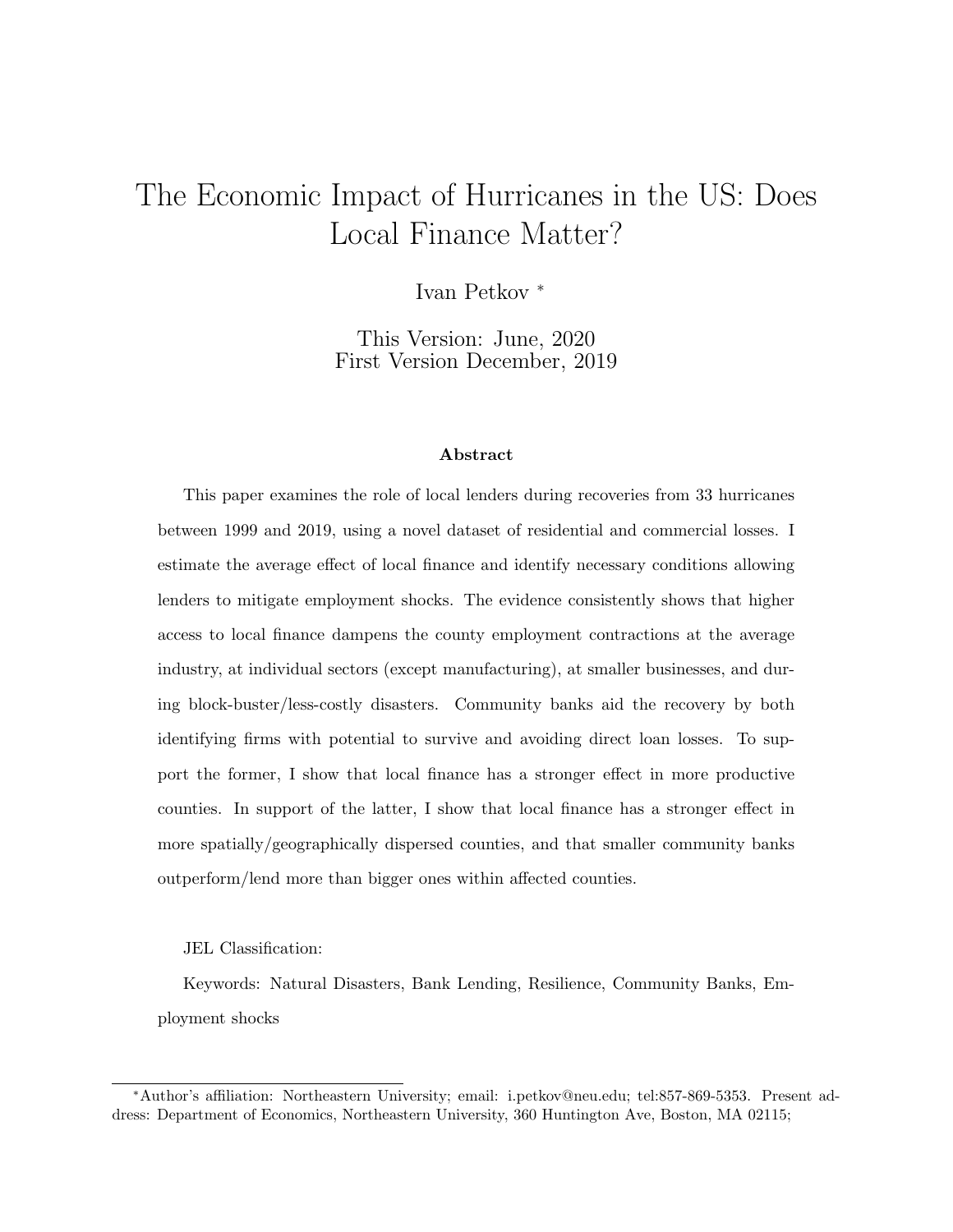# 1 Introduction

Hurricanes disrupt economic activity – counties with business damage contract total employment by 0.65% during the month of impact (unaffected ones grow by 0.13%). The effect is strongest for those employed by smaller businesses and can be permanent.<sup>1</sup> Direct damage to businesses reduces revenue either because it prevents them from functioning properly or drives away customer base.<sup>2</sup> Without revenue, owners have to rely on credit or personal savings to restore their business and bring back employees.<sup>3</sup> Many small enterprises lack the financial record or are engaged in lines of business which are hard to evaluate and rely on regional banks for credit.<sup>4</sup> Hurricanes present considerable challenges to community banks whose ability to recover from loan losses due to their geographic concentration and limited access to credit markets may compromise their ability to extend new loans.<sup>5</sup>

This paper examines the role of local lenders during the recovery phase following severe and widespread hurricanes, which can damage local businesses and limit banks' lending alike. I combine the wide scope of long-term studies with a detailed model of the short-term dynamic response, as in individual case studies, to highlight the role of community lenders and the main underpining factors.<sup>6</sup> I consider both whether small lenders, on average, mitigate negative employment shocks and also identify necessary conditions allowing them to assist in the recovery. The evidence consistently shows that increased access to local finance – measured by the fraction of deposits held by local banks, the log of local deposits, or the fraction of local banks – dampens the employment contraction resulting from business damages. This applies to the average industry in affected counties, to each sector on its own (except manufacturing), and has a particularly strong effect on small businesses. Community

<sup>1</sup>Based on averages from BLS county employment data for counties with Major Disaster Declarations between 1999 and 2019. Small businesses data is from QWI for establishments with less than 20 employees.

<sup>&</sup>lt;sup>2</sup>See Kroll et al. (1991); Webb et al. (2000).

<sup>3</sup>See Basker and Miranda (2018).

<sup>&</sup>lt;sup>4</sup>See Gilje (2019), Cortés and Strahan (2017), Berger et al. (2005).

 $5$ See Emmons et al. (2004), Aubuchon et al. (2010)

<sup>&</sup>lt;sup>6</sup>For long-term studies see Strobl (2011), Deryugina (2017), Boustan et al. (2020); for case studies see Belasen and Polachek (2008), Guimaraes et al. (1993), Ewing et al. (2003), Meltzer et al. (2019).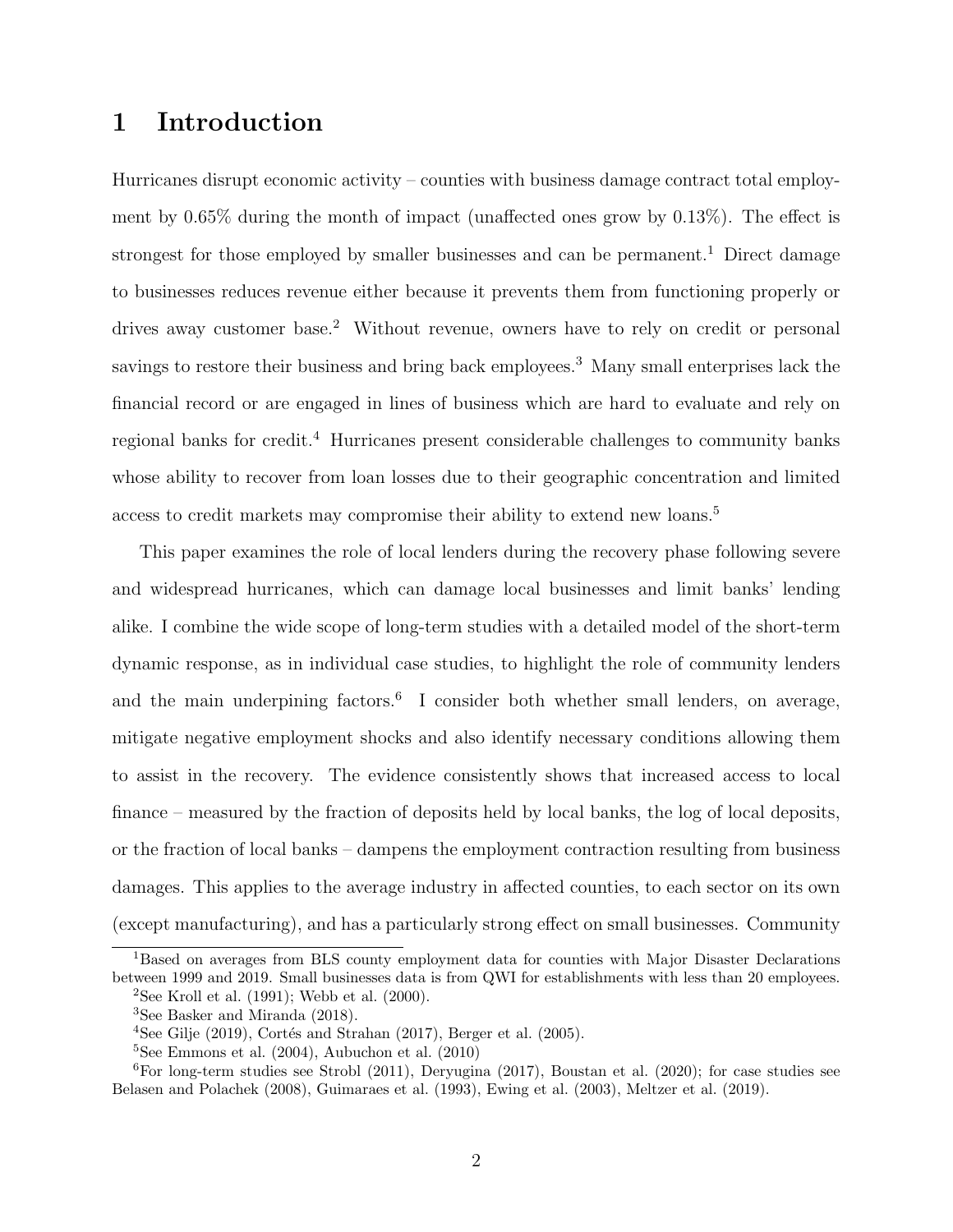banks aid in the recovery from blockbuster storms and less costly ones. A 1%-output-lossevent reduces employment growth by 0.25% at counties with low presence of local lenders, 0.15% at those with medium presence, and not at all at counties with high presence.

I consider a total of 33 hurricanes between 1999 and 2019 and develop a novel dataset, which distinguishes between residential and commercial losses. Damages during major disaster declarations are matched to a specific event, in a specific county, at a given date and include both insured and uninsured losses. I focus on a set of industries, which are most vulnerable, during a short period before and after the hurricane shock.<sup>7</sup> I classify banks as local if at least 65% of their deposits are located in a county and use the county fraction of local deposits as the main measure of access to local finance.<sup>8</sup>

The main empirical strategy is based on an event-study model of monthly employment growth by industry in each county, allowing for common county-industry shocks across a peer group. Key for identifying the effect of local finance is that business damage and local finance are not correlated with other factors related to the economic development in affected counties. Businesses install protective infrastructure or relocate from counties with regular hurricane incidence. Such adjustments can vary by the industry sector, the relative productivity of local firms, or the endowments of the local economy.<sup>9</sup> Local banks can also respond indirectly to anticipated future damages by co-relocating with business. I disentangle the link between business damage, local banking structure, and the underlying county differences by both directly controlling for county-industry characteristics and forming relative-output peer control groups. Both limit the effect of unobservable heterogeneity.<sup>10</sup> The key identifying assumption is that, exception for access to local finance, the countyindustries in the peer group share the same underlying economic characteristics and are

<sup>&</sup>lt;sup>7</sup>I identify industries which are likely to be directly affected using a limited dataset of SBA disaster loans which list the industry code for each borrower.

 ${}^{8}$ This follows Meyer and Yeager (2001) and Cortés (2014).

<sup>9</sup>For example, the hospitality sector may find it appropriate to locate to places with higher exposure to weather shocks, while manufacturing will do the opposite.

<sup>&</sup>lt;sup>10</sup>More specifically, I control for industry-specific output, labor productivity, proportion of small/young businesses, as well as residential damage, population displacement and industrial diversification.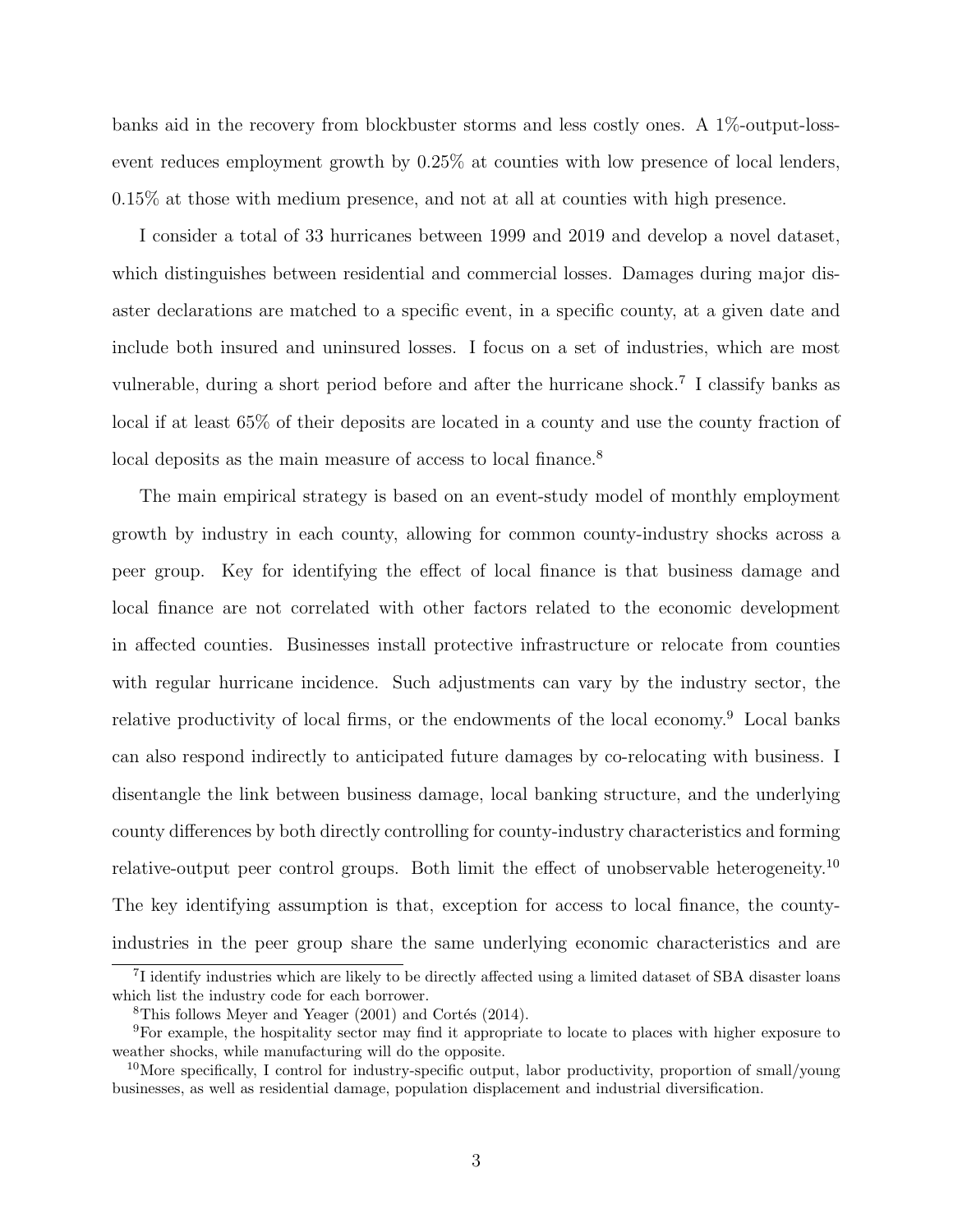likely to respond in a similar way to hurricane losses.

I test two distinct but complementary factors that can explain why community banks aid in recoveries. First, due to their proximity (Agarwal and Hauswald (2010); Degryse and Ongena (2005)) and specialization in servicing firms with limited financial track record (Berger et al. (2005)), community banks are uniquely positioned to identify businesses able to repay loans if they reopen (Basker and Miranda (2018)). To provide a test of this, I consider whether local finance has a higher impact in locations where businesses are more productive. In doing so, I explicitly allow such businesses to recover at different rates, regardless of local finance. The second factor is related to the ability of local banks to avoid direct losses to existing loans. Since community banks lend to a small number of clients they face lower market risk as opposed to idiosyncratic risk (due to borrower-specific defaults). As a result, business damage increases the variability in performance across local lenders but can leave the average unaffected. I consider the role of idiosyncratic risk in two different ways. First, I examine whether access to local finance has a lower effect in counties where activity is concentrated in the same industry or census tract (Gunther et al. (1999)). In such areas, losses are more strongly correlated across individual borrowers and more smaller lenders can face defaults, which limits additional lending. Second, I focus directly on the lending activity and loan performance after hurricanes. In the same county, I compare bigger banks, which diversify risk from individual defaults and have higher exposure to local market risk, to smaller ones, which face higher idiosyncratic risk (Yeager (2004)).

The results support the hypothesis that community banks help in the recovery by both being able to identify businesses with potential to survive and by avoiding direct loss to their existing portfolio of loans. The first factor explains why national banks may find it hard to step in during such disasters and the second explains why local banks are able to lend  $more.<sup>11</sup>$ 

<sup>&</sup>lt;sup>11</sup>I also find (evidence not presented) that local banks experience an increase in deposits, likely due to insurance claims and federal relief. This relieves the funding constraint but does not imply that they will actually lend more. Schüwer et al. (2019) shows that local banks increase security holdings.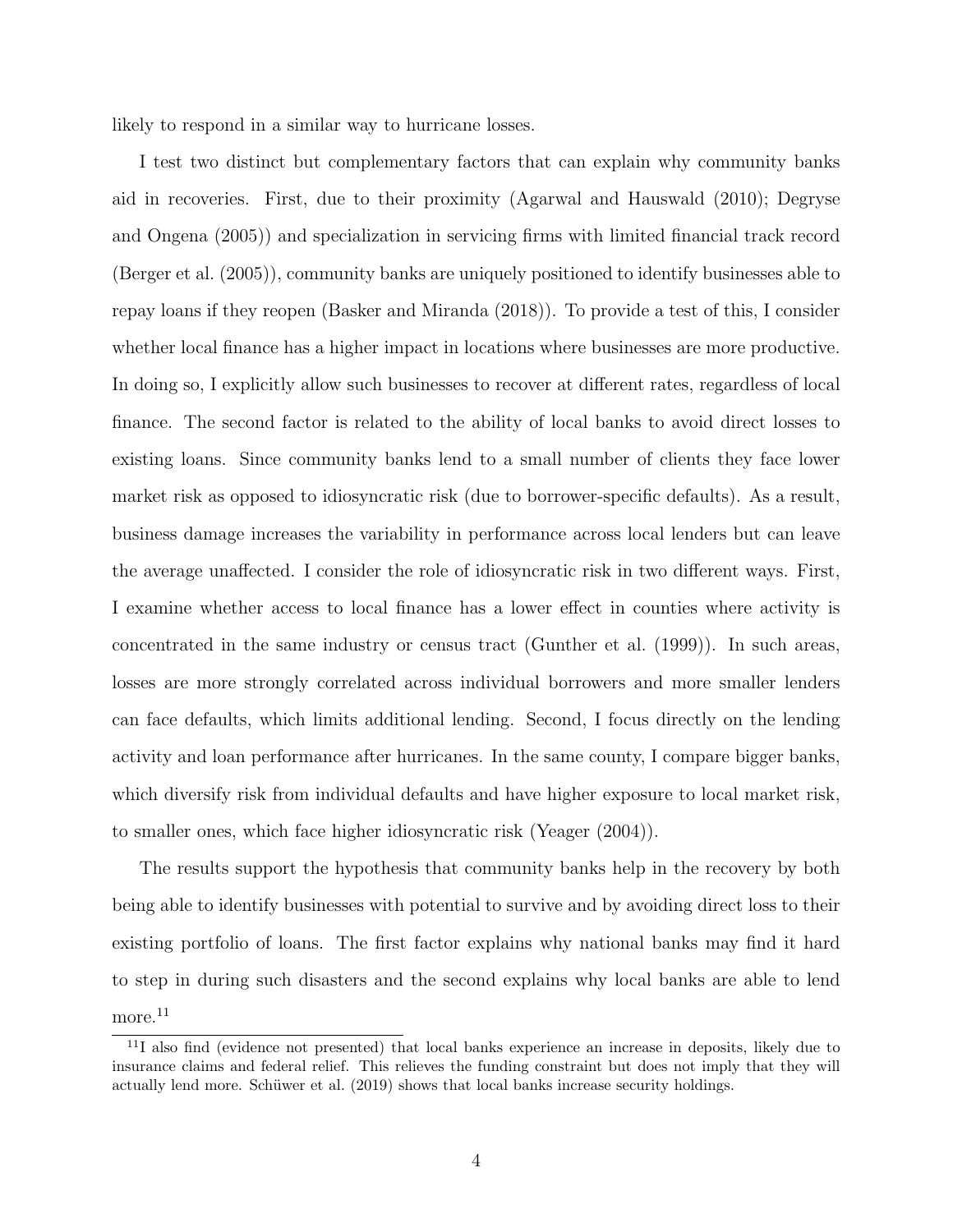I document that local banks mitigate contractions more in counties where the firms are more productive. Conversely, when local businesses are less likely to survive the hurricane loss, community banks will not extend credit and employment will contract. In highproductivity counties, access to local finance leads to stark differences in employment outcomes: a  $1\%$ -output-loss-event reduces employment by  $0.4\%/0.02\%$  at counties with low/high access to finance. This finding is consistent with several existing studies showing that lenders with higher exposure to disasters extend more loans.<sup>12</sup> In addition, it shows that local lenders will not indiscriminately lend during disasters and rely on the soft information they collect.

I present evidence that access to local finance is less helpful when counties are more industrially or geographically concentrated. In such locations, business failures are more correlated and the idiosyncratic risk matters less. As a result, more community banks experience loan losses and have limited capacity to expand funding. I find that increasing access to local finance from the 25th to the 50th percentile limits contractions by half at industrially diversified counties and by less than a third in the rest. Local lenders have a smaller effect when activity is concentrated in the same census tract. In counties with more spatially dispersed activity, higher access to local finance (the 25th vs the 50th percentile) reduces contractions by a third compared to a quarter elsewhere. As with industrial concentration, when the pre-existing distribution of activity in a county leaves a subset of community banks unaffected by loan defaults, employment contractions are mitigated.

Evidence based on direct bank outcomes also supports the importance of idiosyncratic risk. Controlling for common county-level shocks, I am able identify the response of smaller, less diversified banks relative to the rest. I find that the average smaller community bank experiences lower direct loan loss and extends new business loans after hurricane impacts. Bigger banks within the county experience higher default risk, reduced payments on existing loans, lower net income, and a lower capital ratio. I do not find evidence that bigger local banks expand lending in counties with higher business losses. Consistent with the county-

<sup>&</sup>lt;sup>12</sup>See Chavaz (2014); Cortés and Strahan (2017); Cortés (2014); Schüwer et al. (2019).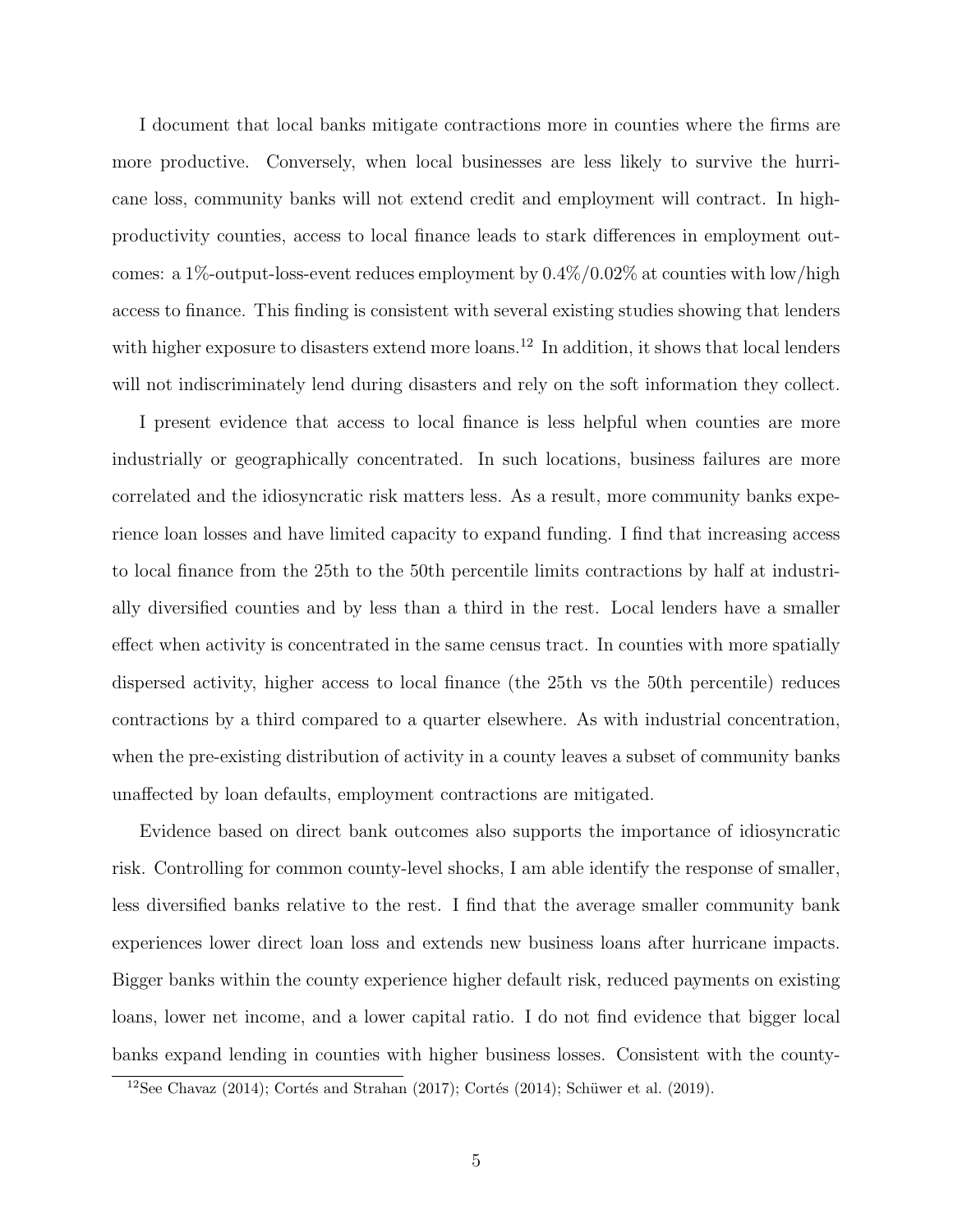industry evidence, I conclude that smaller banks are likely to avoid direct losses and extend credit to businesses that are likely to remain profitable after reopening.

In the robustness section, I examine the stability of the baseline results to more restrictive definition of access to local finance. I focus on two alternative classifications of local lenders: at least 90% of a bank's deposits are located in the same county; all of the bank's deposits are in the same county. The rest of the paper proceeds as follows: section 2 discusses contributions and literature, section 3 details the construction of the data, section 4 considers the main impact of access to local finance, section 5 explores the factors behind the main effect of finance, section 6 includes robustness evidence, and section 7 concludes.

# 2 Related Literature

This paper intersects two distinct literatures that study: the local economic effect of natural disasters and the significance of local banking industry structure for local activity. Cortés  $(2014)$  examines the role of local finance during disaster recovery in the US and finds that local lenders increase credit by  $0.1\%$  in the impact quarter, generating  $0.1\%/1\%$  faster total/young-firm employment growth. I retain the definition of local lenders and expand on several dimensions.<sup>13</sup> I test if local finance mitigates employment shocks specifically after hurricanes and focus on business damages, while controlling for residential loss.<sup>14</sup> I use monthly data for county employment by industry since hurricanes have opposing effects in different sectors (Guimaraes et al. (1993)) and the impact can dissipate quickly (Baade et al. (2007)). The granularity of the data allows me to devise a natural peer control group and limit the role of unobservable county heterogeneity. I further extend the sample of Cortés (2014), adding close to ten years of hurricanes and differentiate between costlier events. Finally, a big portion of this study is dedicated to explaining why community banks assist

<sup>&</sup>lt;sup>13</sup>I classify lenders with over two thirds of deposits in one county as local. I use both the log of local deposit and the fraction of local deposits.

<sup>&</sup>lt;sup>14</sup>While not the most frequent (only 20% of disasters), they cause the most severe damages (83% of total, Pielke Jr and Landsea (1998)) and present considerable challenges to community banks whose ability to recover from loan losses may be compromised by their geographic concentration (Emmons et al. (2004)).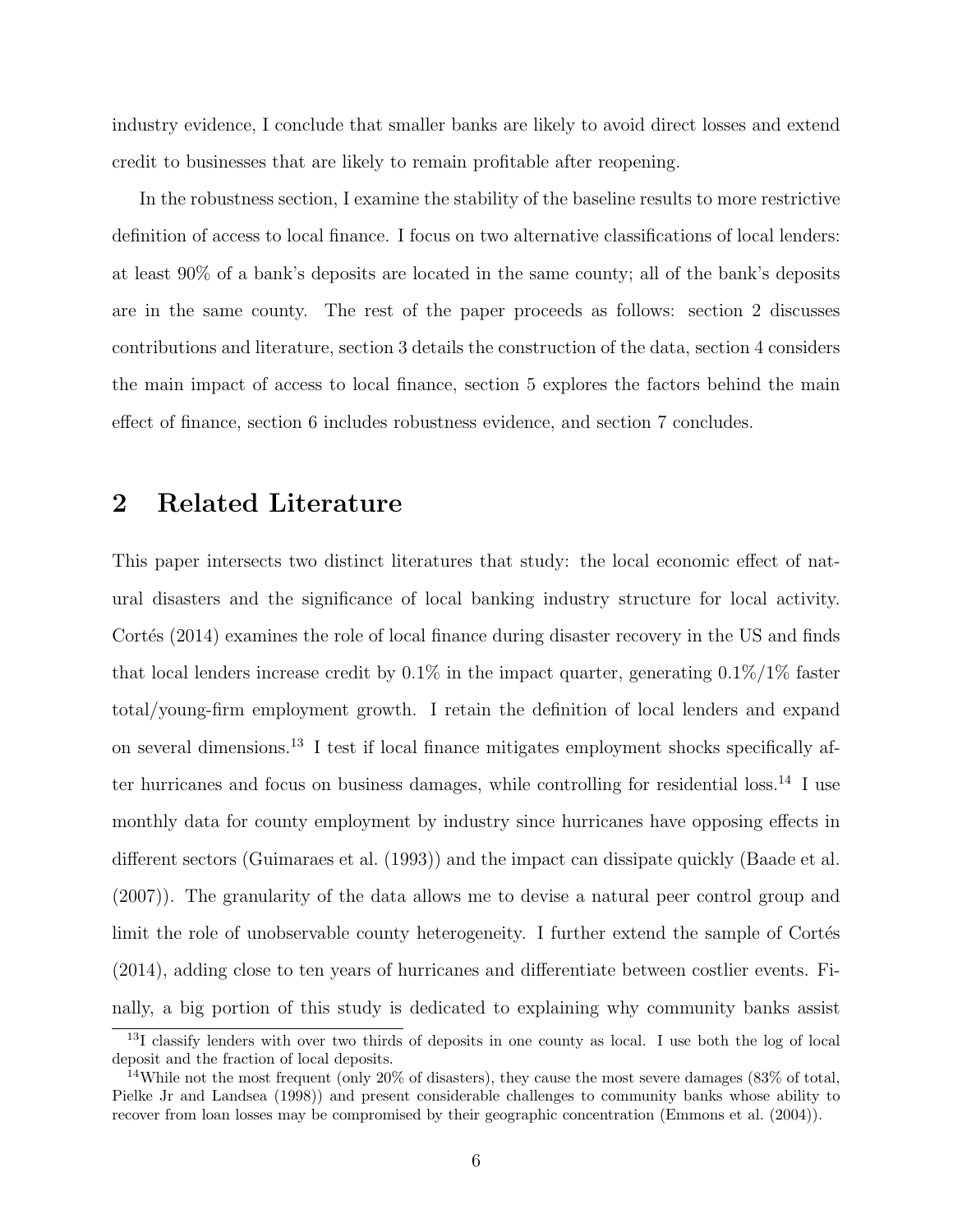in recovery. Similarly to Cortés  $(2014)$ , I find that recovery improves with access to local credit. Differently from the paper, I find that only smaller community banks expand lending and that bigger ones experience significant deterioration in performance (face higher risk, reduced income, lower capital ratios). More generally, I find that when business losses are more correlated within the county local finance is less helpful with recovery.

A few other papers have examined the effect of local finance during disasters.<sup>15</sup> Koetter et al. (2019) studies the lending response of banks outside the direct impact of a river flood in Germany in 2013 but with existing business loans in the flooded areas. It finds that bank lending increases by 3%, affected businesses see a 16% increase in credit, and banks with lower geographic diversification see higher credit risk. Schüwer et al. (2019) documents that highly-capitalized independent banks extend new loans in their core markets after Hurricane Katrina. It presents evidence that counties with higher share of well-capitalized, independent banks experience faster employment growth two years after a hurricane. The share of independent banks is not, by itself, related to better employment outcomes. Several studies argue that banks are likely to expand lending after disasters.<sup>16</sup> Others show that banks are likely to restrict lending and in some cases this has negative effect on real outcomes.<sup>17</sup> Schüwer et al. (2019) examines the role of local lenders in employment recovery and explicitly considers the conditions necessary for community banks to assist with the recovery. My results are consistent with theirs as I show that banks with limited portfolio risk and limited capital ratio declines are the source of new lending to businesses in affected areas. I build

<sup>&</sup>lt;sup>15</sup>For the literature on the effect of access to local finance in general see: Gilje (2019), Becker (2007), Ashcraft (2006).

<sup>16</sup>Chavaz (2014) studies how varying exposure to hurricane-generated losses during 2005 affects banks' supply of mortgage loans. The paper finds that banks facing wider exposure to affected counties also tend to expand lending more. Cortés and Strahan (2017) show that total mortgage originations increase by close to 3% above the normal in counties with disaster declarations related to all types of events during 2001 to 2010.

<sup>&</sup>lt;sup>17</sup>Hosono et al. (2016) documents credit-supply reductions (and lower investment) at unaffected firms by banks affected by the Kobe Earthquake in 1995. Berg and Schrader (2012) argues that after volcanic eruption in Ecuador credit demand increases significantly but access to credit is improved only with an existing bank relationship. Garmaise and Moskowitz (2009) demonstrates that local banks are less likely to fund purchases of high earthquake risk properties after the Northridge earthquake in 1994. Berger et al. (2015) looks at the Great Recession and shows that access to local lenders is associated with more credit and lower failure rate for start-ups only during normal times (prior to the Recession) but not during the crisis.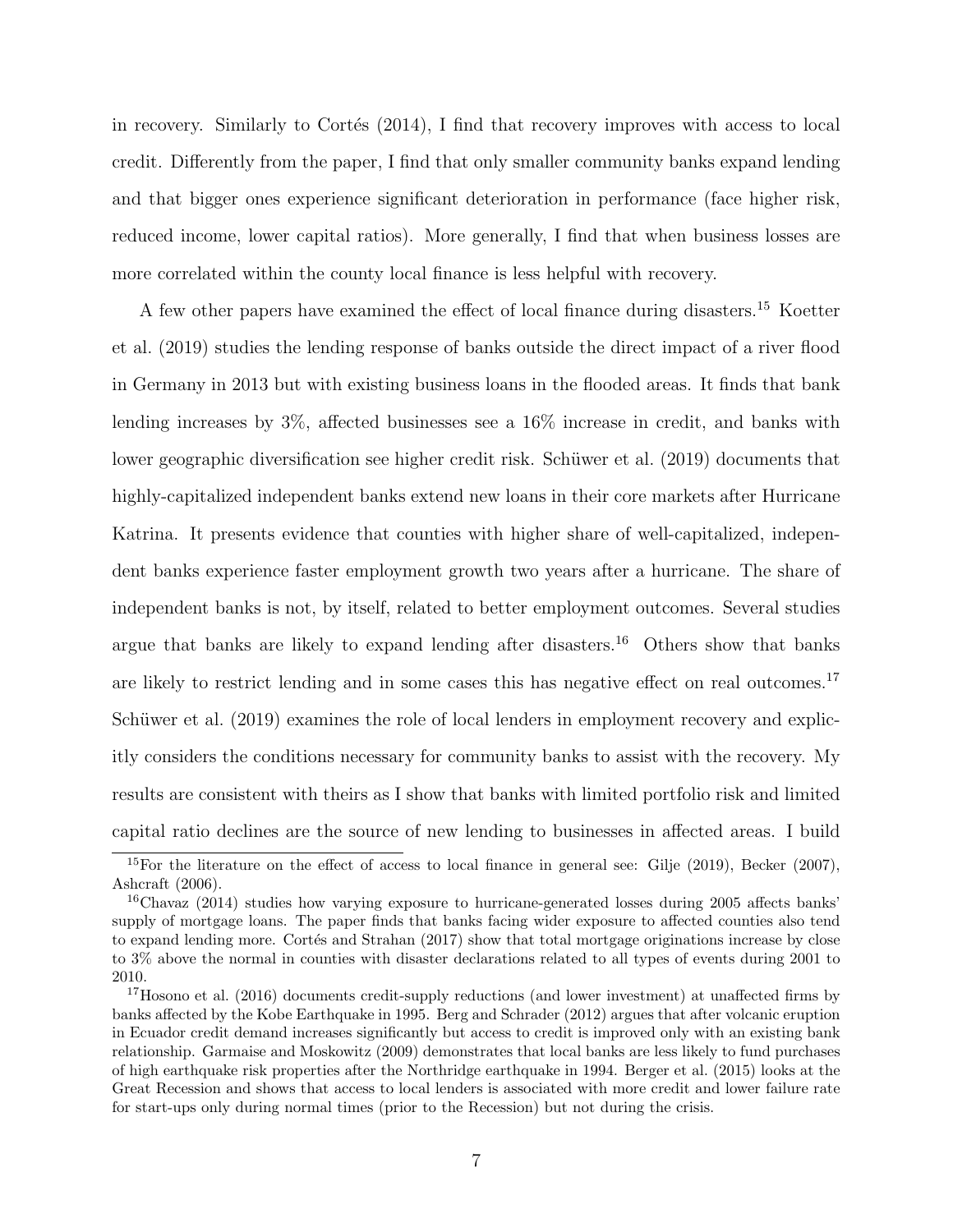on their results by documenting that bigger community banks experience drops in capital ratios and limit lending, as well as extending the sample to close to 20 years of hurricanes (they consider only 2005). I reconcile the mixed results in the literature regarding the role of smaller banks by showing that the incidence of loan losses across local lenders is key in explaining when access to finance helps with recovery.

The current study is also related to the extensive literature that examines the economic impact of natural disasters.<sup>18</sup> Only a handful of studies look at the universe of disasters and none of them cover the last 15 years included in my sample. Strobl (2011) examines the net growth impact of hurricane destruction in US coastal counties during the 1948-2005 period and finds a 0.45% decrease in at the county but limited impact at the state level. Deryugina (2017) studies the long-term impact of hurricanes in the US on population, earnings, and employment between 1979-2002, as well as the importance of government transfers during such events. Based on a difference-in-difference estimation on propensity-matched counties, the paper finds that employment rate is lower five to ten years after a hurricane, while earnings and population remain unchanged. Boustan et al. (2020) examines the long-term impact of a list of disasters in the US between 1918-2012, focusing on county-level migration and house prices, and finds an increase in out-migration and a decrease in house prices. My results complement these studies by focusing on the short-term, sectoral impact of hurricanes for an extensive sample of events. I show that the majority of the employment effect is short-lived and disappears after two quarters.<sup>19</sup> Importantly, I provide an explanation for the difference in the severity of employment contractions.

My results are largely consistent with the findings of case studies related to individual hurricanes. Belasen and Polachek (2008) shows that county employment decreases between 1.5% and 5% for two years after hurricanes in Florida during 1988-2005, using hurricane severity as treatment. It also examines industrial sectors and finds that manufacturing, trade, and finance are negatively impacted, while services are positively impacted. Guimaraes

<sup>18</sup>See Kousky (2014) for an extensive review of the literature.

 $19\text{Cort\'es}$  and Strahan (2017) shows this is also the case with mortgage lending.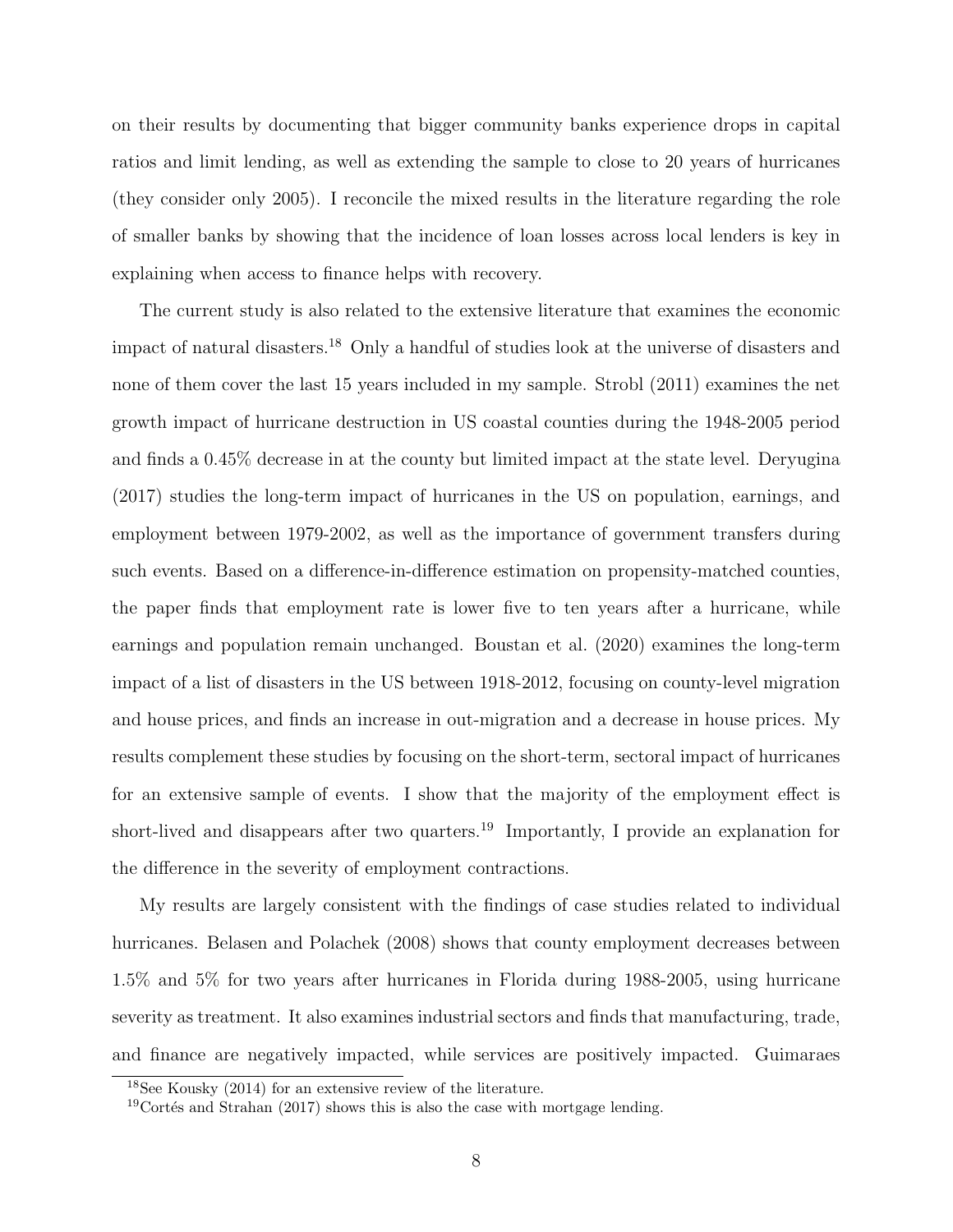et al. (1993) conducts a multi-sectoral analysis of the impact of Hurricane Hugo in South Carolina. It shows that while state employment was stable, construction increased by 8.5% at the expense of retail, trade, transportation and public utilities. Ewing et al. (2003) finds a decrease in employment growth after the Fort Worth tornado of 2008 in Texas. There was a heterogeneous response by industry with the trade sector experiencing significant decline. Meltzer et al. (2019) documents significant employment losses across the retail sector during Hurricane Sandy in New York City.

My paper is also related to the literature on the vulnerability of geographically concentrated community banks to local shocks. There is significant evidence that community banks have lower market risk exposure. Yeager (2004) identifies counties with shocks to unemployment during the 1990-1998 period and compares local bank performance to a matched unaffected peer, finding no statistical difference. Meyer and Yeager (2001) looks at local rural banks and finds that a range of performance measures (ROA, net loan losses, loan losses to total loans, etc.) are not related to the county's economic conditions captured by the unemployment rate, employment growth, personal income growth, among others. Emmons et al. (2004) argues that bank mergers which increase geographic diversification do not significantly improve the risk-return tradeoff for local banks, implying that they have lower exposure to local economic shocks. Aubuchon et al. (2010) examines the set of failed banks during the Great Recession and finds that slightly bigger commercial banks are more were more likely to fail. Considering evidence related to bigger, bank-holding companies (BHC), Stever (2007) argues that while smaller banks face higher idiosyncratic risk, due to their inability to diversify, they extend lower-credit risk loans or loans with higher collateral, which reduces their exposure to market risk. Demsetz and Strahan (1997) conclude that smaller banks are less diversified but not more risky. Deng et al. (2007) shows that cost of debt for small bank holding companies is impacted much less by geographic diversification compared to bigger banks, suggesting that smaller, concentrated banks are not seen as more risky by credit markets. I contribute to this literature by showing smaller banks are, on average,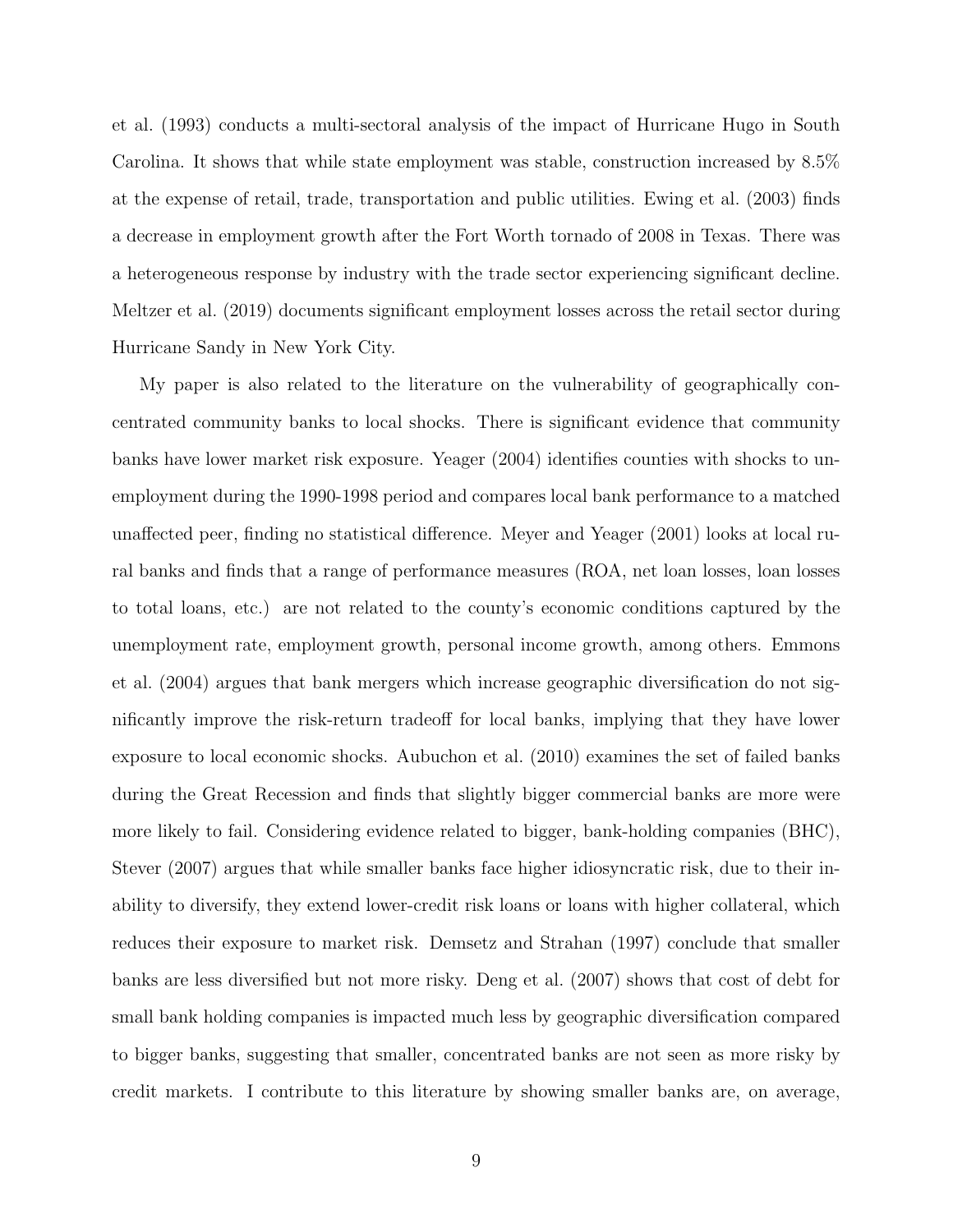less likely to be affected during hurricanes, which allows them to provide funding during the rebuilding period. I document that local lenders do not improve recovery in markets where damages are more strongly correlated and even smaller lenders experience direct loan losses. I also show directly that, within the same market, smaller banks perform better and lend more during hurricanes.

# 3 Data and Sample Selection

This section describes some of the main data sources and discusses the definitions of the main shocks in the empirical model.

Hurricane Damages: I track US hurricanes between 1999-2019 using FEMA's list of major state-specific disaster declarations. Declarations are time-specific and include a set of affected counties. All data sources are linked based on FEMA's unique declaration number. When the declaration number is not available, as in the case of flood insurance, I use the date of the disaster to identify which losses are generated by each hurricane. <sup>20</sup> I use four distinct data sources to approximate county damages. With the exception of flood insurance, each of these is related to disaster relief programs: individual assistance by FEMA; business/residential loans by the Small Business Administration (SBA); public assistance by FEMA. However, this measure does not include all of the incurred losses. I cannot identify losses insured by business-interruption, home-owners, hurricane, or vehicle insurance.

The first data source is the SBA's dataset on verified residential and business damage. After each disaster, home or business owners can apply for low-interest loans, administered by SBA, to cover uninsured losses. For each applicant, SBA records the total loan amount requested and the total loss incurred, as well as the location of the property. Starting from the year 2001, the agency makes publicly available an aggregated version of its loan-level data at the level of the zip-code and city/county for each disaster declaration. Since the

 $20$ To identify whether a disaster declaration is related to a hurricane, I use FEMA's disaster-type classification. I have manually re-classified declarations of hurricane Lee and Dennis in states where they were listed as tropical storms.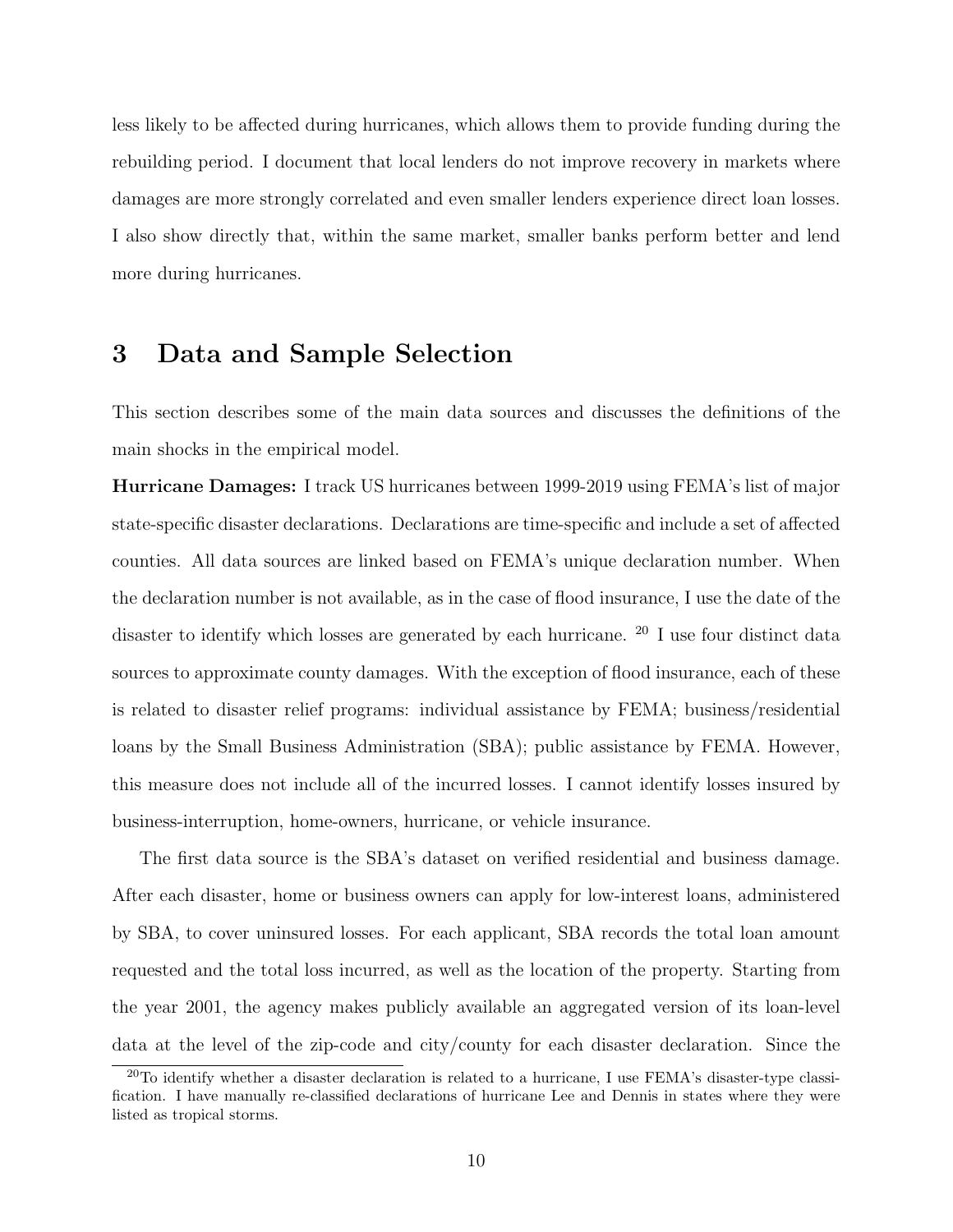non-public data includes both approved and denied applications with the corresponding verified loss (to real estate and to inventory/equipment), the public data provides a good approximation for the overall business and residential uninsured loss for everyone that has applied for assistance. In some of my preliminary analysis, I utilized a limited loan-level information attained through a Freedom of Information Act request. I am able to match this dataset to a subset of counties affected by 13 (out of 33) hurricanes between 2002 and 2012. The loan-level information lists the 6-digit NAICS industry code for each business disaster loan. I use this to identify which types of businesses are more likely to be affected by hurricanes and to limit my focus on a subset of industries in the main analysis.

The second data source comes from the FEMA's Individuals and Households Program (IHP). The program provides non-repayable grants to homeowners and renters to cover disaster losses. Payments are aimed at providing for immediate needs following disasters and to supplement other sources of recovery funds. The information for homeowners includes total property damage, determined by FEMA inspectors, and the amount of relief for each county and disaster declarations. For renters and homeowners the data lists the amount of rental assistance provided for households which are displaced. Property damage measures uninsured residential loss and the rental relief measures population displacement.

The third data source uses FEMA's Public Assistance (PA) data. The program provides grants to state and local governments to respond and recover from major disasters. The PA covers damage to roads and bridges, water control facilities, public buildings, and public utilities. It also provides funds for the necessary removal of debris and protective measures. I use the total amount of public assistance paid to each county after each disaster to approximate the amount of damage to the public infrastructure. I classify public loss as a component to business damages. It can be argued that public losses are a form of residential loss since they can lead to increased local taxes. At the same time, damage to public utilities and transportation infrastructure more directly limits business operations and can capture losses from business interruptions.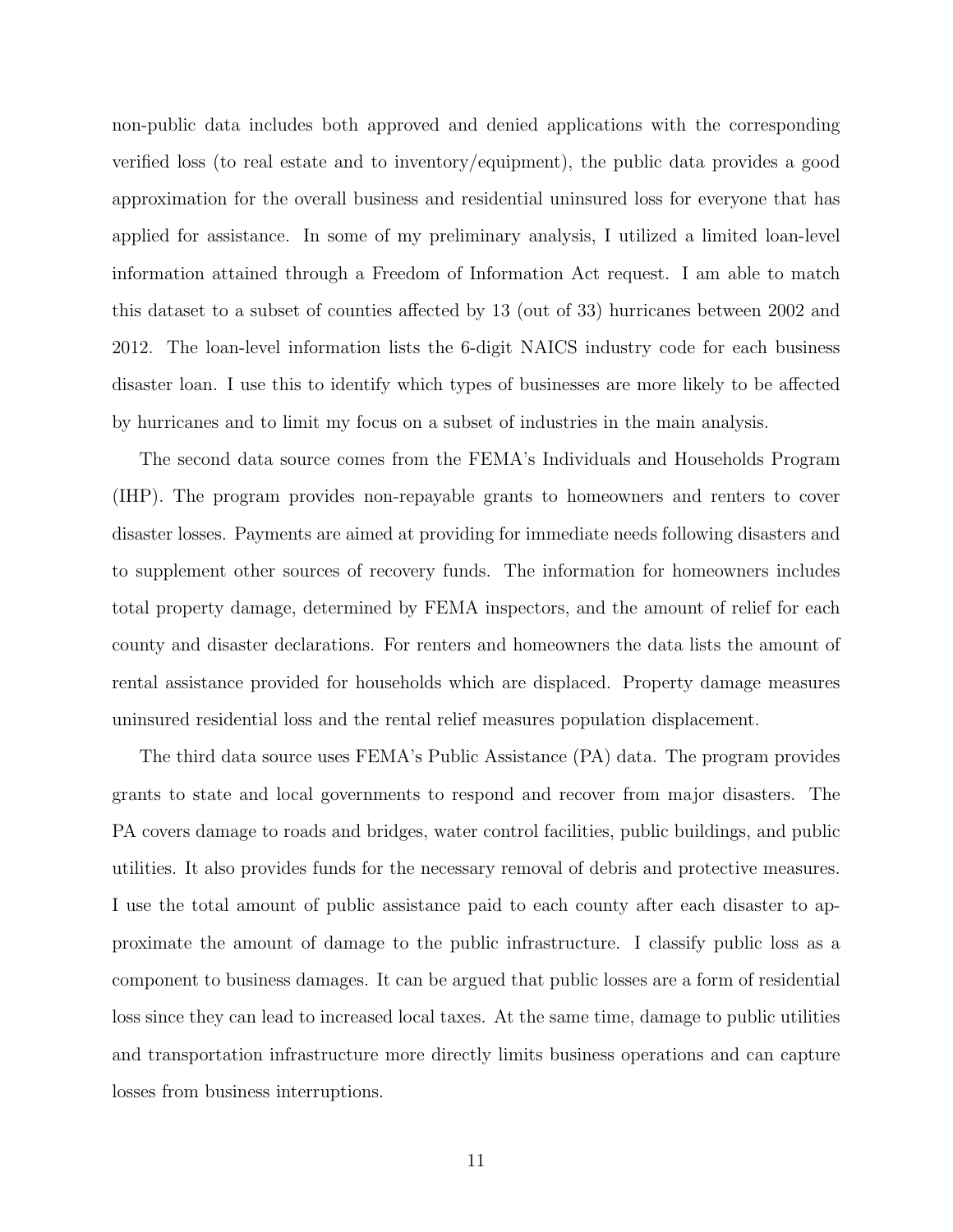Finally, I use information on insurance payments from the National Flood Insurance Program. FEMA (the agency in charge of managing the NFIP) provides public information, at the census tract level, for flood-insurance claims, amounts paid, and the date on which the loss was incurred. I match the date of loss to the date of each hurricane event in each county to identify whether the insurance claim is related to a disaster. I classify insurance payments into business or residential based on the type of property.

All together, my measure of hurricane loss can be divided into business and residential loss. Business loss consists of SBA's business loans, FEMA's public assistance grants, and flood insurance payments related to non-residential buildings. Residential loss consists of SBA's homeowners loss, FEMA's IHP loss, and flood insurance payments related to residential buildings. Each component is specific to the county and disaster declaration, spanning the period between 1999 and 2019 or a total of 33 Hurricanes.

Table 2 lists detailed summary statistics for individual hurricanes and separates counties with positive business/residential damage. The distribution of damages varies significantly across the set of hurricanes: historical events, such as Katrina, Sandy, and Harvey cause significant loss both at the mean and in the tail; other hurricanes generate a majority of loss within a small set of counties, leading to significant loss in the tail. The correlation between business and residential damages is 0.72 and tends to vary with each hurricane. In the case of Katrina, Sandy, and Harvey the correlation is 0.83, 0.81, and 0.73, respectively. This highlights the importance of controlling for residential damages. Table 3 list summary statistics for business damage for individual states. It shows that hurricanes tend to be more frequent and generate higher losses in southern states. At the same time, hurricanes in the northeast while not frequent can lead to significant damages.

Economic Activity: The main empirical model focuses on employment growth at the monthly frequency for industry super-sectors. The data, at the county level, comes from the Bureau of Labor Statistics. It also includes counts of establishments and average weekly earnings, at the quarterly frequency, which are used in some extensions. The main sample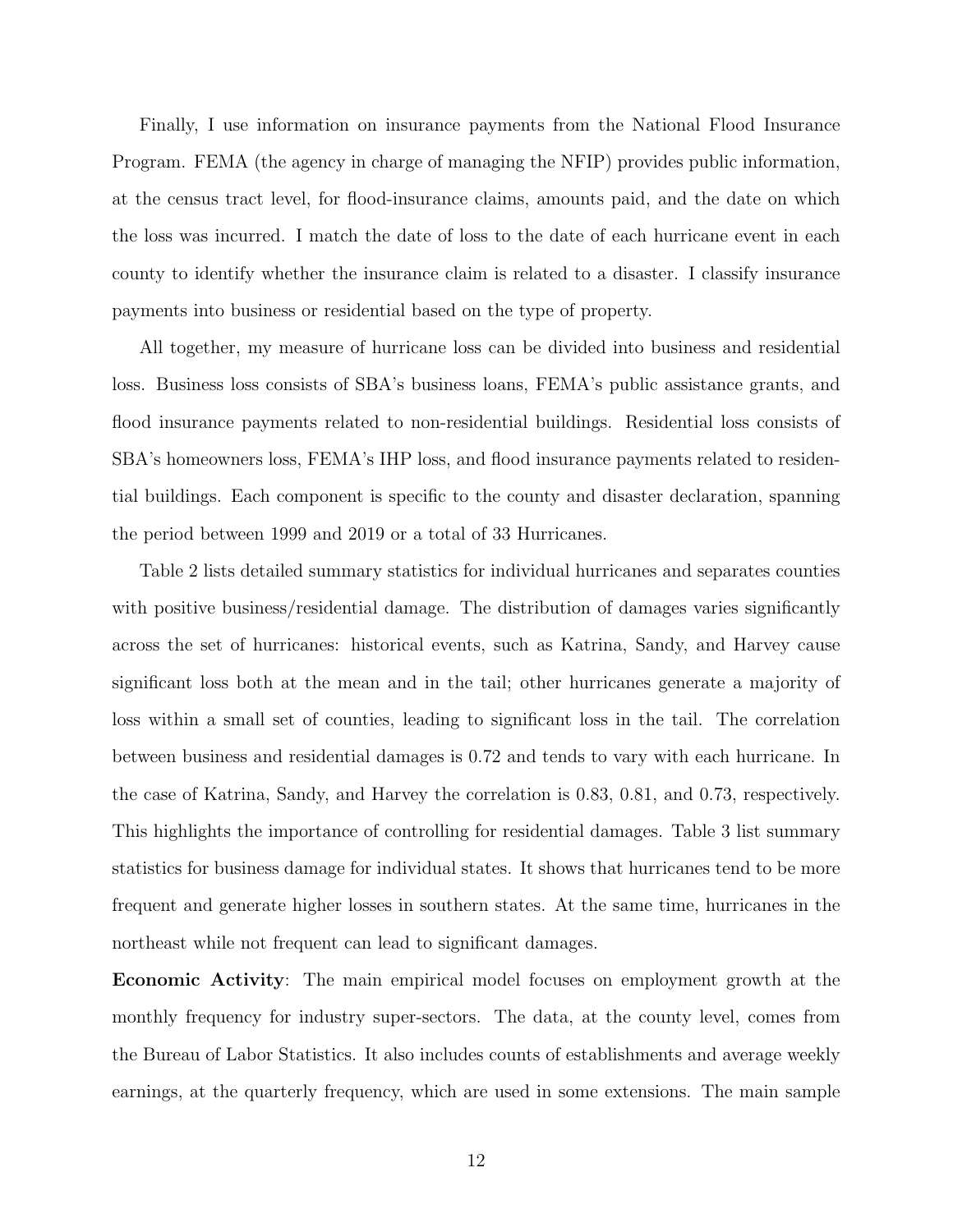starts from 1998 and runs through 2020.

Additional data for employment by establishment size and establishment age come from the Quarterly Workforce Indicators (QWI). The data is available quarterly and is aggregated at the county for each super-sector. For the majority of states the sample starts in 2000 and ends in 2018.

The main empirical analysis uses annual county GDP to deflate hurricane losses. I also use industry-specific GDP to define county-peer groups and to calculate an HHI index for industrial concentration by county. The data comes from the Bureau of Economic Analysis (BEA) and is available from 2000 to 2018. I use county data from 2000 to define county-peer groups for 1999 and to deflate losses from that year.

Measure of Local Finance and Bank Data: I measure access to local finance with the fraction of county deposits in local community banks. Following Cortés  $(2014)$ , I classify as local banks institutions which have more than 65% of deposits located in one county (Meyer and Yeager (2001) uses 100%). The amount of deposits in the county where each local bank has the majority of its deposits adds up to the total local deposits. I use the amount of local deposits as a fraction of total county deposits as the main measure of access to local finance. Alternatively, I use the fraction/log of local banks and log of local deposits to also measure access to local credit. The information on local deposits comes from the Summary of Deposits (by FDIC). I use annual observations from 1997 to 2019 and construct measures of local finance based on the lagged value for each county. Finally, bank balance sheet data at the quarterly frequency comes from the Call Reports provided by the FDIC and linked to the credit data using the bank certificate number.

Definition of Hurricane Exposure: In order compare business losses across different counties and across time, I deflate the amount of absolute damage by the annual value of county output. Since counties with significant commercial activity are likely to experience higher absolute loss, comparing total damage provides a misleading picture of the extent to which businesses are affected. Instead, expressing losses in relative terms can proxy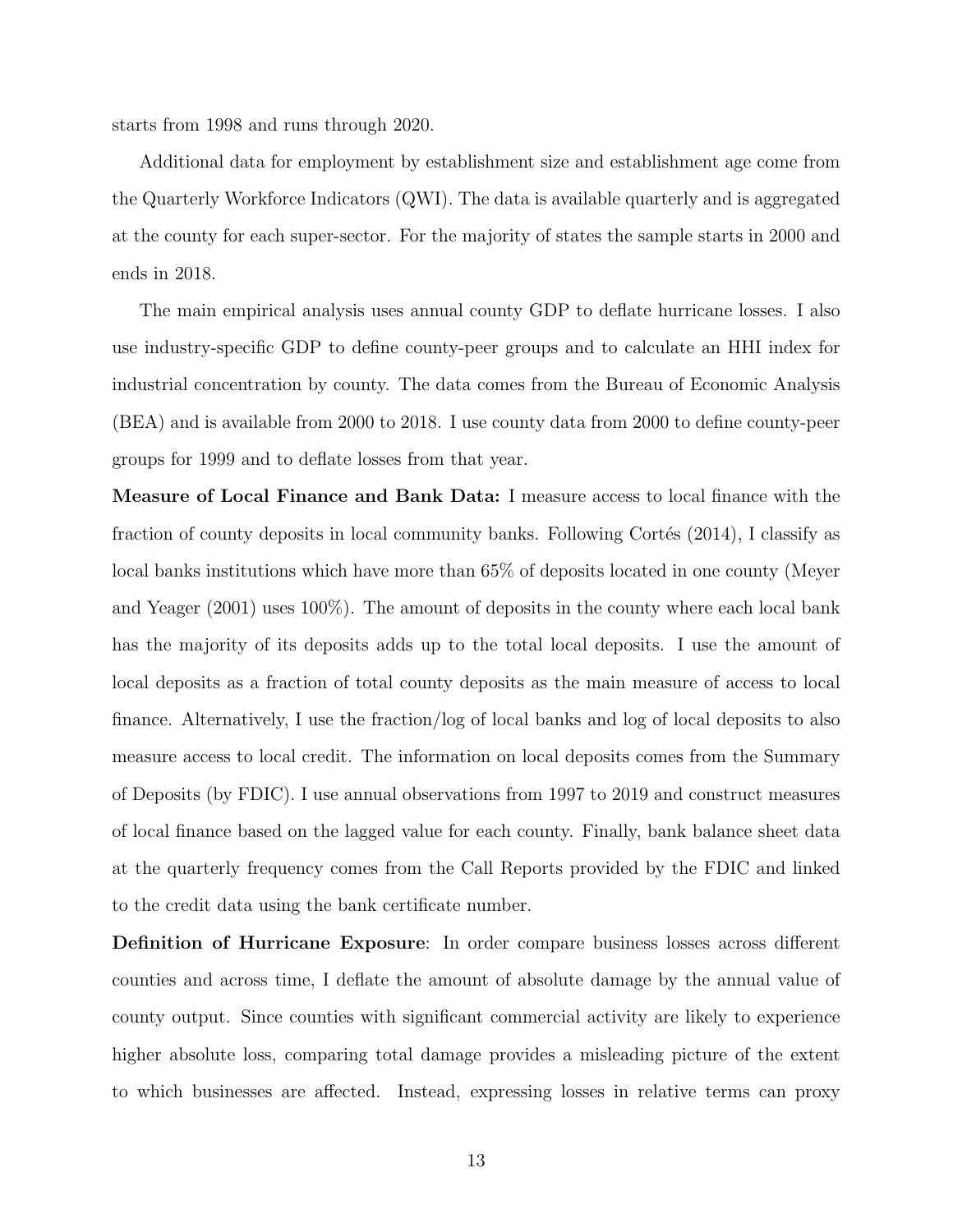for the fractions of affected businesses, assuming that the distribution of losses within the county is not extremely skewed. It also allows us to compare hurricanes over the extensive time span. Counties with considerable output may also take more significant measures to protect businesses from hurricane damage or at least to insure against such losses. To limit the impact of local economic development on relative hurricane damage, on local access to finance, and ultimately on the recovery of employment, I form county peer groups based on the county's GDP decile within each state. The main empirical specification compares employment growth relative to a set of counties with similar level of commercial activity.

A county is classified as exposed to hurricane loss if it has a positive relative business loss. Some counties are subject to minimal loss and have relative loss approaching zero. I do not censor the relative loss in such counties but instead use them as a comparison group.

I control for residential loss using absolute residential damages relative to county GDP. This is motivated by the close association between earnings and output at the county level. Relative residential loss captures the proportion of households' annual income that is necessary to repair the damage to residential property. Furthermore, since counties with higher earnings, within the state, have more expensive real estate, this measure is also related to the fraction of real-estate value destroyed by a hurricane.

Sample Selection and Summary Statistics: The sample includes monthly observations of county employment growth (by industry super-sector) within a window of six months centered at the month of impact of each hurricanes between 1999 and 2019. I only consider counties, within each affected state, with positive business damage and exclude those which are either completely unaffected or have only residential damage. Since some counties in Louisiana and Mississippi where severely affected by Hurricane Katrina, I also exclude: Orleans Parish, St. Bernard Parish, and Hancock County. Relative damage for each approaches 100%. Table 1 compares summary statistics for states hit by hurricanes by separating counties based on business loss and access to local finance. In each case the means are for the month of impact of each disaster. It is notable that counties with no business loss also have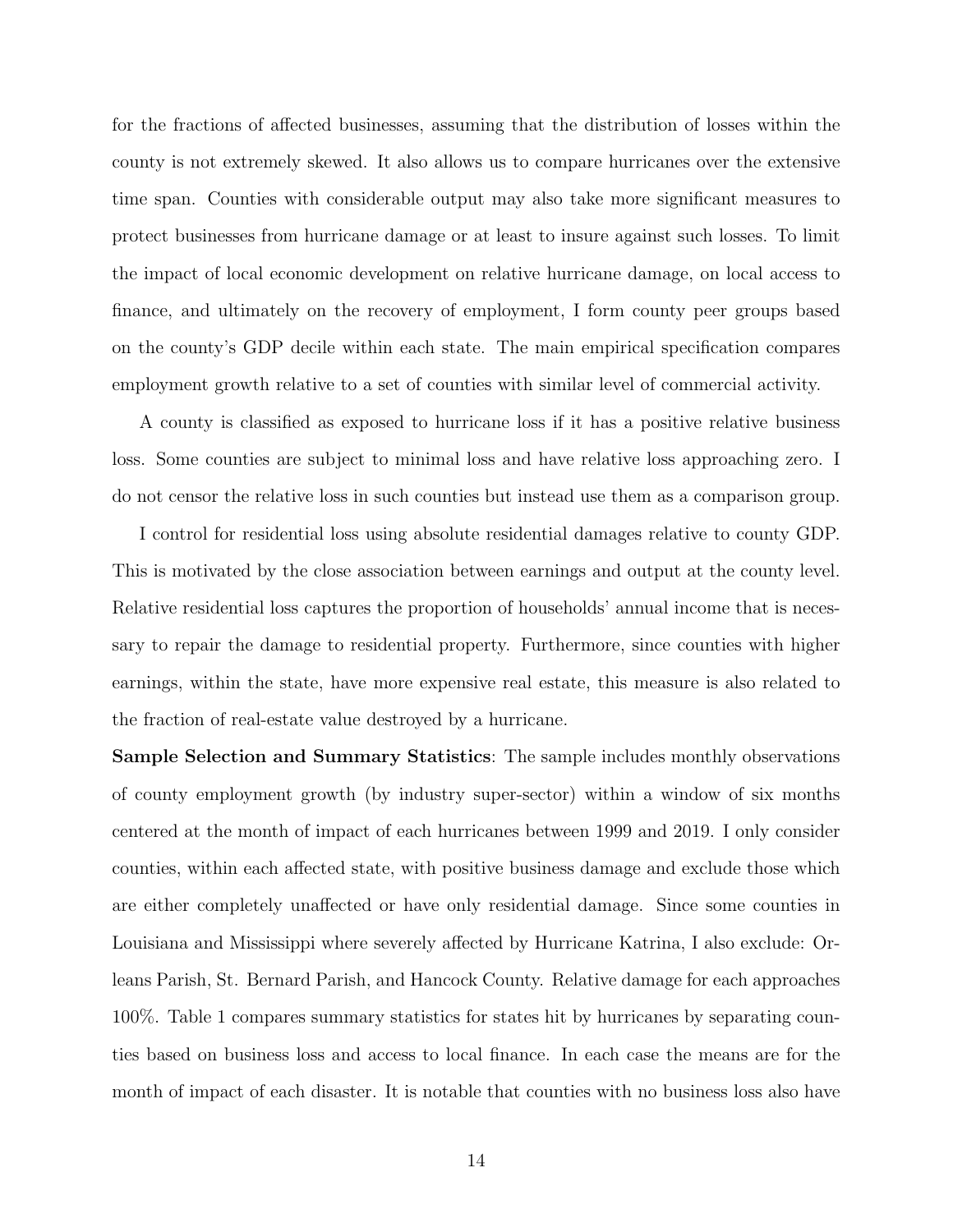limited residential loss. As a result, focusing on counties with business damage captures the full impact of each hurricane within each state. Damage incidence is slightly higher for homeowners compared to business owners  $(0.85\%$  residential vs  $0.63\%$  business damage). Damages to public infrastructure make up the biggest component of business loss (60%) and can explain why residential and business losses are closely matched. It is also interesting to note that the proportion of insured loss is only 5% for businesses and 41% for homeowners.

The analysis focuses on a subset of industry super-sectors since losses are likely industryspecific (Webb et al. (2000), Guimaraes et al. (1993)). I exclude Natural Resources and Mining because my measure of losses does not directly capture agricultural or mining damage. I also exclude Construction since necessary repairs after hurricanes generate increased construction employment in most locations but are not indicative of broader economic recovery. I identify industries which are likely to be directly affected using a limited dataset of SBA disaster loans (described above) which list the industry code for each borrower. Table 1 shows that the highest fraction of disaster loans go to the Financial Activities super-sector. Decomposing by 4-digit NAICS industry codes shows that the majority of businesses are related to commercial rental activities and suggests that this category includes damages to properties which are rented to other businesses. The sectors of Trade-Transportation-Utilities, Leisure-Hospitality, and Other Services are particularly vulnerable to hurricanes incidence and constitute 40% of all disaster loans. Hurricane studies also tend to find negative employment effects primarily in these sectors (Belasen and Polachek (2008); Guimaraes et al. (1993); Meltzer et al. (2019)). The main analysis in the paper focuses on these three sectors with the addition of Professional-Business Services and Manufacturing.

# 4 Local Finance and Employment Recovery

I identify the role of local finance on employment recovery by relying on within-state variation in the extent of business losses and in the access to local finance facilitated by the presence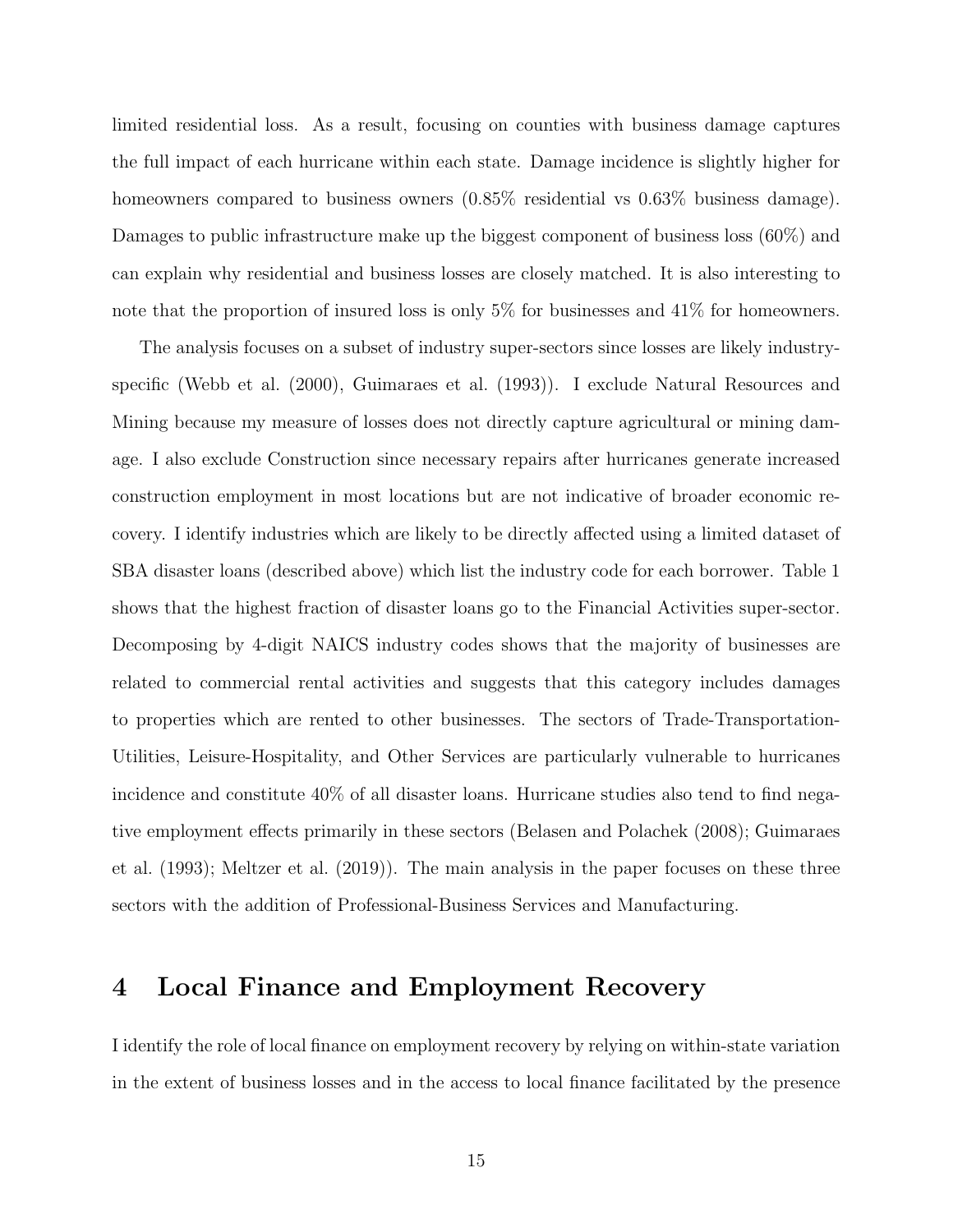of community banks. The average (median) hurricane in the sample affects 42% (31%) of the counties in a state.<sup>21</sup> The average (median) hurricane causes more than  $0.5\%$  of business damage in 4% (0%) of the counties. As a result, losses to businesses can vary substantially. In the case of events with more substantial losses, such as Katrina, Sandy, or Irma, more than 90% of the countries were affected. Still, approximately 10% of states' counties experience business losses over 0.5%. The geographical distribution of business losses within each state suggests that focusing only on affected counties will provide sufficient variation in losses to identify the initial decline in employment and subsequent recovery.

The effect of hurricane damage on the local economy is evident in the sample averages from Table 1. Counties without losses have monthly employment growth of 0.13%, while those with positive damage experience employment contraction of 0.65%. The effect on employment is driven by establishments with less than 20 employees. Quarterly employment at small businesses falls by 1.22% in affected counties (0.28% for no loss counties). Hurricanes lead not only to closures of existing business but also create opportunities for new ones – employment growth at newly-founded establishments (less than 3 year old) is 0.92% in counties with losses compared to 0.48% at those without. Comparing employment growth during the month of impact and the average over the quarter reveals that counties experience most severe contractions right after hurricanes and limit the initial contraction fairly quickly.

In order to examine if access to local credit makes a difference in the recovery process, there needs to be sufficient variation in the structure of the local banking industry which is not related to the vulnerability of local businesses to damages. In principle, community banks may avoid establishing branches in counties susceptible to hurricane loss, leading to higher access to local credit in counties with lower losses in the sample. In this case counties with higher access to local finance may recover faster not due to the local banking structure but because of the lower damage. Table 1 shows that this is not the case. The fraction of deposits held in local banks in counties without/with damage is 25.9%/23.2%. Comparing

 $21$ The sample includes 117 state-hurricane observations. To be counted as affected a county has to have positive business damage.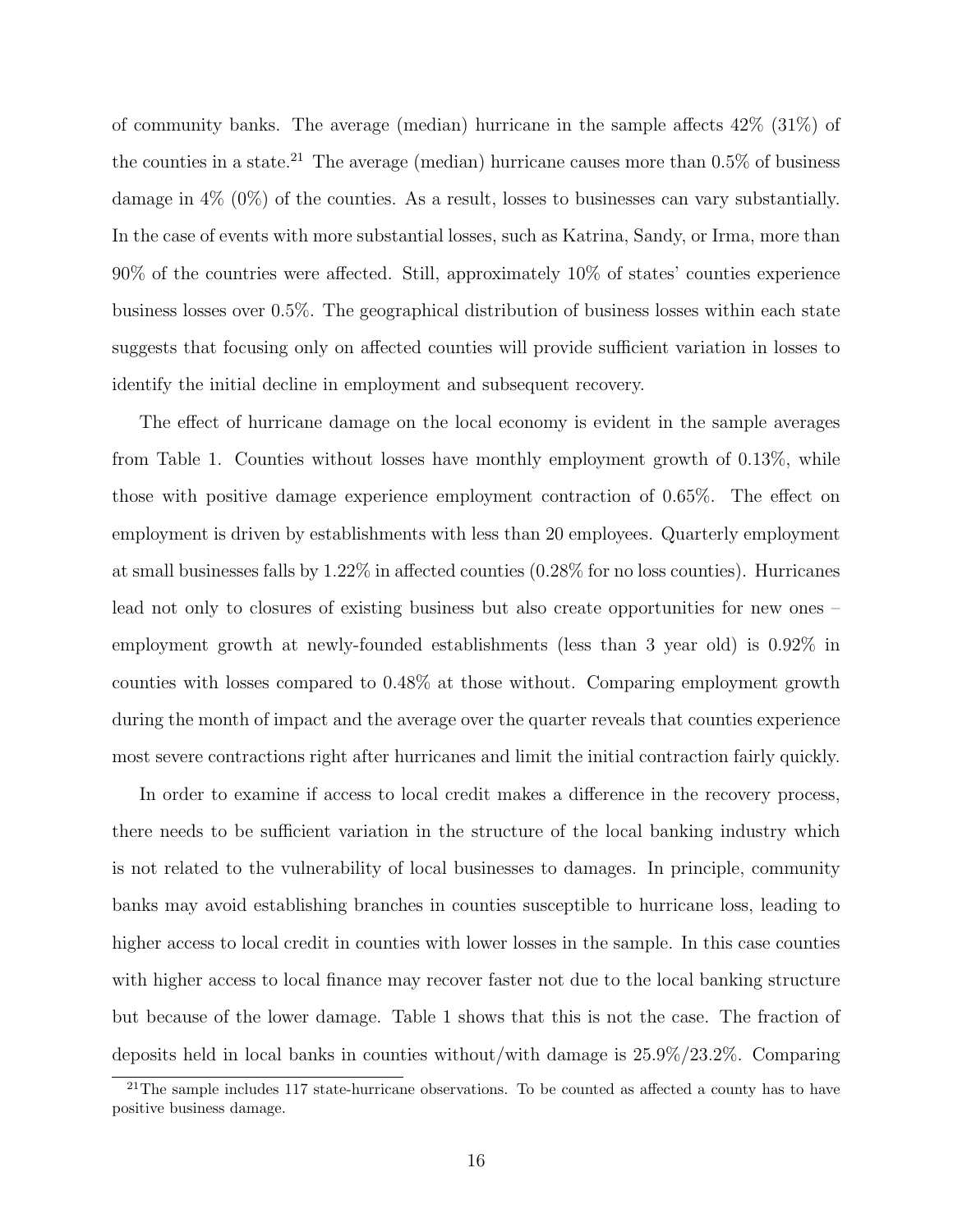alternative measures of access to local finance such as the number of local banks, the share of local banks, the log of local deposits also confirms that business damages are not related to the underlying banking structure.<sup>22</sup>

Table 1 shows that the average county with business damage contracted employment by 0.65%. Splitting affected counties based on the median fraction of local deposits (last four columns) shows that access to local finance improves employment recovery. During the month of hurricane impact, employment contracts on average by 0.8% in counties below the median compared to 0.5% in those above. The positive effect can be seen in the average employment growth for both small and young businesses. Note that the two groups experience similar average damages (approximately 0.6%) and have similar industrial composition on a variety of dimensions. This confirms that community banks are not more or less likely to be located in counties with significant damage.

## Empirical Methodology

The main empirical strategy in this paper is based on an event-study specification. I focus on monthly employment growth for a set of industries during a short period before and after the hurricane shock. Figure 1 plots average employment growth for counties with business damage above/below 0.5% for each of the five months before and after the impact. In the runup to the shock both groups follow a similar trend. During the month of the impact areas with damage exceeding 0.5% experience significantly bigger contraction in employment (-2.2% vs -0.8%) which persists in the next month and is followed by a recovery in the second month after the shock. Figure 2 further breaks down the dynamic response of this group based on the median access to local finance. Counties with lower access experience significantly deeper contraction on impact (-2.5% vs -1.6%) and show a marginal recovery. In contrast, areas with more local banks not only contract less on impact but also experience much stronger recovery. The evidence supports the hypothesis that the presence of community

<sup>&</sup>lt;sup>22</sup>Counties with more than  $0.5\%$  in damage also have similar average fraction of local deposits (20%) compared to those with lower damage (23%).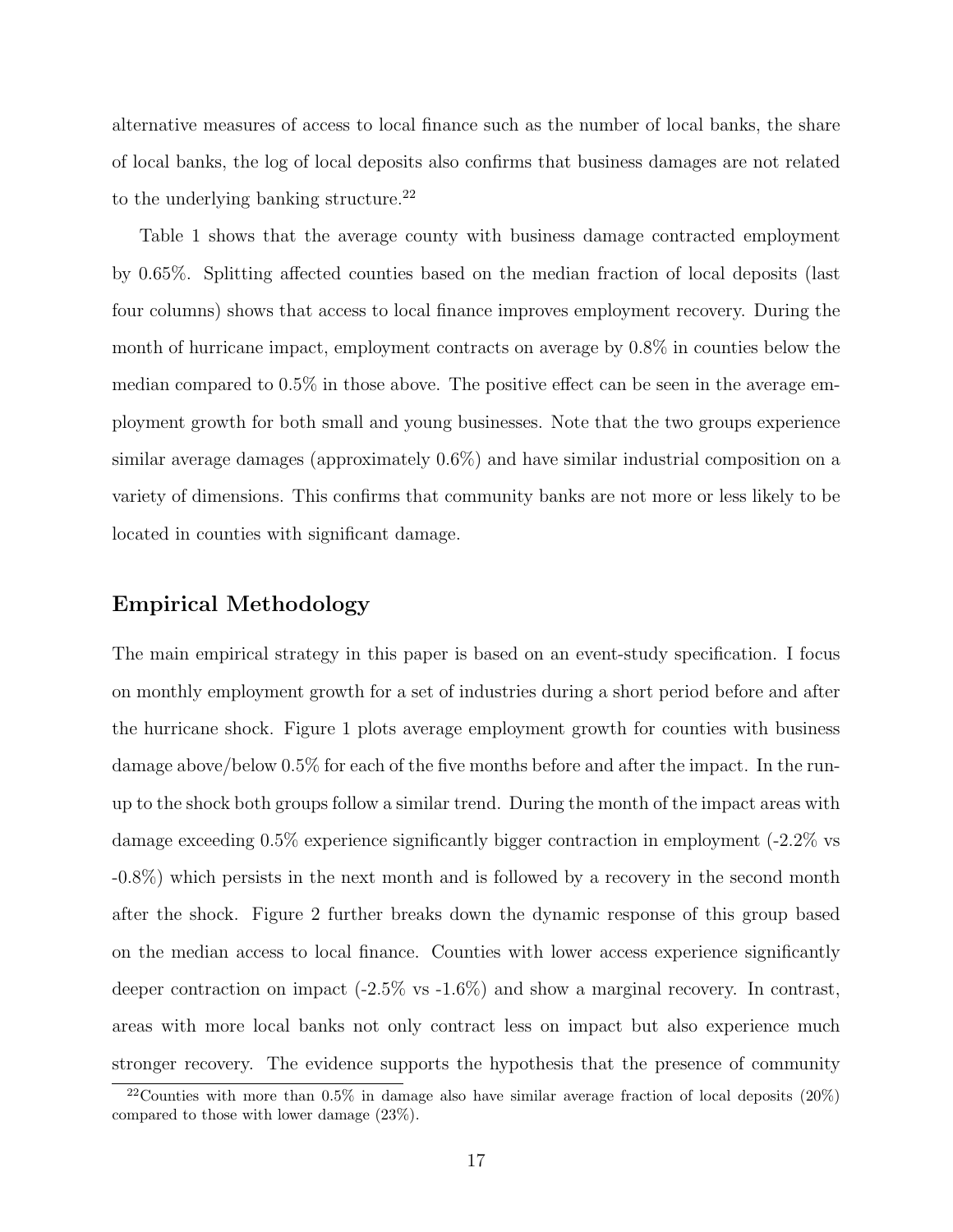banks improves the recovery following damage to businesses. It also shows that the majority of the impact, on average, occurs within the first quarter. This is consistent with the findings in Strobl (2011) that hurricanes have no impact in the year after the impact. Consequently, I further restrict the window of the event study to three months before and three months after the impact (including the impact month).

To formally test the effect of local finance, I focus on employment growth by industry in each county, controlling for the amount of residential damage and possible relocation of residents, allowing for common industry shocks across counties in the same peer group, and controlling for local economic development.<sup>23</sup> The sample includes three months before/after the hurricane impact for counties with positive business damage, starting with the first hurricane in 1999 (Bret) and ending in 2019 (Harvey/Dorian). The graphical evidence showed that the weather shock causes, on average, two consecutive contractions and a recovery. I summarize the dynamic response by estimating the average employment growth during the three months after the weather shock and focus on the difference in this response due to access to local finance. The main specification is:

$$
\Delta \ln \text{Employment}_{i,c,m} = \beta \text{DamageBusiness}_{c,(m,m-2)} + \psi \text{DamageBusiness}_{c,(m,m-2)} \text{LocalFinance}_{c,(m-12)} + \gamma \text{LocalFinance}_{c,(m-12)} + \beta_2 \text{DamageHousehold}_{c,(m,m-2)} + \eta Z_{i,c,m-12} + \alpha_{i,c} + \gamma_{i,st(c),m} + \epsilon_{i,c,m}
$$
\n
$$
(1)
$$

where  $\triangle$  ln Employment<sub>i,c,m</sub> is the time difference in the log of employment in super-sector i, in county c, during month  $m$ . I also estimate this model using employment by businesses with less than 20 employees or employment by each industry. DamageBusiness<sub>c, $(m,m-2)$ </sub> is relative business damage in county  $c$  during a hurricane impact in month  $m$  or up to two months after the impact. In some specifications, I further break down the sample by the

<sup>23</sup>As discussed in the data section, I exclude Natural Resources and Mining, Construction, Financial Activities, Information, and Education and Healthcare. I further exclude industry-county observations if median total employment is below 100.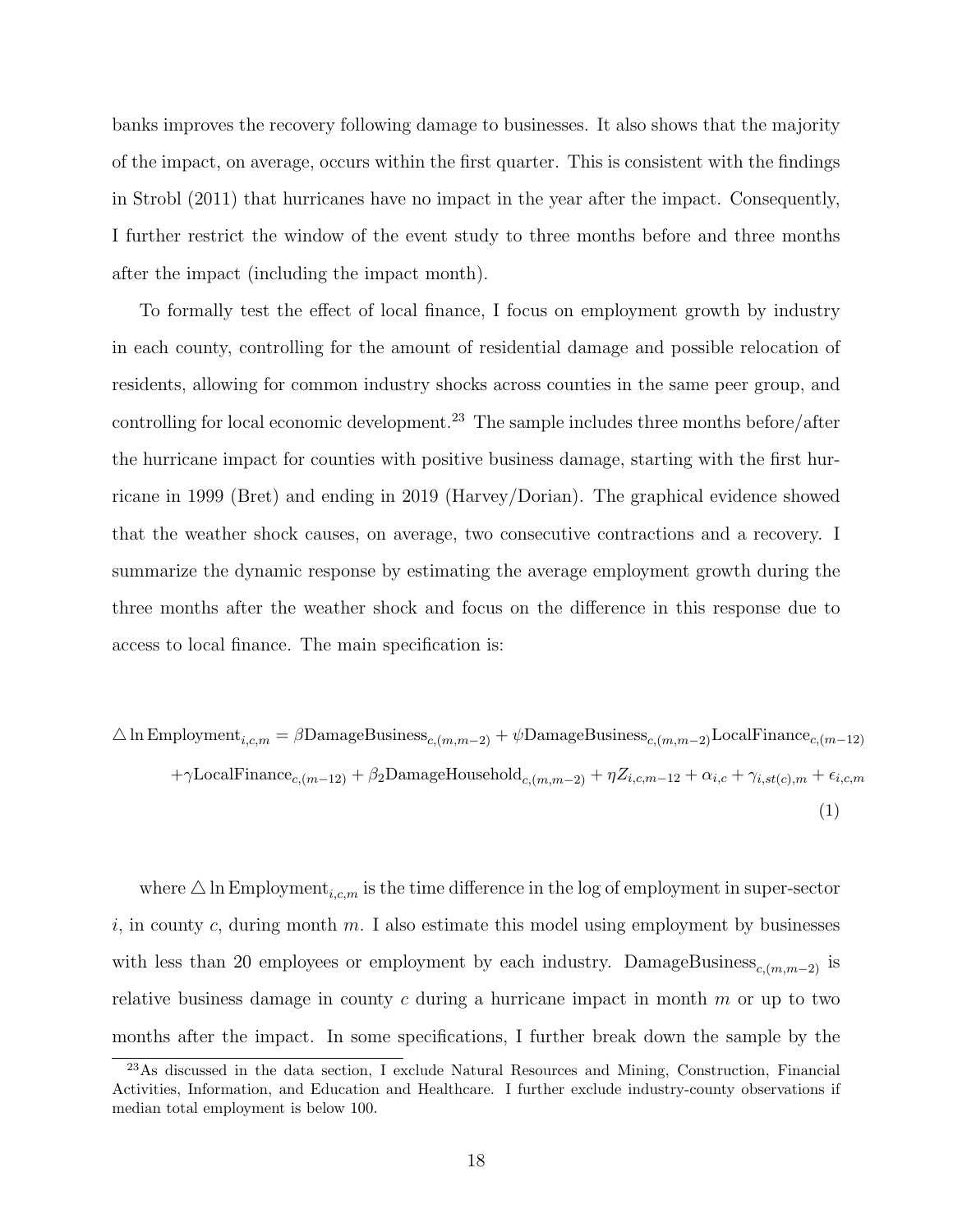overall business damage in a given state in order to estimate the impact of costlier hurricanes. LocalFinance<sub>c,(m-12)</sub> is the fraction of county deposits held in local banks twelve months before  $m$ . I also report results for three alternative measures of access to local finance: log of deposits held in local banks, fraction of local banks, log of total local banks. DamageHousehold<sub>c,(m,m-2)</sub> is relative residential damage in c during an impact in m or up to two month afterwards.  $Z_{i,c,m-12}$  includes a vector of four industry-county-specific variables and two county-specific ones (each centered at the sample mean). The first set includes industry-specific log output, log labor productivity, fraction employed by small businesses (less than 20 employees), fraction employed by young businesses (less than 3 years).<sup>24</sup> The second includes a measure of population displacement based on the dollar amount of rent grants (as a fraction of total county income) and a measure of the county's industrial diversification based on the HHI index of super-sector GDP shares (out of total county GDP).  $\alpha_{i,c}$ is a super-sector-county fixed effect.  $\gamma_{i,st(c),m}$  is a non-parametric industry-state trend. In less restrictive specifications I replace this trend with an industry-county-group one. I designate county-industry peer groups within each state based on relative output: county-group-4 assigns as peers counties with industrial output in the same quartile; county-group-10 does this based on the decile. Since the dependent variable reflects employment growth, the fixed effect in the specification accounts for differences in the trend of employment across industries in counties.  $\gamma_{i,st(c),m}$ , accounts for common shocks at all the counties in a state or at counties with a similar level of industrial output, i.e. the same quartile/decile.

The coefficient of interest in this specification is  $\psi$ . It quantifies the difference in the effect of business damage across counties with varying access to local finance. The inclusion of the industry-county-group-month effects implies that the coefficient is identified by comparing employment at counties with similar industrial output, holding both business and residential

<sup>&</sup>lt;sup>24</sup>Following Stansbury and Summers (2017), labor productivity is measured by the log of average weekly wages from BLS. Using total output divided by total employment does not change the main results. I use the wage measure of productivity since it is available each quarter, while GDP is only available annually. In sectors and counties with more significant seasonal employment variation, a measure based on GDP will overestimate productivity.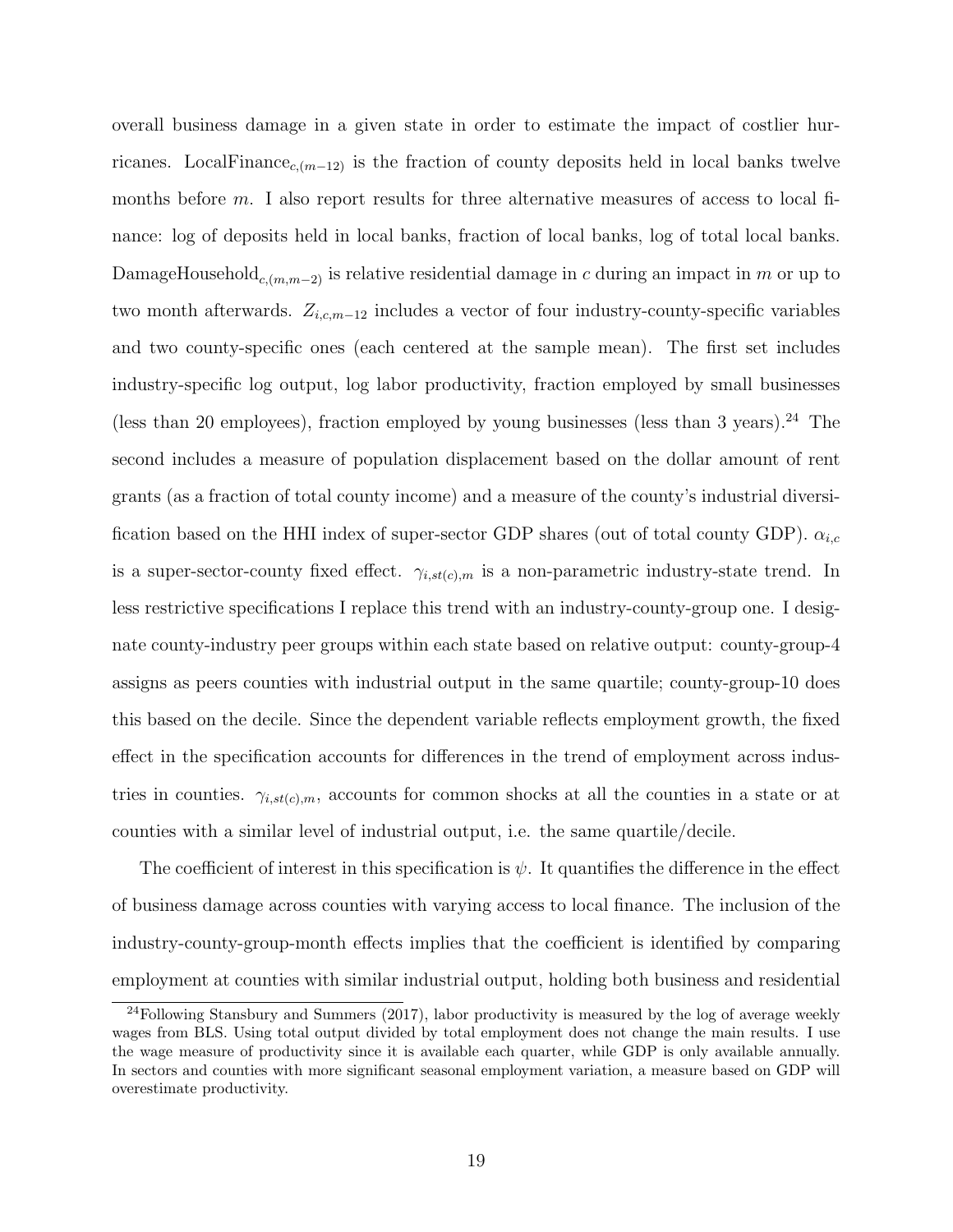damage constant. The identifying assumption is that, with the exception of the presence of local community banks, the counties in the same peer group share the same underlying economic characteristics and are likely to respond in a similar way to hurricane losses (hence they share the same employment shock). Since peer groups are based only on relative industrial output, which may not capture the full set of differences between counties, I further control for industry-specific output, labor productivity, proportion of small/young businesses, as well as population displacement and industrial diversification. Under this specification the coefficient will not be identified if a hurricane affects two counties with significantly different industry output levels, e.g. a rural and an urban county.

### Results

The evidence from specification (1) consistently shows that increased access to local finance – measured by the fraction of deposits held by local banks, the log of local deposits, or the fraction of local banks – dampens the employment contraction resulting from business damages. This applies to the average industry in affected counties, to each sector on its own (with the exception of manufacturing), and has a particularly strong effect on small businesses (with less than 20 employees). Community banks help local economies avoid employment loss not only during less costly events (below \$1 bil. at state level) but also when damages are substantial.

Estimates of model (1) for monthly employment growth are provided in Table 4. Column (1) lists the most basic specification that includes only a county-industry fixed effect. Columns (2)-(5) introduce county-industry controls and sequentially allow for a less restrictive specification of the local industry employment shocks: at the national, state, county peer group based on industry output quartile, and county peer group based on the decile of industry output. I illustrate the marginal effect of LocalFinance by providing an estimate of the effect of business damage at the 25th, 50th, and 75th percentile of LocalFinance. I use a hypothetical 1%-damage-event to compare the effect of access to local finance.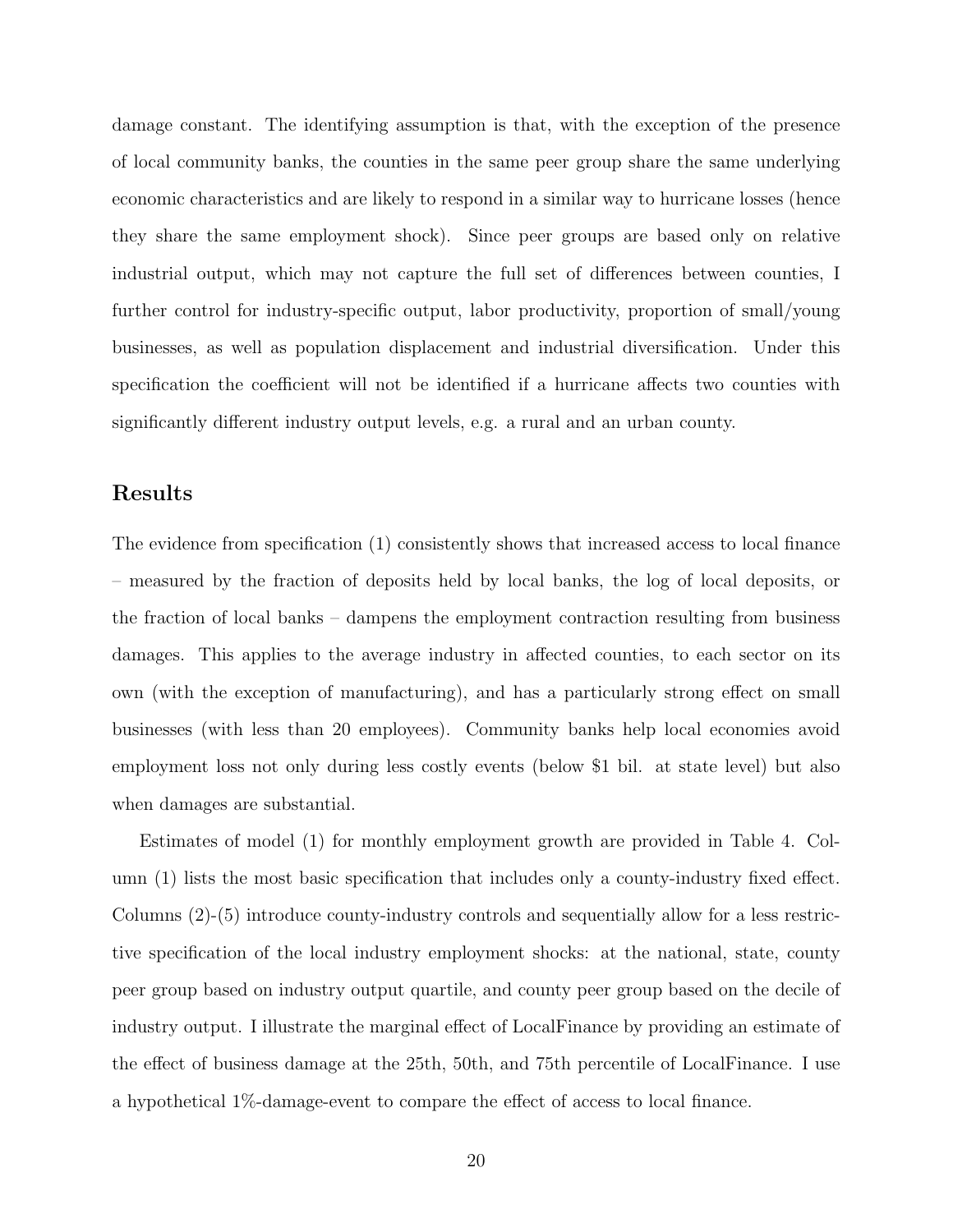Column (1) shows a negative and significant effect for business damages and a positive and significant interaction with LocalFinance, implying that higher county losses depress employment growth more strongly in places with lower access to community banks. The implied reduction after a 1%-loss-event is 0.24% with lower presence of local lenders (at the 25th percentile), 0.15% with medium presence (at the 50th percentile), and there is no reduction with high presence (at the 75th percentile). The 0.24% reduction in the employment outcome for places with limited access to local finance is significant in magnitude – it is close to one standard deviation of employment growth for counties without damage. Residential damage has a negative and (marginally) significant direct effect on employment. This is consistent with recent findings (Xiao and Van Zandt (2012)) that the negative household wealth shock can depress local activity even with minimal business damage. The effect of population displacement is negative but only significant in the sample of costlier events (over \$1 bil. at state level), where a bigger portion of the county's population may be relocated.

Identifying the effect of local finance requires that BusinessDamage and LocalFinance are not correlated with other factors at the county. Businesses can relocate away from counties with regular hurricane incidence or develop protective infrastructure. Adjustments to prospective weather shocks can vary by the industry sector, the relative productivity of local firms, or the endowments of the local economy.<sup>25</sup> The local banking structure can also respond indirectly to anticipated future damages by co-relocating with business.

I address this by directly controlling for differences in characteristics of an industry across counties. In this case, if counties with lower industry output tend to receive higher business damage because firms do not expand in vulnerable places, the correlation between damage and output will be accounted for by the industry GDP control. The interpretation of business damage and its interaction with local finance is the effect after holding GDP, and its impact on damage, constant. The same consideration holds after including each of the three other county-industry specific controls. Column (2) provides estimates with the additional

<sup>&</sup>lt;sup>25</sup>For example, the hospitality sector may find it appropriate to locate to places with higher exposure to weather shocks, while manufacturing will do the opposite.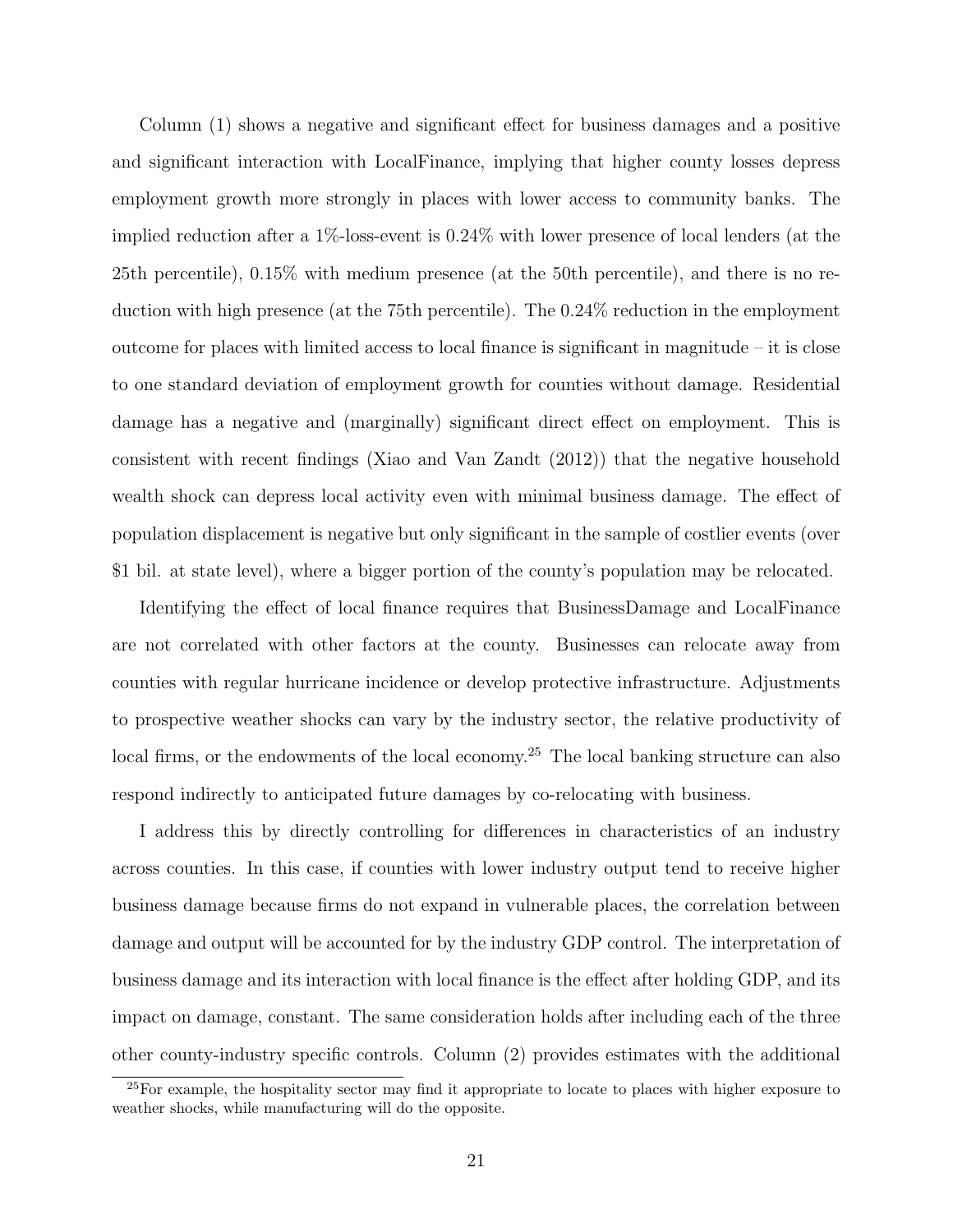controls and confirms that direct business damages and access to local finance preserve their magnitude and significance. This suggests that the hurricane impact is less predictable than expected, as argued by Belasen and Polachek (2008), or that businesses/lenders do not actively anticipate disasters, unlike Garmaise and Moskowitz (2009).

Including a set of industry-county characteristics helps limit some of the possible relationships between county factors and incurred damages. Yet, this is far from an exhaustive list of potential factors. I further control for unobservable heterogeneity between county-industries by forming relative-output peer groups and identify the main effect based on within-group variation. For example, in this case, the recovery of a big hospitality-sector-county is only compared to that of a county where hospitality is similarly represented. This ensures that all of the unobservable factors which enable the development of such industry in both counties are similar. Results in Columns (3), (4), and (5) sequentially relax the definition of a peer group to all county-industries in the same: state, output quartile, output decile. Estimates in each case are similar and consistent with the baseline estimation without peer groups. Note that the sample in Column (5) is the smallest since it drops affected county-industries without any peers. This estimation also shows the highest impact of access to local finance – after a 1%-loss-event employment growth falls by 0.25% with lower presence of local lenders (at the 25th percentile), by 0.15% with medium presence (at the 50th percentile), and does not fall with high presence (at the 75th percentile).

Hurricanes can vary significantly by how much damage they generate in individual states (Kousky (2014)). I classify state events into more or less costly ones based on a \$1 bil. state-damage cutoff, in order to examine if local finance plays a different role in recovery after bigger shocks. The estimates in Column (6) are similar to my preferred specification in Column (5). At the same time, estimates for less severe hurricanes in Column (7) also suggest that local lenders help in recovery.<sup>26</sup> This suggests that identification is driven by both types of hurricanes.

 $^{26}$ The main coefficients of interest are bigger in magnitude owing to the significantly smaller damage during the less costly events.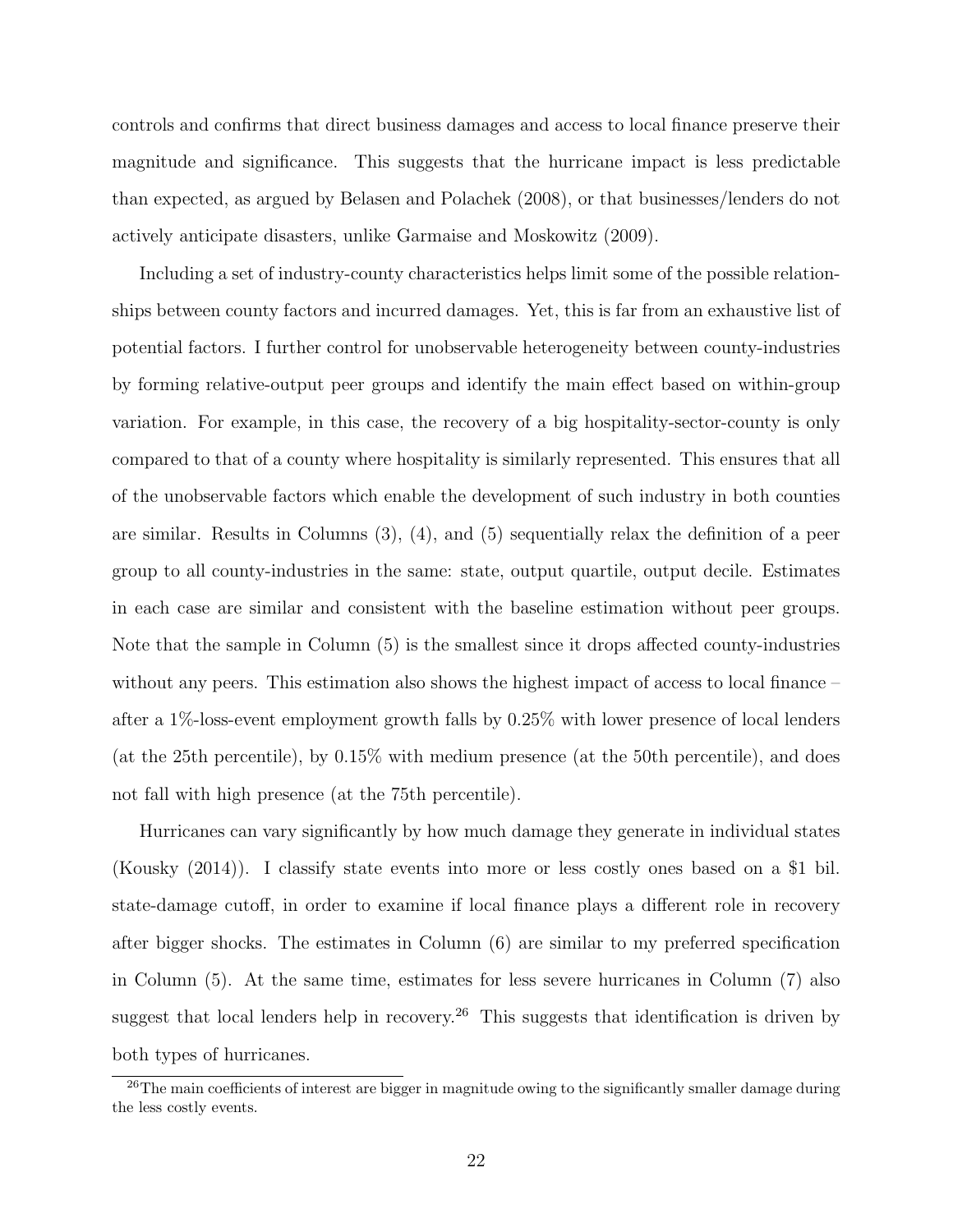In Columns (8), (9), and (10) I test the robustness of the results to alternative measures of access lo local finance. With the exception of the last estimation, using the log of total local lenders, the estimates remain consistent with the main evidence: industries in counties with lower access (at the 25th percentile) experience approximately one standard deviation lower employment growth compared to those with higher access (at the 75th percentile).

Table 5 examines the heterogeneity of the baseline results by industry sectors. I also consider a different data source/employment outcome. The first two columns use establishment growth (from BLS) and employment by firms with less-than-20-employees (from QWI) as dependent variables.<sup>27</sup> The results show that while the count of establishments may not be affected by business loss, the total employment at these establishments decreases with more significant damage. Access to local lenders appears to be particularly helpful in reducing the employment contraction at these smaller businesses. A 1% damage event leads to 0.95% lower employment growth in counties at the 25th percentile of LocalFinance compared to those at the 75th percentile. This represents about one standard deviation change in employment growth for small businesses.

Columns (3) through (7) are based on samples of individual industry sectors. With the exception of manufacturing, each sector experiences employment contractions which are tempered by higher access to local lenders. The lack of response in manufacturing mirrors previous findings by Belasen and Polachek (2008). The Hospitality sector is most strongly affected by direct losses, followed by Other Services, and Trade, Transportation, and Utilities sectors. Access to local finance has the strongest positive effect in the case of Professional services, followed by Leisure/Hospitality, and Other Services. The existing literature unequivocally documents that the Trade/Transportation/Utilities and the Leisure/Hospitality sectors are negatively impacted by hurricanes.<sup>28</sup> I not only confirm these results but also show that access to local finance can explain the variation in the extent of the impact across

<sup>&</sup>lt;sup>27</sup>Each of these observations are reported quarterly. As a results, business damage represents hurricane loss that occurs during the reporting quarter.

<sup>&</sup>lt;sup>28</sup>See Belasen and Polachek  $(2008)$ ; Guimaraes et al.  $(1993)$ ; Meltzer et al.  $(2019)$ .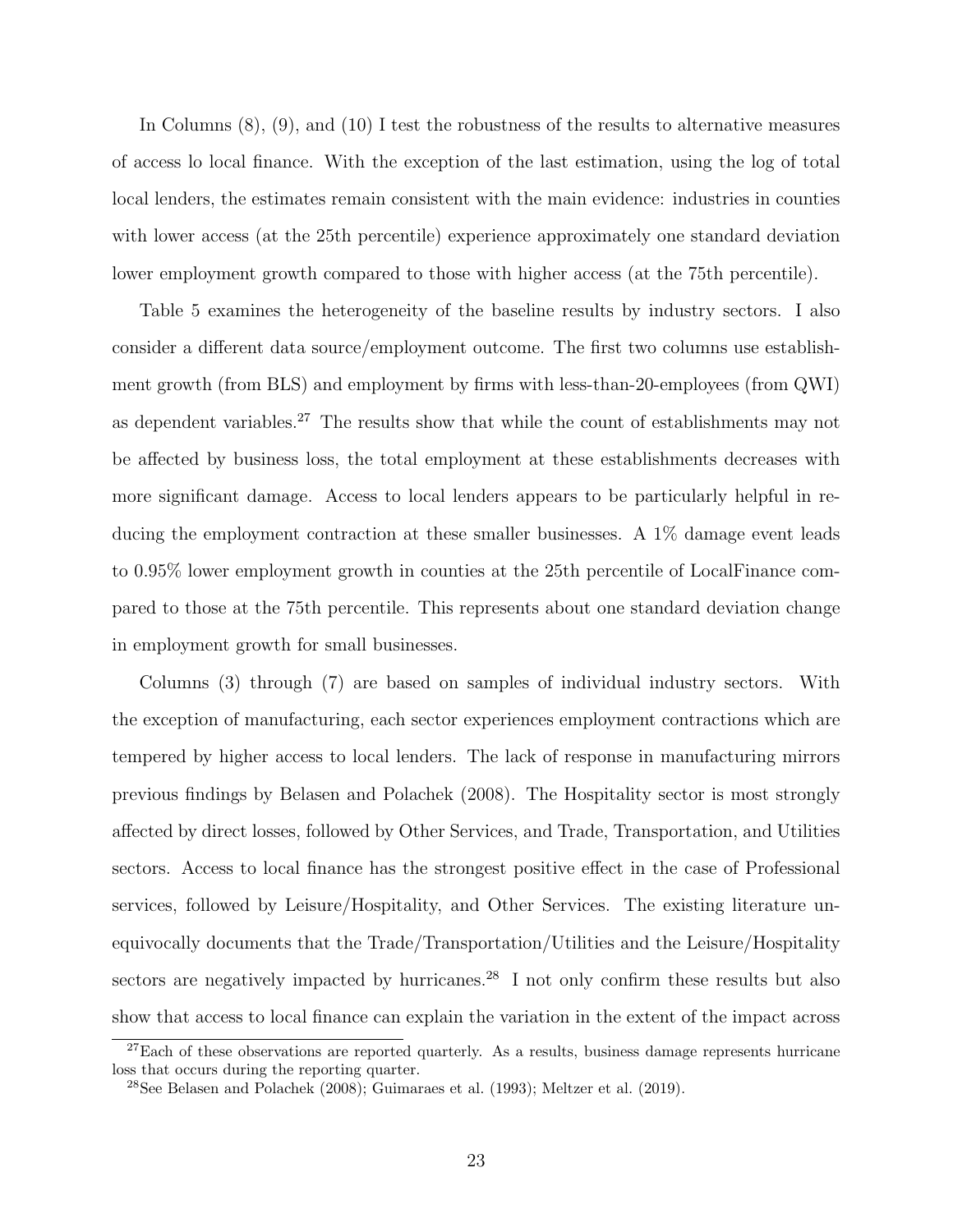different hurricanes and counties.

All together, the evidence consistently shows that the presence of local lenders is associated with lower employment loss. Direct damages often lead to revenue shortfalls either because they prevent businesses to function properly or drive away consumer base. Without revenue (or personal savings), owners have to rely on credit to restore their business and bring back employees. My results suggest that local lenders provide such credit, while more distant or national ones do not. This results in a substantial difference in the employment outcomes across counties with varying access to local finance.

The evidence so far does not directly indicate that local lenders extend additional loans in affected counties. It also does not discuss how local lenders are able to avoid losses to their existing loan portfolio, which can limit the capacity for new credit. The next section sheds light on their role in identifying businesses that can remain profitable after reopening and on the factors that allow local lenders to avoid direct losses.

# 5 Why Community Banks Help with Recovery?

I test two distinct but complementary factors that can explain why community banks are able to alleviate the employment shock of hurricanes and improve recovery.

## Empirical Methodology

First, due to their proximity to local businesses (Agarwal and Hauswald (2010); Degryse and Ongena (2005)) and specialization in lending to firms with limited financial track record (Berger et al. (2005)), community banks are uniquely positioned to identify businesses able to repay loans if they reopen (Basker and Miranda (2018)). In locations where the number of such businesses is small, local finance should have a lower impact on recovery. Second, since community banks have less clients they are exposed to lower market risk and, instead, face more idiosyncratic risk, tied to the fortunes of individual borrowers. Examining merger,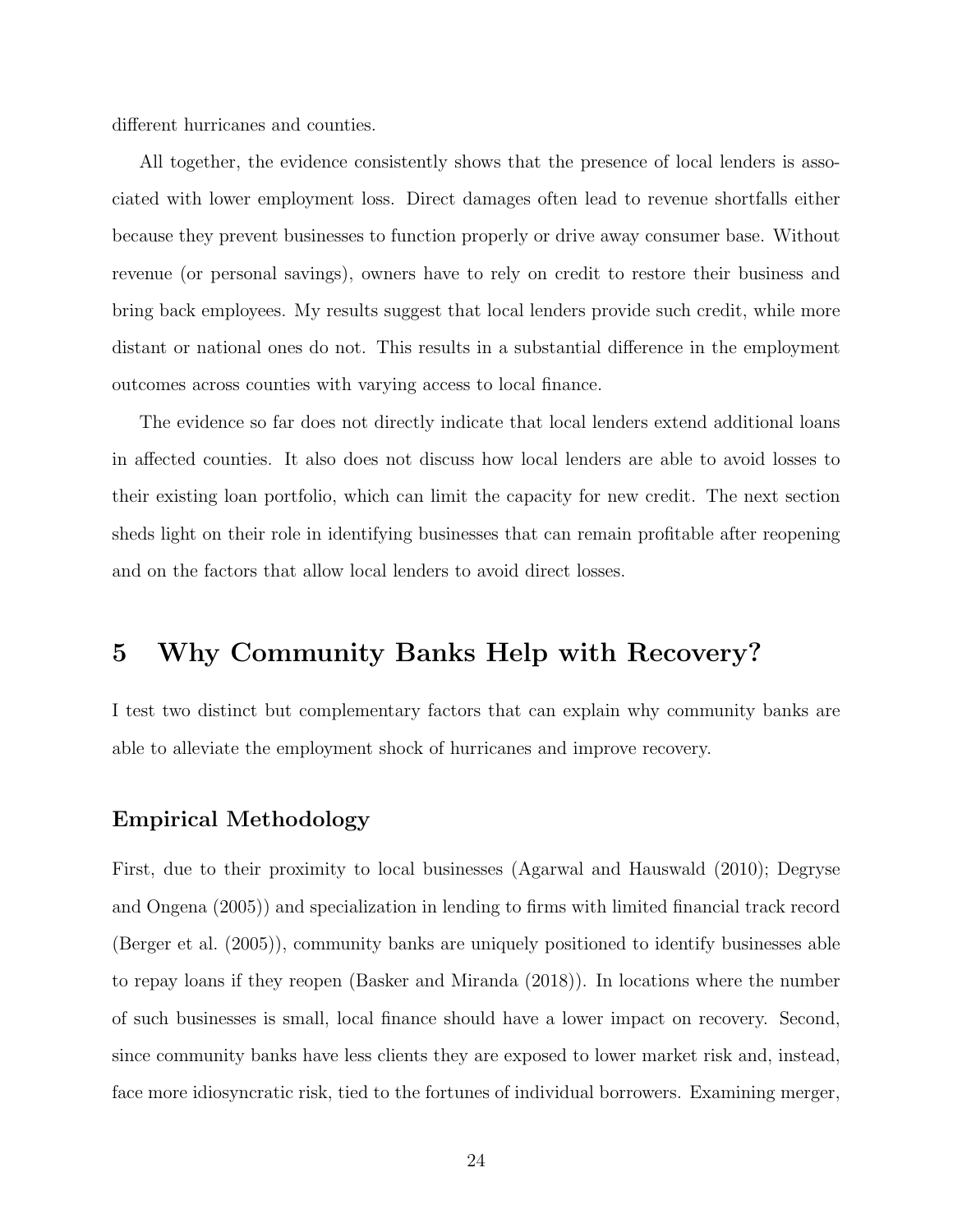Emmons et al. (2004) concludes that market risk is not deemed important for managers of community banks since most mergers combine lenders in the same labor market.<sup>29</sup> The lower exposure to correlated losses within the county (market risk) and more prudent lending can makes it more likely that the average community bank can avoid defaults on existing loans and expand credit to businesses. If losses are more strongly correlated within counties even lenders with lower exposure to market risk will face defaults and limit additional lending. I examine if this is the case by focusing on counties where most businesses are concentrated in the same industry or census tract (Gunther et al. (1999)). I also test directly if smaller banks within the same county tend to perform better and lend more than bigger banks, which are more likely to be exposed to local market risk. Both the ability to identify productive businesses and avoid loan losses are required for local banks to help with the recovery.<sup>30</sup>

### Approach I: County Outcomes

In the first one, I extend the baseline model to a triple-difference one. I examine how the effect of access to credit changes across counties with higher labor productivity, higher industrial concentration, or higher geographic concentration. Hurricane loss generates significant direct and indirect cost for businesses (Kroll et al. (1991)) which can only be repaid by more productive ones (Basker and Miranda (2018)). If community banks enable more productive businesses to survive hurricane losses, access to local finance should have a stronger effect in counties with higher productivity.<sup>31</sup> Community banks are also less sensitive to local market conditions (Yeager (2004)) and are, instead, exposed to defaults by specific borrowers (driven by firm-specific factors). Furthermore, they compensate for their limited diversification by extending lower-credit risk loans or loans with higher collateral (Stever (2007)). Both make the average community bank less likely to be directly affected by losses on its loan portfolio.

 $^{29}$ This assume that managing distant offices is not significantly costlier.

<sup>&</sup>lt;sup>30</sup>I also implicitly test that banks are willing to lend in locations with increased disaster risk. Garmaise and Moskowitz (2009) shows this is not always the case.

 $31$ This effect is distinct from from the direct effect of productivity (included in my specification) which helps more productive counties to recover faster.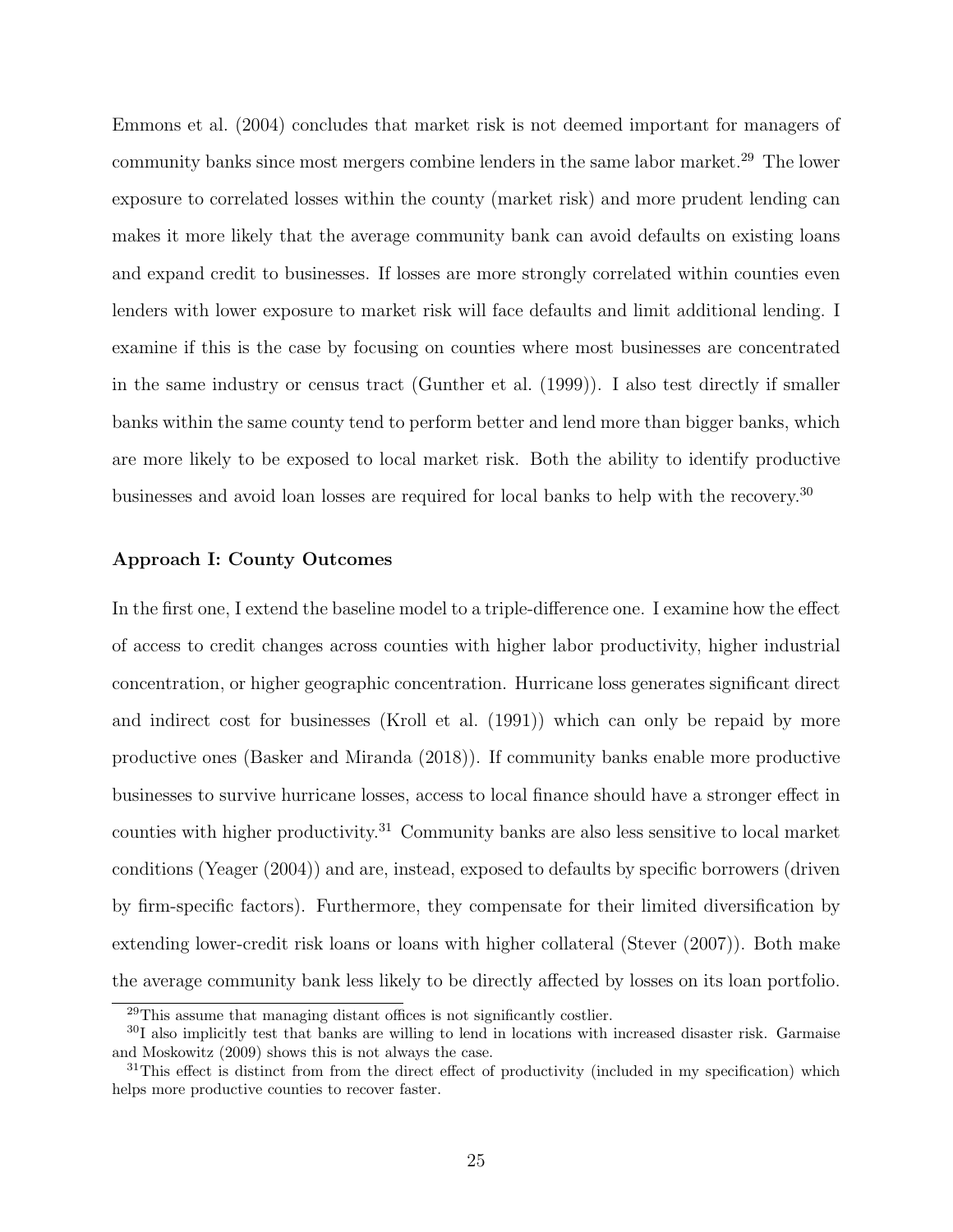As business losses become more correlated within the county, idiosyncratic risk matters less and more community banks may be exposed to losses. I test the importance of idiosyncratic risk as a way for community banks to avoid market-level shocks, by focusing on counties where loan defaults are likely more correlated – areas where activity is concentrated in the same industry or census tract. A bigger role of local finance in counties with less correlated defaults (less concentrated counties) is consistent with the interpretation the community banks help recovery by having limited losses during hurricanes.<sup>32</sup>

For the first approach, I estimate the following specification:

 $\Delta \ln \text{Emplogment}_{i,c,m} = \beta \text{DamageBusiness}_{c,(m,m-2)} + \psi \text{DamageBusiness}_{c,(m,m-2)}$ LocalFinance<sub>c,</sub> $(m-12)$ +ηDamageBusiness<sub>c,</sub>(m,m-2)LocalFinance<sub>c,(m-12)</sub>X<sub>i,c,(m-12)</sub> + γLocalFinance<sub>c,(m-12)</sub> + γ<sub>2</sub>X<sub>i,c,(m-12)</sub>  $+\psi_2$ DamageBusiness<sub>c,(m,m−2)</sub>X<sub>c,(m−12)</sub> +  $\gamma_3$ LocalFinance<sub>c,(m−12)</sub>X<sub>i,c,(m−12)</sub>  $+\beta_2$ DamageHousehold<sub>c,(m,m-2)</sub> +  $\zeta Z_{i,c,m-12} + \alpha_{i,c} + \gamma_{i,st(c),m} + \epsilon_{i,c,m}$ (2)

where  $X_{i,c,(m-12)}$  is an indicator for higher labor productivity, industrial concentration, or geographic concentration. Labor productivity is measured by industry-county-specific lagged average weekly earnings. For each industry, the indicator includes all counties with above median (state) earnings. Industry concentration is measured by the HHI index of GDP shares of all industry super-sectors in a county. I use the state median industry concentration to assign counties to the high-concentration category. Geographic concentration is based on the share of total county employment located in the census tract with the highest employment.<sup>33</sup> Counties are classified as having higher geographic concentration if the employment share in the top census tract is more than three times the share if employment is equally distributed

<sup>&</sup>lt;sup>32</sup>High geographic concentration implies that a weather shock will cause losses to all of the businesses in a county and will lead to portfolio losses for most community banks.

<sup>&</sup>lt;sup>33</sup>Census tract employment shares are based on data from Census's Longitudinal Employer-Household Dynamics Data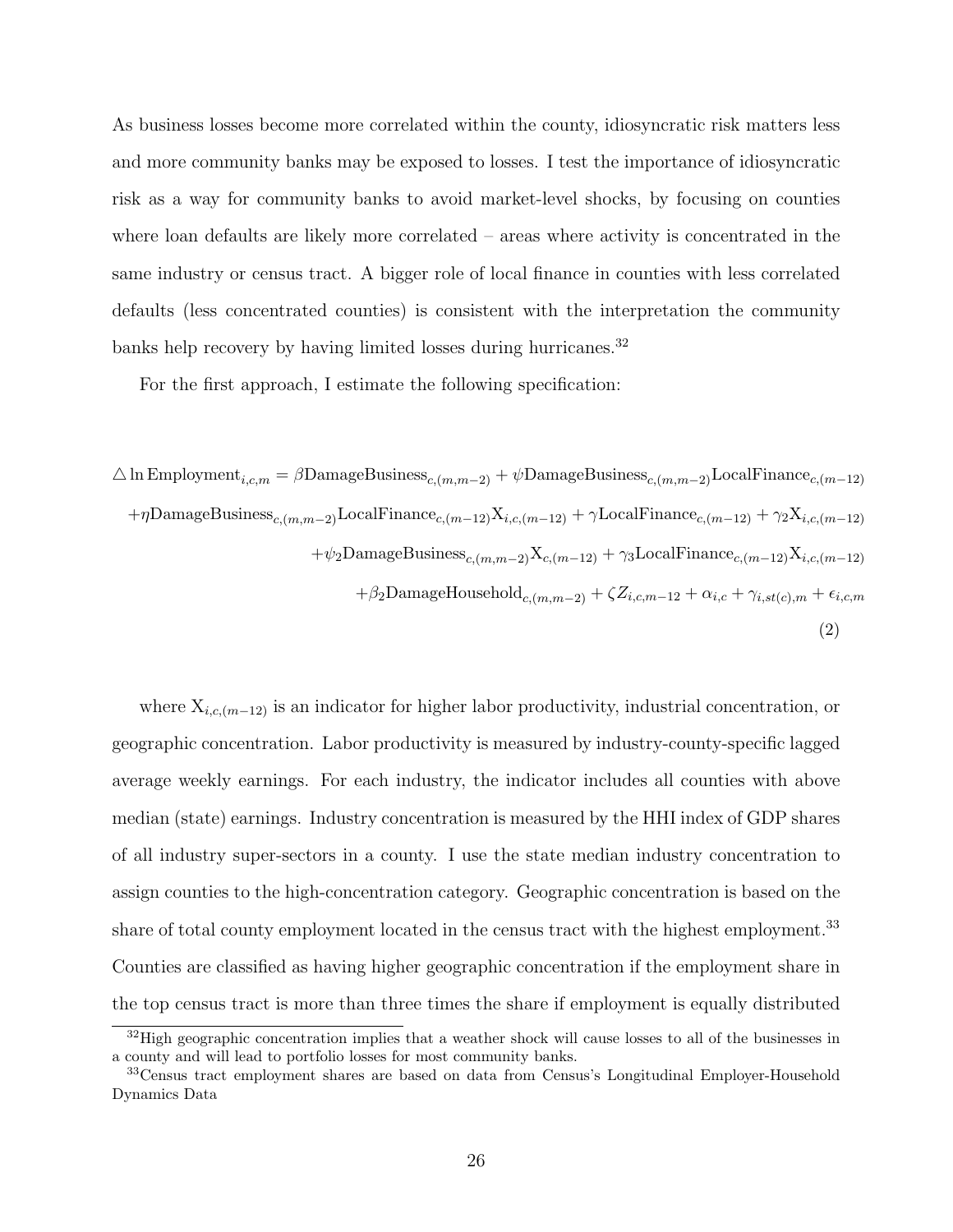across all tracts.

The model extends equation (1) by interacting  $X_{i,c,(m-12)}$  with business damage, local finance, and their interaction. The coefficient of interest,  $\eta$ , explores a triple-difference outcome of whether access to local lenders provides a stronger/weaker help with employment recovery depending on the productivity or concentration of the county. Since the model includes DamageBusiness<sub>c,(m,m−2)</sub>X<sub>c,(m−12)</sub>, which controls for the direct effect of  $X_{i,c,(m-12)}$ on affected counties,  $\eta$  captures the effect of  $X_{i,c,(m-12)}$  through local finance. For example, in the case of above-median productivity,  $\psi_2$  identifies the difference in employment recovery for more productive counties, while  $\eta$  reflects the difference in recovery for productive counties with higher access to local lenders. If higher productivity, on its own, can explain how employment responds to hurricane losses,  $\eta$  will not be significant and  $\psi_2$  will be. If productivity matters specifically in counties with access to local finance  $\eta$  will be significant.

A positive estimate of  $\eta$  when  $X_{i,c,(m-12)}$  is an indicator for above-median labor productivity implies that community banks improve hurricane recovery by identifying and lending to more productive establishments. Conversely, the mere presence of community lenders cannot help reduce the employment impact of hurricanes in the absence of firms productive enough to repay the additional costs. Note that this effect is in addition to the ability of more productive industries to recover regardless of local finance, captured by  $\psi_2$ .

A negative estimate of  $\eta$  when  $X_{i,c,(m-12)}$  is an indicator for above-median geographic or industrial concentration indicates that local finance has a limited impact on recovery. It is consistent with the interpretation that community banks help with recovery in counties where loan defaults are less correlated and lenders can avoid a deterioration in the quality of their loan portfolio. This is more likely to be the case in areas with a more diversified or spatially spread out local economy. Conversely, most community banks operating in counties with concentrated (spatially or by industry) activity will experience similar deteriorations, limiting their ability to support local businesses.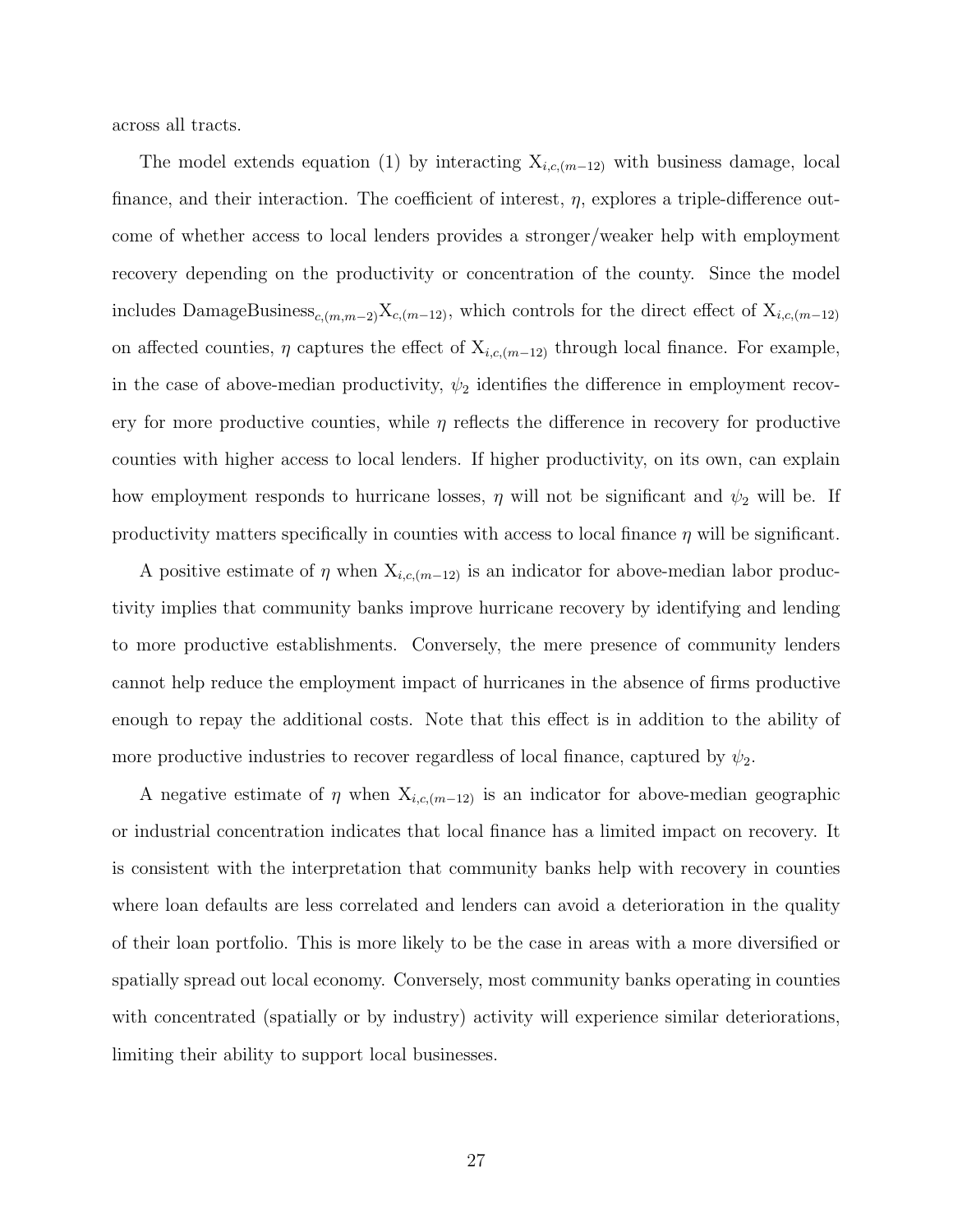#### Approach II: Bank Outcomes

In the second approach, I focus directly on the lending activity and the quality of the loan portfolio of community banks after exposure to hurricane losses. I compare outcomes for bigger banks (still located in one county), which diversify risk from defaults of individual borrowers and have higher exposure to local market risk, to those of smaller banks, which have higher exposure to idiosyncratic risk (Yeager (2004)). The approach is similar to identifying the effect of local finance across counties with varying geographic/industrial concentration – high concentration increases the correlation of business losses and limits the importance of idiosyncratic risk, causing more community banks to experience similar portfolio deteriorations. The identification in this approach relies on the assumption that the level of idiosyncratic risk varies with the size of the local bank, while the demand for credit does not. Given that the sample includes only relatively small independent banks with the majority of deposits within the same county, this is likely to be the case.

I use within-county variation in the responses of community banks to further support the hypothesis that local banks improve recovery because they are mostly exposed to idiosyncratic risk and, on average, avoid losses after hurricanes. This is not to say that community banks are not affected by weather events but that smaller banks will on average tend to have better quality of the loan portfolio since they are less diversified/exposed to the overall market risk. Because they also have superior information about local businesses, compared to nonlocal banks, they are in a better position to improve employment recovery.

The sample is based on quarterly observations on lending, loan loss allowance, riskbased capital ratio, net interest margin, and net income for local banks in counties with business damage. I follow a similar event-study setup, focusing on a period of two quarters before a hurricane and the impact quarter. For example, an August hurricane is matched to the third bank-reporting quarter (the impact quarter) and also includes the first two reporting quarters. As in Schüwer et al. (2019), the sample includes community banks used to calculate the LocalFinance measure and excludes lenders that are part of a multi-bank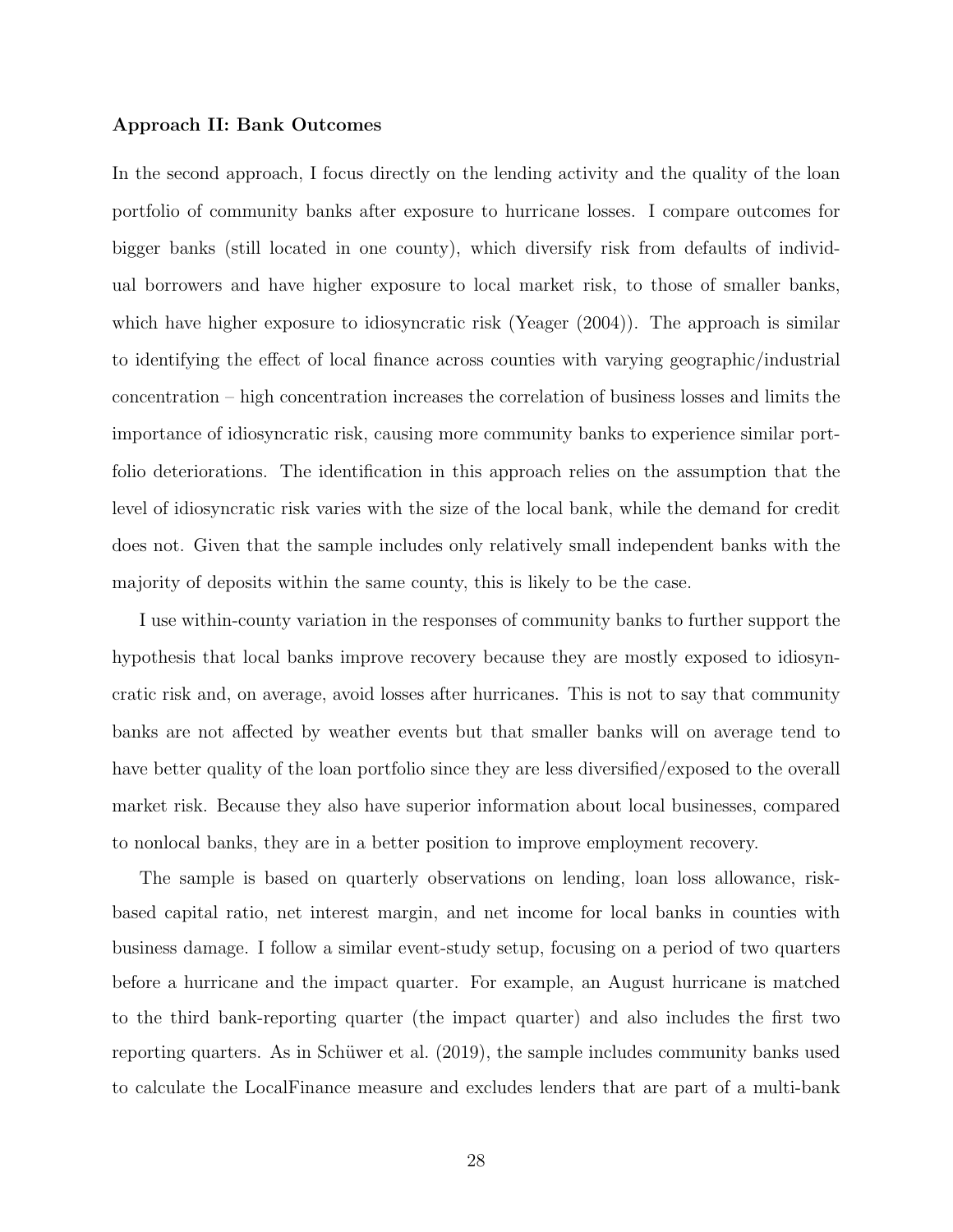holding company, are designated as non-community banks by FDIC, are owned by nonbank-holding-company, or have undergone any transformation during/two quarters before the sample.<sup>34</sup> I split the set of the remaining lenders based on asset-size cutoff of \$300 mil. and designate those below the cutoff as small community banks. Wheelock and Wilson (2001) suggest that \$300-\$500 mil. is the optimal efficient scale of operation. I assume that at this scale community banks achieve sufficient diversification of idiosyncratic risk. I test whether these lenders experience lower portfolio deterioration and expand lending after weather shocks with the following model:

$$
Y_{b,c,q} = \beta \text{DamageBusiness}_{c,q} \text{SmallBank}_{b,(q-4)} + \gamma W_{b,q-4} + \alpha_b + \lambda_{c,q} + \epsilon_{b,c,q} \tag{3}
$$

where  $Y_{b,c,q}$  refers to an outcome for local bank b, located in county c, during quarter q; SmallBank<sub>b,(q-4)</sub> is an indicator for a lender with assets below \$300 mil.; DamageBusiness<sub>c,q</sub> is the relative business damage during the quarter of impact.  $W_{b,q-4}$  includes a vector of bank controls: log assets, log deposits, log unused loan commitments, risk-based capital ratio, share of non-performing loans, share of business loans, and net income before extra items over loans.  $\alpha_b$  is a bank fixed effect and  $\lambda_{c,q}$  is a county-quarter fixed effects.

Saturating the model with county-quarter fixed effects accounts, non-parametrically, for a common county-level shock that affects all lenders in a county, such as a change in the demand for credit. This allows me to identify the response of the smaller banks relative to the rest and helps distinguish whether the former tend to do better after hurricanes and expand lending to local businesses. The coefficient of interest,  $\beta$ , is identified under the assumption that both sizes of local banks are exposed to the same county-level shocks. In the case of lending, this implies that small and big community banks lend to the same type of local businesses.

 $34$ I also drop banks with less than  $50\%$  deposit share,  $50\%$  loan share, no business loans, less than  $8\%/$ more than 40% Tier2 Capital Ratio.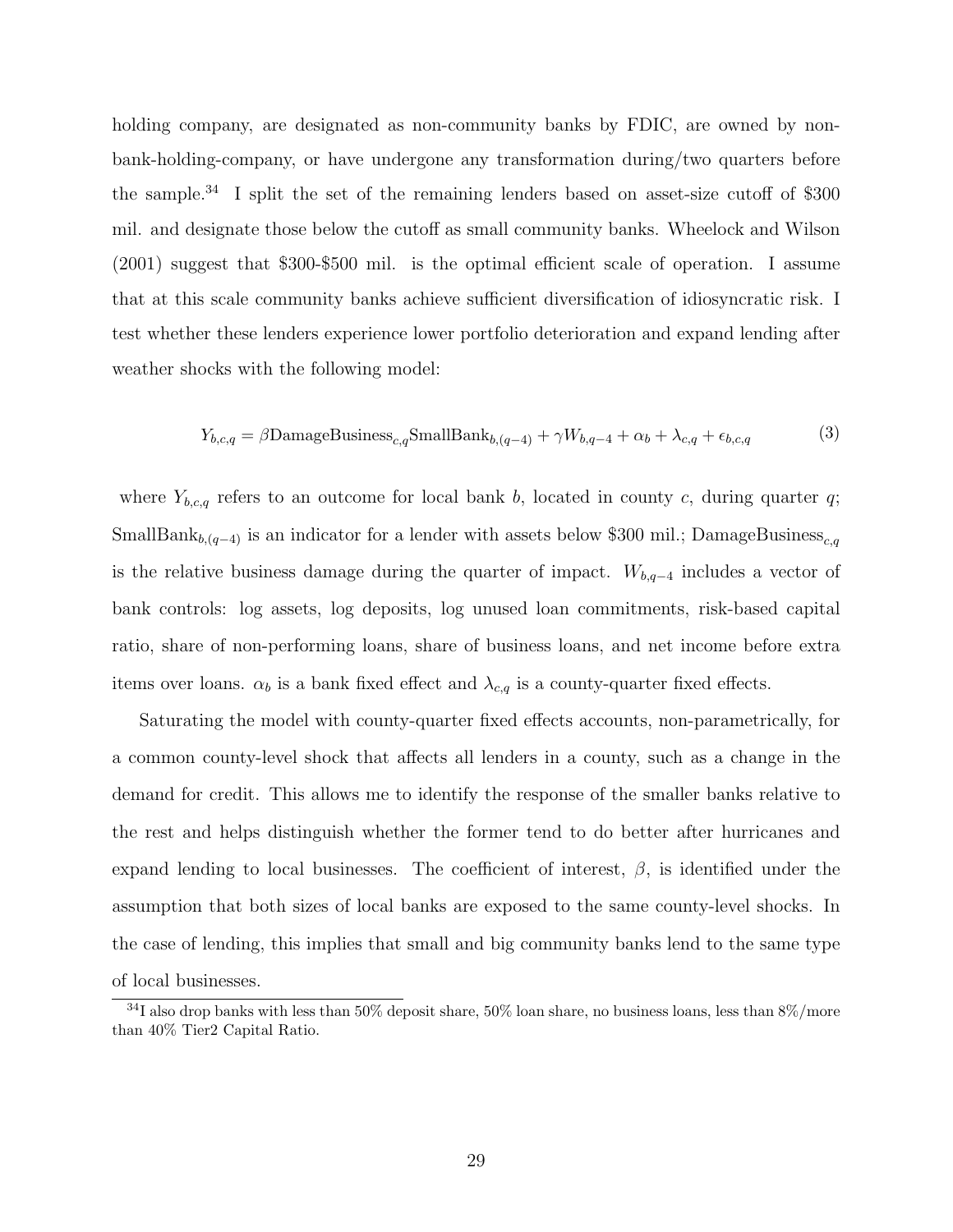## Results

County Outcomes: Estimates from specification (2) are listed in Table 6. For ease of comparison, Column (1) shows the baseline results using the full set of county-industryspecific controls and peer groups based on the decile of industry output. Both the controls and peer-group specification are retained in the rest of the table. In Column (2), I interact the indicator for high productivity with business damage and its LocalFinance interaction (as well as with LocalFinance). The effect of business damages is negative and significant, while its interaction with LocalFinance is no longer significant. The triple interaction with HighProductivity is positive and significant. This indicates that access to local finance is only helpful in counties with more productive businesses. The bottom of the table presents the marginal effect of business damages on employment growth for various levels of LocalFinance, separated for counties with different productivity. In low-productivity counties, local lenders do not improve the recovery: a 1% loss event reduces employment by 0.14%/0.06% at low/high access to finance. As discussed above, the difference is not statistically significant and we cannot rule out that the observed decline is the same. In high-productivity counties, access to local finance leads to stark differences in employment outcomes: a 1% loss event reduces employment by  $0.4\%/0.02\%$  at low/high access to finance. This suggests that local lenders do not simply provide funding to all businesses in affected counties but mostly to those likely to survive after hurricanes.

Column (3) provides estimates using the indicator for high industrial concentration. The effect of business loss is negative and significant, its interaction with local finance is positive and significant, and the triple interaction with concentration is negative and significant. This suggests that access to local finance has a much stronger effect in counties with diversified economies.<sup>35</sup> The bottom of the table shows that both diversified and concentrated counties experience 0.3% reduction in employment growth with limited access to local finance.

<sup>&</sup>lt;sup>35</sup>The specification already includes an interaction of concentration with damage (not significant) and so the effect of local finance is not due to diversified economies recovering faster on average.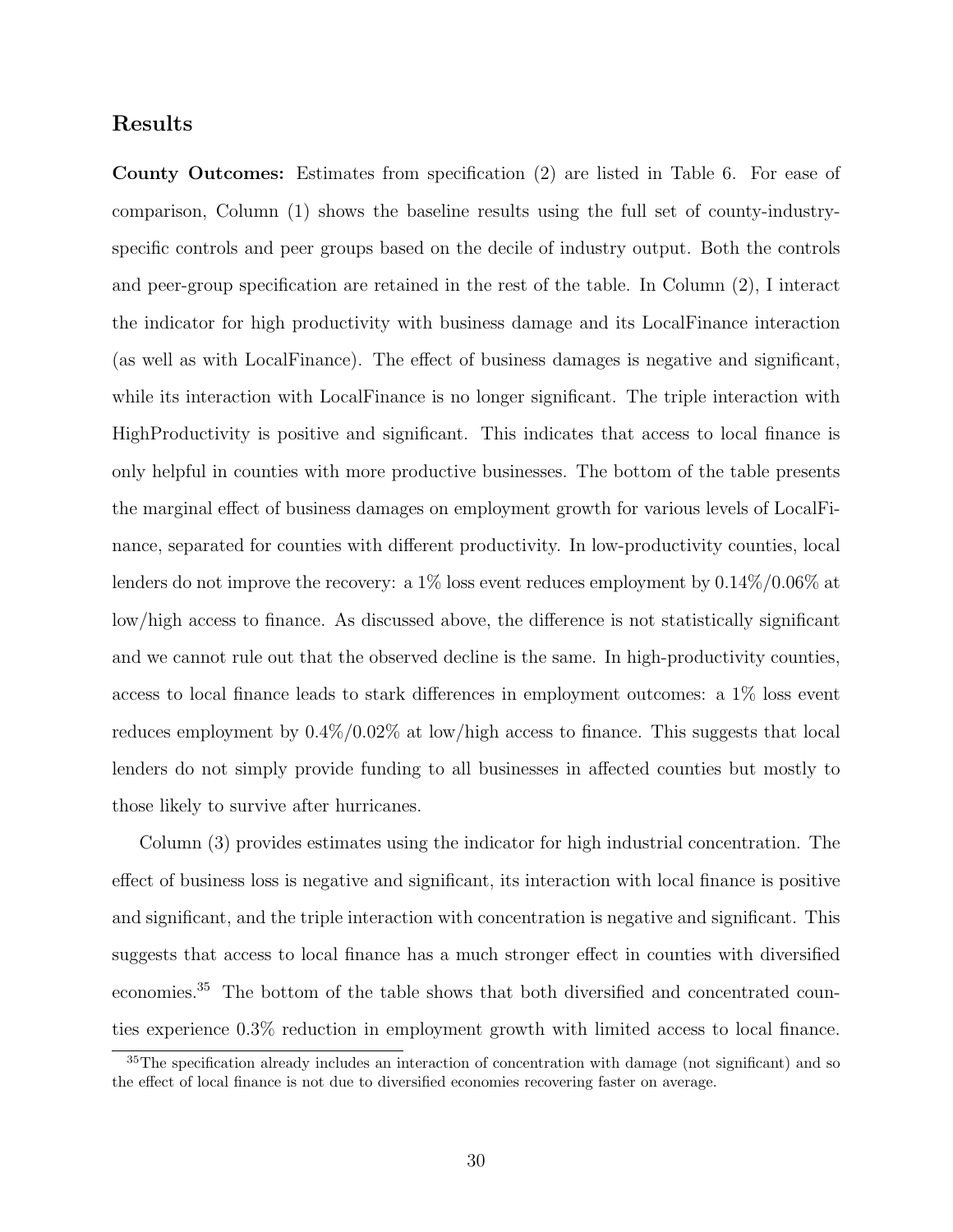Increasing access from the 25th to the 50th percentile limits the contraction in half at diversified counties and by less than a third. As underscored by the average disaster loan claims in Table 1, industry sectors vary in the extent of losses incurred by hurricanes. Consequently, a set of community banks will remain unaffected in diversified counties and can help reduce the employment contraction.

The evidence in column (4) looks at the effect of geographic concentration. Similar to industrial concentration, clustering of activity within the county can lead to similar losses for the majority of businesses and, by extension, to loan defaults for most of the local lenders. The estimates are consistent with those for industrial concentration. Access to local finance has a much smaller effect on the recovery when activity is concentrated in the same location. In counties with more evenly dispersed activity, having higher access (the 25th vs the 50th percentile) reduces employment contraction by a third, while in more concentrated counties the reduction is about a quarter. As with industrial concentration, when the pre-existing distribution of activity in a county leaves a subset of community banks unaffected by loan defaults, the local economy experiences a lower contraction.

The specification in column (5) includes all three indicators. The estimates retain their magnitude and significance, which suggests that productivity and each type of concentration capture a distinct factor that can explain the baseline effect. The extended specification allows me to estimate the effect of each indicator holding the rest constant. For examine, I can focus on the effect of local finance across counties with different productivity but with low industrial and geographic concentration. Lower concentration limits loan defaults for community banks and maximizes the impact of local finance. At the same time, lower productivity is expected to reduce this effect. The estimates at the bottom of column (5) are based on this scenario. In this case, even counties with lower productivity experience a positive effect from local finance but the magnitude is much smaller compared to highproductivity counties. This examine highlights that community banks help with recovery both because they are able to identify more productive business and they are less likely to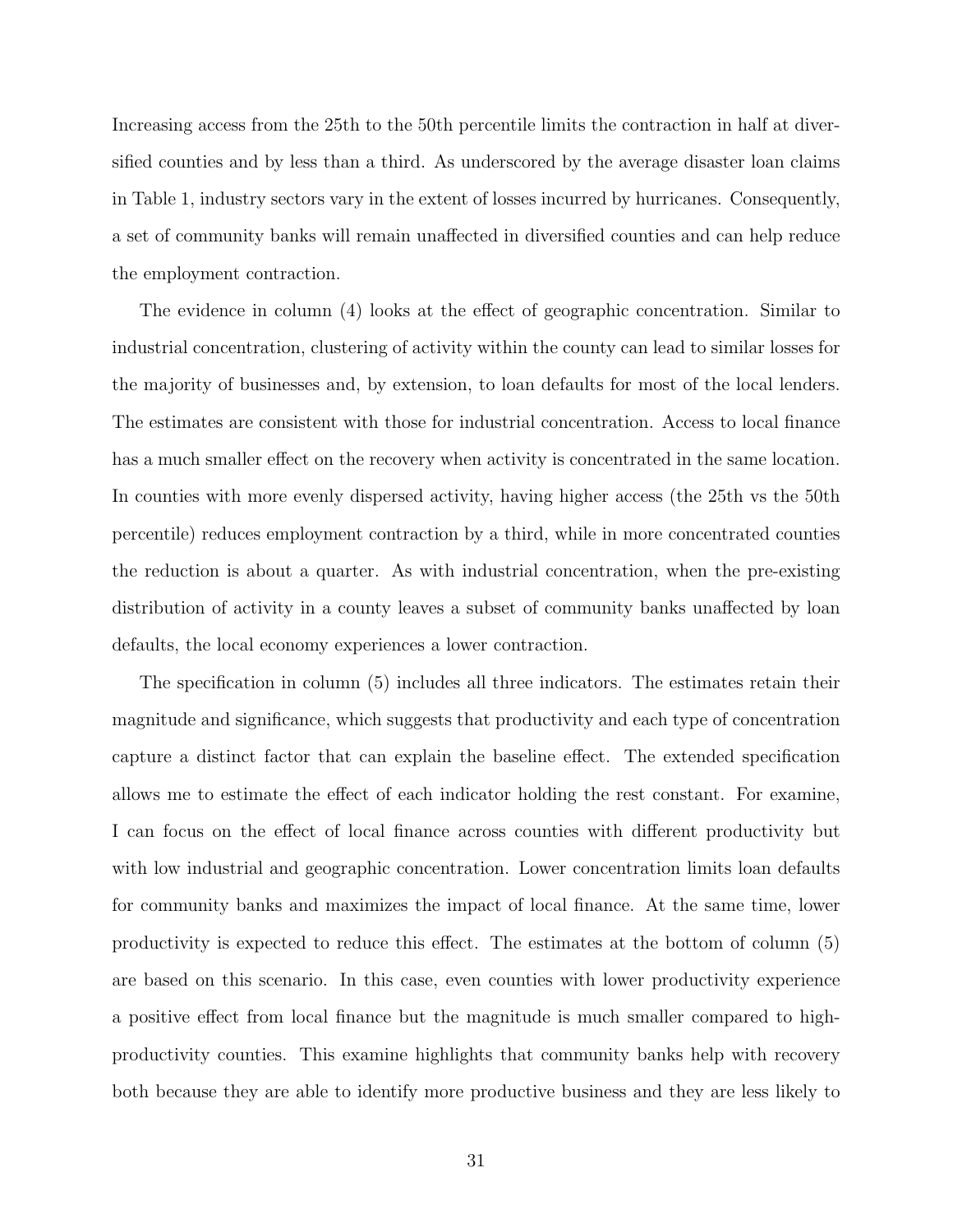experience losses in their loan portfolio.

**Bank Outcomes:** To provide direct evidence for the effect of hurricanes on bank lending and performance, I estimate model (3) with the sample of local banks in affected counties. Table 7 presents summary statistics for this sample and allows for a comparison between smaller (below \$300 mil.) and bigger community banks. Just by comparing averages, we see that smaller banks, on average, have higher loan growth and a lower loan loss reserve ratio (over loans) during the quarter of hurricane impact.<sup>36</sup> This is in line with the interpretation of the evidence so far that community banks improve recovery by avoiding direct losses to their portfolio.

Table 8 presents estimates of specification (3). The first seven columns are based on within-county identification with county-quarter fixed effects, while the second seven columns use county peer groups (using the quartile of county GDP). As discussed above, including county-quarter effect allows me to estimate the impact of damages on outcomes for small banks relative to bigger ones. When I use county peer groups, the outcomes for both bank types can be identified. Column (1) shows that small community banks have lower risk of loan defaults compared to bigger ones when county damage is higher. In a 1%-damage-event small banks have 5 basis points lower risk reserve ratio. This magnitude represents approximately 10% of the standard deviation for this outcome. The estimates in column (8) imply that smaller banks also see an increase in risk and adjust their loss reserve but the effect is minimal. Besides higher risk of loan defaults, community banks can also experience reduced payments on existing loans. This will reduce net interest income growth and ultimately lower net income. The results in columns (2) and (3) confirm that small banks do better on each of these outcomes. During a 1%-damage-event, they experience 0.5% higher net interest income growth and approximately  $0.1\%$  higher net income over loans.<sup>37</sup> The estimates in columns (9) and (10) suggest that the relatively better position of small banks during hurricanes is

<sup>&</sup>lt;sup>36</sup>The faster growth of the Loan-loss reserve for small banks is consistent with their faster loan growth.

 $370.5\%$  higher net interest income growth represents about 10% of the standard deviation and 0.1% of higher net income over loans represents about a third of the standard deviation for this outcome.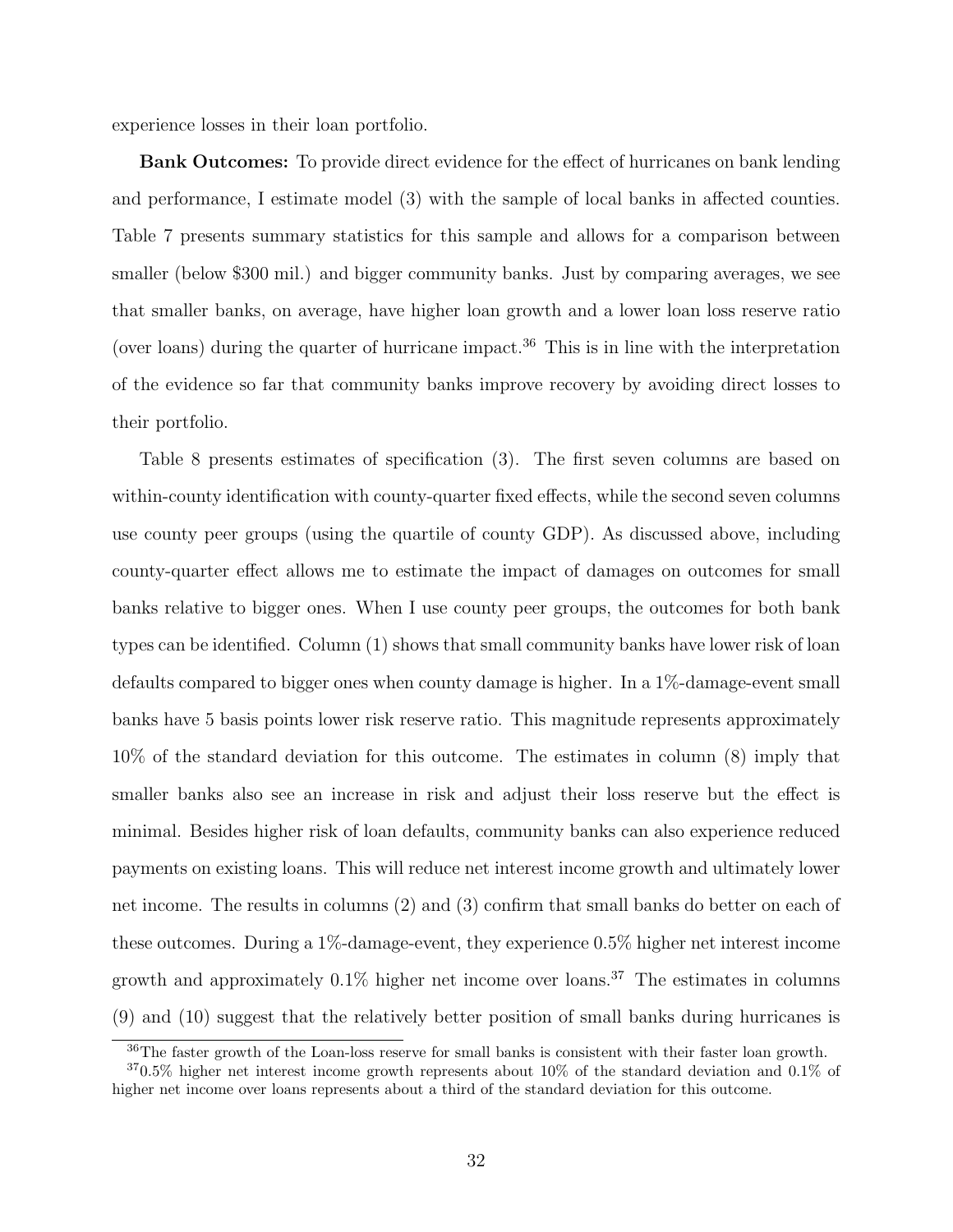driven by the decline in net (interest) income at bigger banks. The overall deterioration in the performance of bigger banks can be inferred from columns (4) and (11), which focus on the risk-based capital ratio. In a 1% damage event, small banks have 0.08% higher Tier2 Capital Ratio. This appears to be driven by a small decline in the ratio for small banks and a much more substantial decline for bigger ones (based on column (11)).

The deterioration in the loan portfolio of bigger banks is likely to limit their ability to expand loans to businesses with damages (Accornero et al. (2017)). I find consistent evidence that this is the case. Columns  $(6)-(7)$  examine the growth of total loans, commercial and industrial loans, and loans to individuals. I also experimented with loans secured by commercial real estate and total loans secured by real estate and found consistent results. At smaller banks, a 1%-damage-event is associated with 0.3% faster growth in total loans, 1% faster growth in CI loans, and 3% faster growth in loans to individuals. Column (12) confirms that the difference in total loans is due to faster growth at small and no change at bigger banks. In the case of CI loans, Column (13) implies that bigger community banks expand business lending but at slower rate than smaller ones. The faster growth for loans to individuals in column (7) is explained by a significant reduction at bigger banks indicated in column (14).

The evidence indicates a consistent difference in the quality of the loan portfolio and lending behavior at community banks as counties experience higher businesses loss. The average small bank shows limited impact from loan defaults by businesses. In contrast, the average bigger community bank faces higher default risk and lower repayment rate in its existing portfolio, which is reflected in the increase in the loan-loss reserve and the reduction in net interest income. The increased cost due to the provision for loan loss and the reduced income from loan repayments amount to lower net income and capital ratio. As a result, bigger banks focus on existing loans when counties are impacted by a hurricane and limit the amount of new loans (Accornero et al. (2017)). In such locations, smaller banks take the lead in providing funds for local businesses as they experience much lower direct loss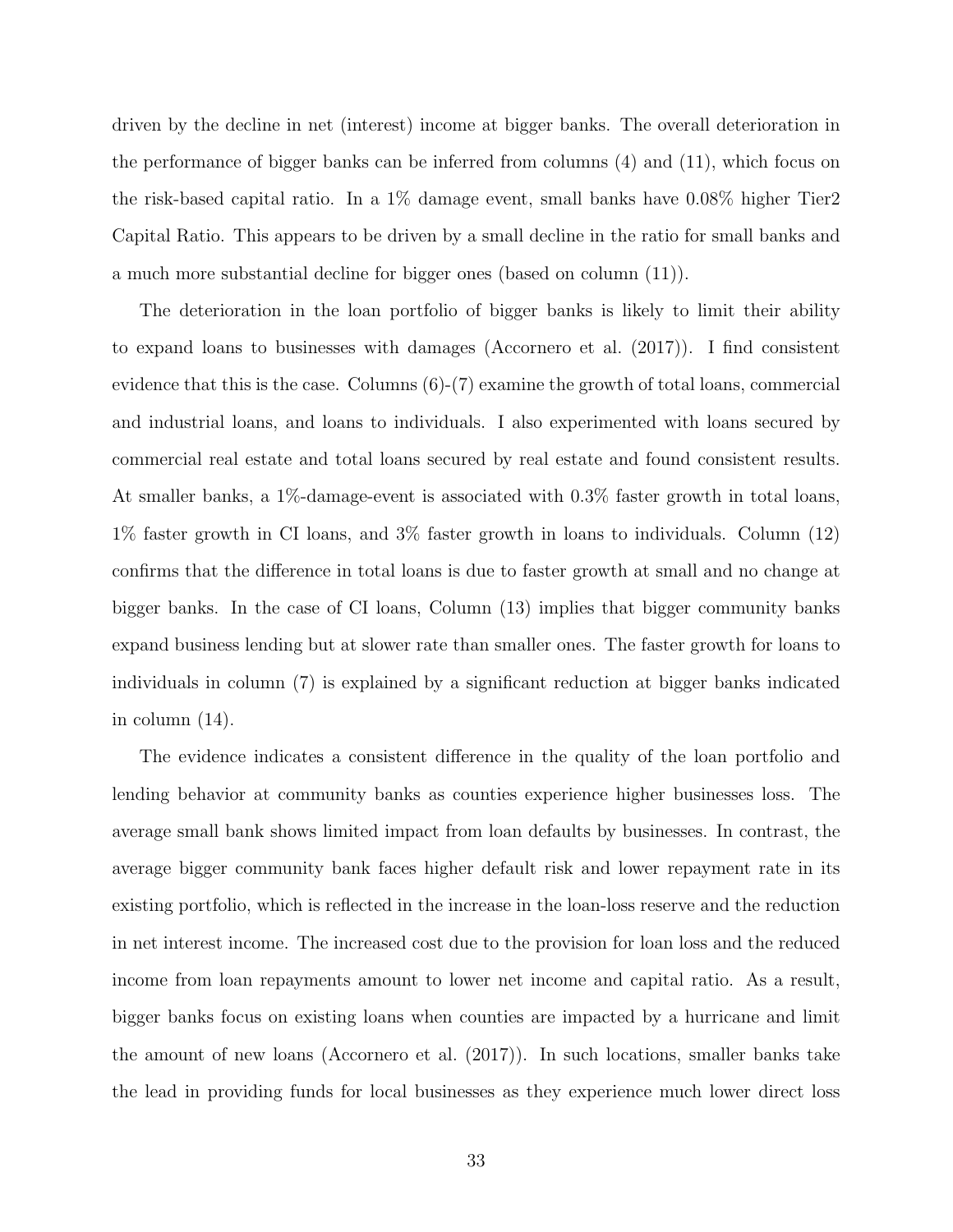from affected businesses. Even though both bank types are concentrated in one county (with more than 2/3 of their deposits), their relative size difference makes the bigger ones more exposed to local market risk (Emmons et al. (2004)) and increases their odds of seeing direct loan loss associated with hurricane business damage. Smaller banks, instead, have higher exposure to idiosyncratic risk, which can either completely wipe out their loan portfolio and eliminate their lending capacity or leave them unaffected after significant business damage in the county. The evidence indicates that the average small community bank expands lending to businesses and experience lower direct loss to existing loans.

The two sets of evidence in this section, based on employment and on lender outcomes, point to two main factors which work together in explaining the baseline results. First, local lenders have a higher capacity to identify local businesses which can remain profitable after reopening and are likely to extend funding to them. There is a significant amount of research that already shows that local lenders focus on small businesses. The case of hurricanes does not directly apply to the existing literature because community banks can revise their assessment of risk involved in lending to businesses in areas prone to weather shocks, as in Garmaise and Moskowitz (2009). My evidence suggests that this is not the case. Even though businesses in more productive counties are less likely to reopen, when more local lenders are present contractions in employment are limited.

The second factor explains how local banks are able to avoid significant losses to their loan portfolio and maintain capacity to expand lending. I show that local lenders limit employment contractions more in economies with higher industrial or geographic diversification. Such economies are unlikely to experience uniform business damages either because industries vary in their vulnerability to hurricanes or since businesses are not clustered in the same location. As a result of their smaller size and primary exposure to idiosyncratic risk, a subset of community banks remains unaffected in terms of quality of the loan portfolio and can provide funding for repairs. I provide direct evidence of this by comparing the lending and performance of local banks with different exposure to market risk within affected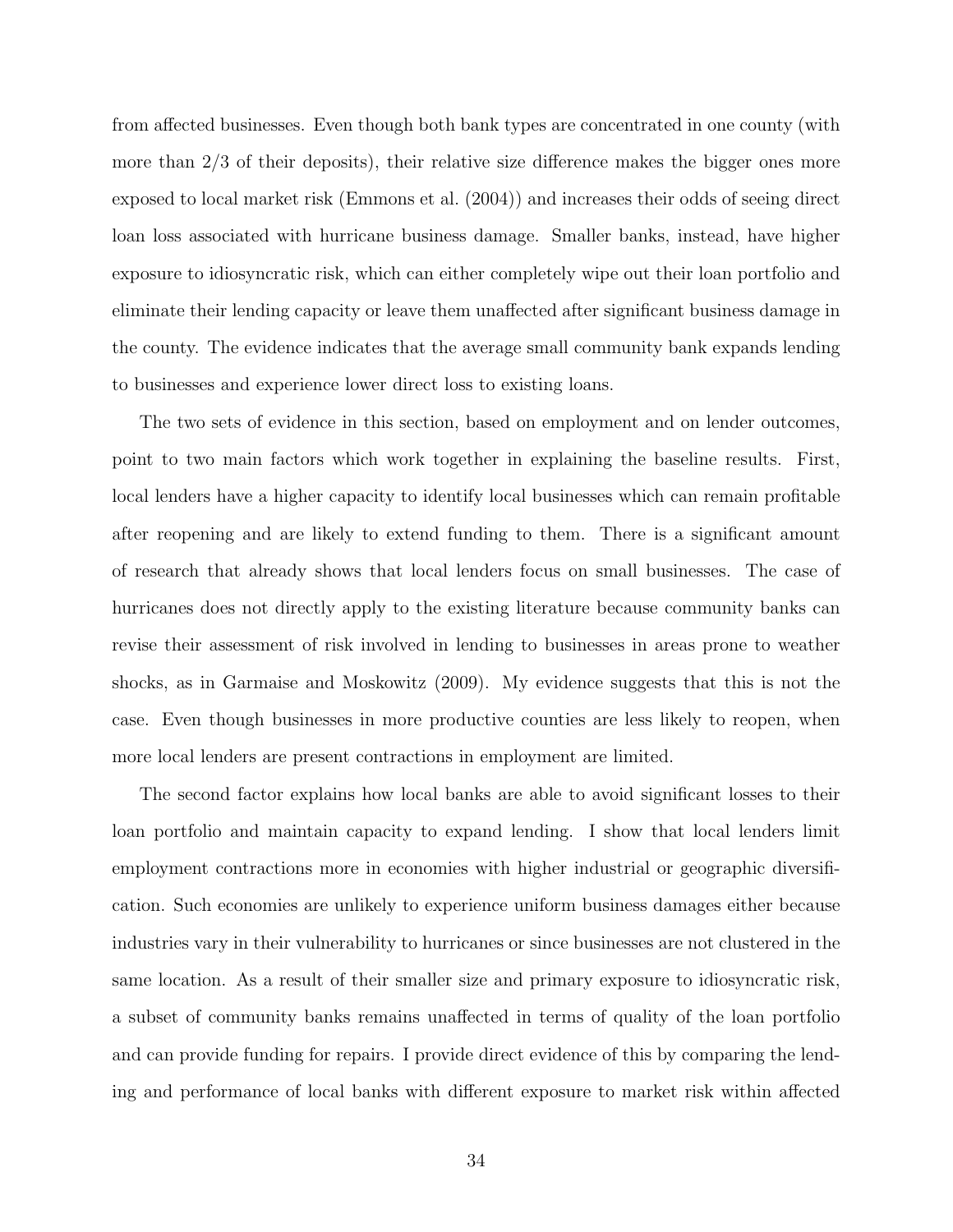counties. I find that bigger banks experience higher risk of loan defaults, while smaller ones expand business credit.

## 6 Robustness

In this section, I examine the stability of the baseline results to more restrictive definition of access to local finance. I focus on two alternative classifications of local lenders: at least 90% of a bank's deposits are located in the same county; all of the bank's deposits are in the same county. Each of the two will further limit the extent of variation in the data by reducing the fraction of local deposits in affected counties, while potentially mis-classifying some counties as having no access to local finance. I estimate specification 4 with total employment, employment for small firms (less than 20 employees), and the Trade/Transportation/Utilities sector. The results are presented in Table 9. Estimates are statistically significant and within a third of the baseline estimates. For each of the three outcome variables, restricting the definition of a local lender reduces the direct impact of business damages and its interaction with local finance. Since the direct effect of damages, capturing the impact with no access to finance, now includes some counties with local lenders, the estimate is expected to be lower. The same holds for the interaction term. Overall, the evidence implies that the definition of community lenders does not play a critical role in identifying the effect of access to local finance during hurricane recovery.

# 7 Conclusion

In this paper, I consider both whether small lenders on average mitigate the negative employment shocks associated with hurricane damage to businesses and also identify necessary conditions allowing these lenders to assist in the recovery. I build a novel dataset that includes 33 hurricanes from the last 20 years and distinguishes between losses to residential and commercial property. The evidence is based on an event-study model of monthly em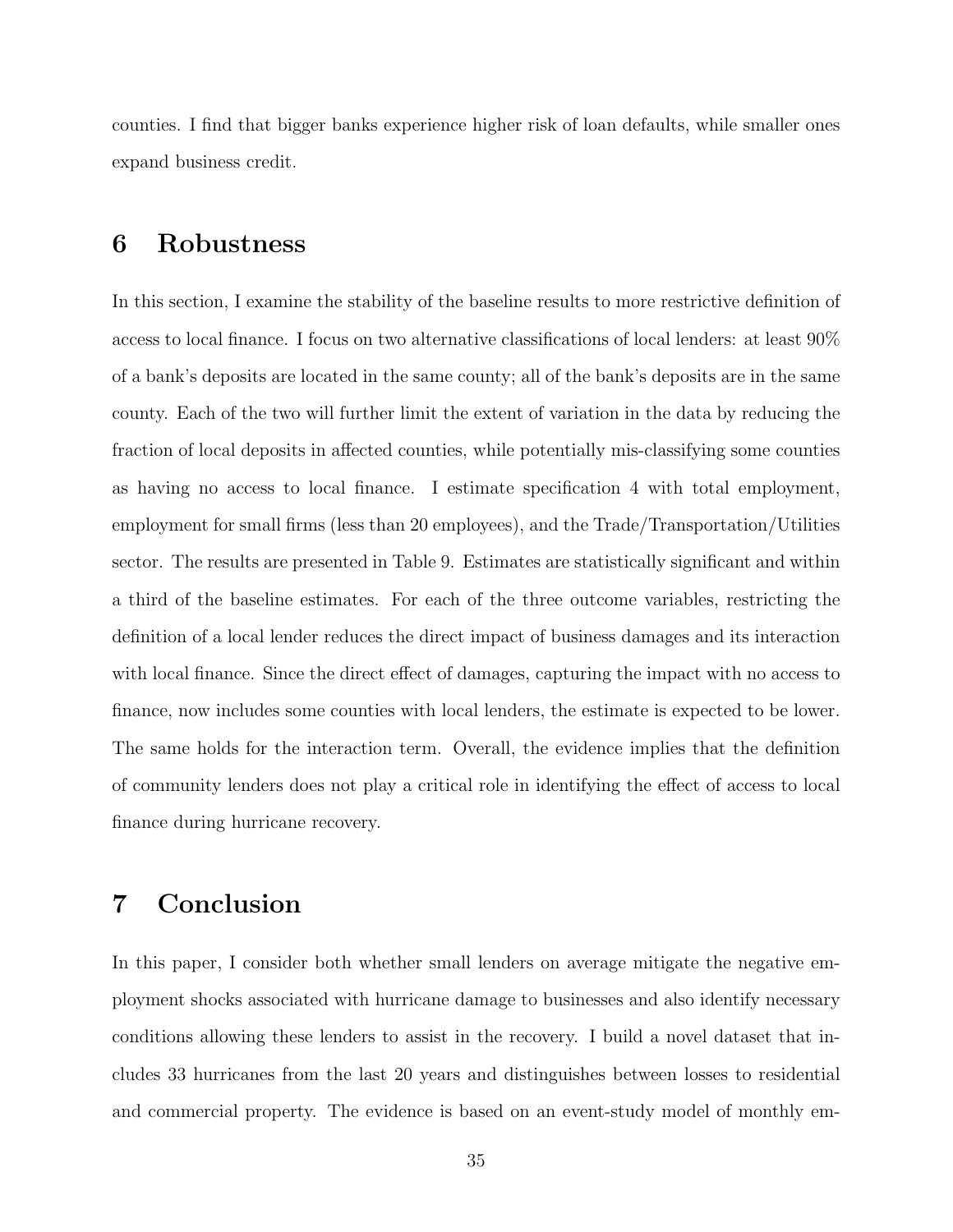ployment growth by industry in each county, allowing for common county-industry shocks across the same peer group and directly controlling for county-industry characteristics such as output, productivity, and fraction of small/young firms. I also examine bank-level outcomes following a similar setup which controls, non-parametrically, for common county-level shocks.

The evidence consistently shows that increased access to local finance dampens the employment contraction resulting from business damages. This applies to the average industry in affected counties, to each sector on its own (except manufacturing), and has a particularly strong effect on small businesses. The results support the hypothesis that community banks help in the recovery by both being able to identify businesses with potential to survive and by avoiding direct loss to their existing portfolio of loans. The first factor explains why national banks may find it hard to step in during such disasters and the second explains why local banks are able to lend more.

This study contributes to the existing literature on natural disasters, access to local finance, and on the vulnerability of community banks to local shocks in several ways. I test if local finance helps with recovery from some of the costliest hurricanes in the US history and identify the effect specifically of commercial damages. The industry-based analysis allows me to devise a natural peer control group and limit the role of unobservable county heterogeneity. A big portion of this study is dedicated to explaining why community banks are able to assist in the recovery and, as a result, builds on existing evidence of the positive effect of local lenders. I reconcile the mixed results in the literature regarding the effect of hurricanes on the local economy by showing that the incidence of loan losses across local lenders is key in explaining why some areas recover quickly and others experience prolonged stagnation.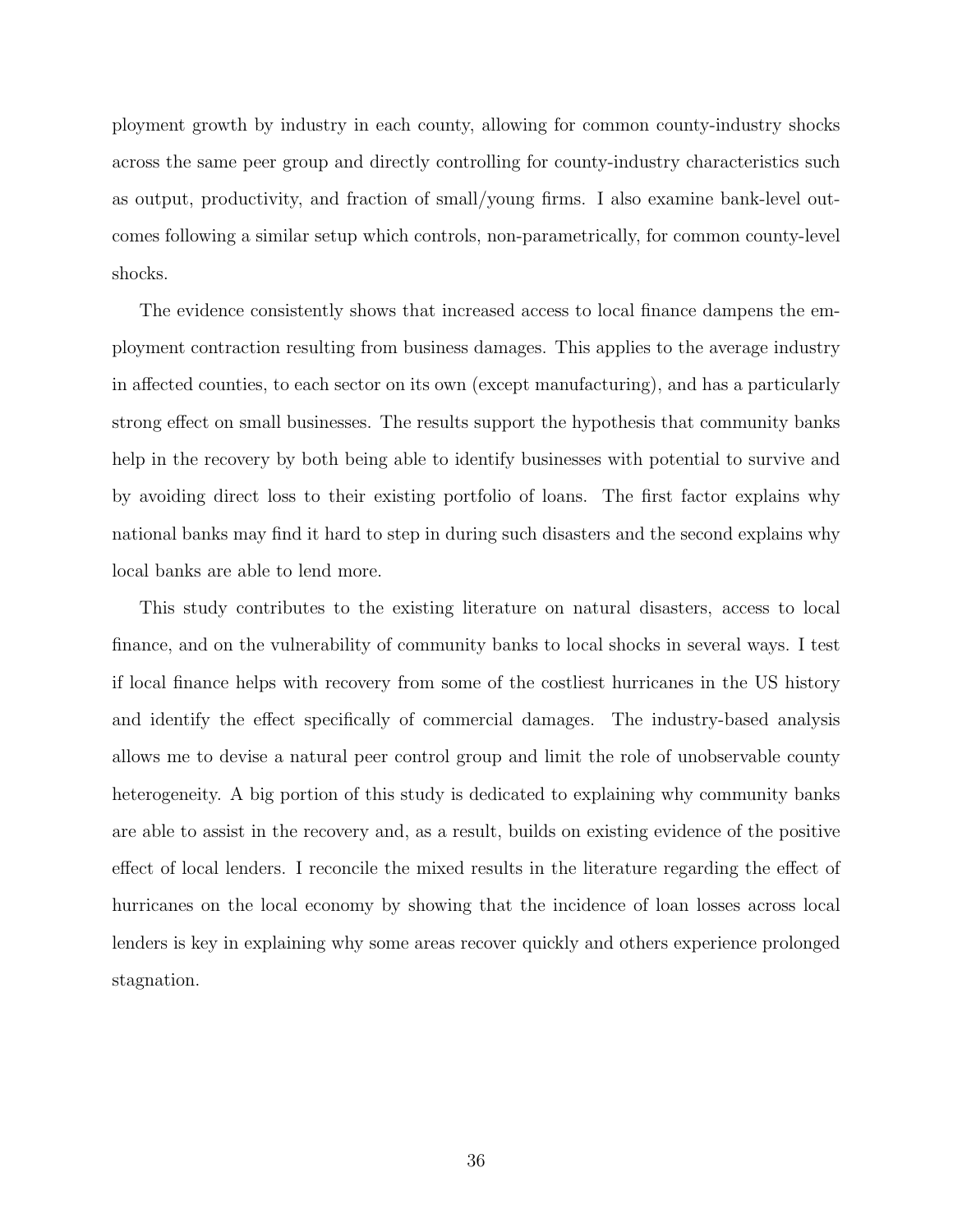# Tables and Figures

### Table 1: Summary Statistics for Counties Affected by Hurricanes

This table lists summary statistics at the county level for states with hurricanes. Hurricanes are based on major disaster declarations by FEMA between 1999 and 2019 (33 in total). Business loss consists of SBA's business loans, FEMA's public assistance grants, and flood insurance payments related to non-residential buildings. Residential loss consists of SBA's homeowners loss, FEMA's IHP loss, and flood insurance payments related to residential buildings. Counties are divided into groups based on business loss and access to local finance. The group with no (positive) business damage, Bus Damage=0 (Bus Damage>0), lists monthly average and standard deviation during the impact month for counties with no (positive) business impact. The last four columns divide the counties with a positive business damage based on the median of the fraction of local deposits in the county. Disaster loan shares are based on a loan-level information with 6-digit NAICS information for 13 hurricanes between 2002 and 2012. Economic data for employment comes from the Bureau of Labor Statistics; data for shares of less-than-20-workers/3-or-less-years-old come from the Quarterly Workforce Indicators; output data comes from the Bureau of Economic Analysis; banking sector data comes from FDIC. Data is listed as percentages but is utilized in non-percentage form in the rest of the paper.

|                                                                  | Bus Damage=0     |                  | Bus Damage $>0$ |         | Bus Damage $>0$ |                                                                    | Bus Damage $>0$ |               |
|------------------------------------------------------------------|------------------|------------------|-----------------|---------|-----------------|--------------------------------------------------------------------|-----------------|---------------|
|                                                                  |                  |                  |                 |         |                 | LocDep <median< td=""><td></td><td>LocDep&gt;Median</td></median<> |                 | LocDep>Median |
| <b>VARIABLES</b>                                                 | mean             | sd               | mean            | sd      | mean            | sd                                                                 | mean            | sd            |
| <b>HurricaneDamage</b>                                           |                  |                  |                 |         |                 |                                                                    |                 |               |
| Total Business Damage in \$1,000                                 | $\theta$         | $\boldsymbol{0}$ | 23,918          | 261,983 | 20,050          | 134,195                                                            | 27,766          | 344,990       |
| Total Residential Damage in \$1,000                              | 0.278            | 13.24            | 28,603          | 246,074 | 31,079          | 278,408                                                            | 26,139          | 209,085       |
| Relative Business Damage in %                                    | $\overline{0}$   | $\boldsymbol{0}$ | 0.633           | 3.632   | 0.665           | 3.992                                                              | 0.601           | 3.236         |
| Relative Residential Damage in %                                 | $\theta$         | 0.00217          | 0.853           | 4.311   | 0.854           | 4.175                                                              | 0.852           | 4.444         |
| Total Business Damage SBA in \$1,000                             | $\mathbf{0}$     | $\boldsymbol{0}$ | 7,984           | 72,734  | 7,883           | 63,358                                                             | 8,084           | 81,016        |
| Total Business Damage Flood Insurance in \$1,000                 | $\theta$         | $\boldsymbol{0}$ | 1,412           | 11,230  | 1,404           | 12,312                                                             | 1,419           | 10,043        |
| Total Public Damage in \$1,000                                   | $\theta$         | $\boldsymbol{0}$ | 14,522          | 232,203 | 10,763          | 79,951                                                             | 18,263          | 318,131       |
| Total Residential Damage SBA in \$1,000                          | 0.113            | 6.409            | 12,425          | 97.951  | 12,879          | 99,715                                                             | 11,974          | 96,200        |
| Total Residential Damage Flood Insurance in \$1,000              | 0.0764           | 5.625            | 11,765          | 132,594 | 14,069          | 166,709                                                            | 9,473           | 86,179        |
| Total Residential Damage FEMA in \$1,000                         | 0.0880           | 4.088            | 4,412           | 33,073  | 4,130           | 28,591                                                             | 4,692           | 37,004        |
| Share Disaster Loans Natural Resources and Mining in %           | $\boldsymbol{0}$ | $\boldsymbol{0}$ | 5.700           | 15.46   | 3.945           | 12.16                                                              | 7.014           | 17.45         |
| Share Disaster Loans Construction in %                           | $\theta$         | $\boldsymbol{0}$ | 3.305           | 9.257   | 3.286           | 9.835                                                              | 3.318           | 8.821         |
| Share Disaster Loans Manufacturing in %                          | $\theta$         | $\boldsymbol{0}$ | 1.809           | 4.698   | 1.707           | 4.729                                                              | 1.886           | 4.683         |
| Share Disaster Loans Trade-Transportation-Utilities in %         | $\overline{0}$   | $\overline{0}$   | 16.59           | 22.82   | 12.88           | 17.51                                                              | 19.37           | 25.78         |
| Share Disaster Loans Information in %                            | $\theta$         | $\boldsymbol{0}$ | 0.660           | 5.838   | 0.968           | 7.936                                                              | 0.430           | 3.536         |
| Share Disaster Loans Financial Activities in %                   | $\theta$         | $\overline{0}$   | 40.93           | 30.13   | 44.15           | 29.45                                                              | 38.52           | 30.47         |
| Share Disaster Loans Professional and Business Services in %     | $\overline{0}$   | $\boldsymbol{0}$ | 4.788           | 10.91   | 5.948           | 11.58                                                              | 3.919           | 10.33         |
| Share Disaster Loans Education and Healthcare in %               | $\theta$         | $\overline{0}$   | 3.529           | 9.367   | 2.697           | 6.171                                                              | 4.152           | 11.15         |
| Share Disaster Loans Leisure and Hospitality in %                | $\mathbf{0}$     | $\boldsymbol{0}$ | 11.02           | 19.19   | 11.19           | 20.31                                                              | 10.90           | 18.36         |
| Share Disaster Other Services in %                               | $\theta$         | $\overline{0}$   | 11.67           | 19.79   | 13.24           | 21.81                                                              | 10.49           | 18.09         |
| Economy                                                          |                  |                  |                 |         |                 |                                                                    |                 |               |
| Population in 1,000                                              | 112.5            | 267.5            | 145.9           | 305.2   | 157.0           | 317.5                                                              | 134.8           | 292.2         |
| Log County GDP                                                   | 13.72            | 1.611            | 14.03           | 1.655   | 14.06           | 1.727                                                              | 14.00           | 1.581         |
| County GDP per Worker                                            | 148.3            | 492.5            | 107.3           | 62.76   | 107.9           | 50.28                                                              | 106.6           | 73.07         |
| Average Weekly Wages in \$1,000                                  | 0.619            | 0.188            | 0.642           | 0.196   | 0.657           | 0.193                                                              | 0.626           | 0.197         |
| County Employment in 1,000                                       | 39.60            | 117.8            | 51.32           | 131.3   | 53.16           | 120.7                                                              | 49.50           | 140.9         |
| Growth Rate County Employment in $\%$ (month of impact)          | 0.131            | 3.068            | $-0.647$        | 2.909   | $-0.800$        | 3.028                                                              | $-0.496$        | 2.779         |
| Growth Rate County Employment in $%$ (quarter of impact)         | 0.142            | 3.057            | $-0.193$        | 3.078   | $-0.269$        | 3.158                                                              | $-0.116$        | 2.993         |
| Growth Rate County Employment 20-less Establishment in %         | 0.275            | 9.419            | $-1.223$        | 7.188   | $-1.343$        | 7.514                                                              | $-1.116$        | 6.884         |
| Growth Rate County Employment 3-less-year-old Establishment in % | 0.480            | 35.48            | 0.920           | 30.35   | 0.501           | 34.67                                                              | 1.290           | 25.94         |
| Share in 20-or-less-worker Establishments in $\%$                | 27.33            | 11.20            | 26.39           | 9.478   | 26.79           | 10.66                                                              | 25.98           | 8.112         |
| Share in 3-or-less-year-old Establishments in $%$                | 7.700            | 4.449            | 8.143           | 4.224   | 7.779           | 4.148                                                              | 8.507           | 4.270         |
| County Industry HHI (GDP based)                                  | 76.16            | 14.18            | 78.64           | 9.444   | 78.88           | 9.184                                                              | 78.39           | 9.693         |
| BankingSector                                                    |                  |                  |                 |         |                 |                                                                    |                 |               |
| Local Banks                                                      | 1.737            | 3.234            | 1.994           | 3.464   | 0.964           | 2.287                                                              | 3.024           | 4.080         |
| Non-Local Banks                                                  | 6.866            | 6.877            | 7.998           | 7.592   | 8.977           | 7.923                                                              | 7.020           | 7.116         |
| Share of Local-bank Deposits in $%$                              | 25.93            | 29.11            | 23.22           | 26.55   | 2.534           | 4.228                                                              | 43.90           | 23.15         |
| Share of Local banks in %                                        | 20.97            | 23.36            | 19.17           | 20.42   | 4.756           | 8.107                                                              | 33.57           | 18.78         |
| Log Local-bank Deposits                                          | 7.944            | 5.846            | 8.198           | 5.942   | 3.974           | 5.775                                                              | 12.42           | 1.275         |
| Industries                                                       |                  |                  |                 |         |                 |                                                                    |                 |               |
| Employment share Manufacturing in $%$                            | 16.25            | 13.16            | 15.60           | 12.58   | 14.85           | 12.51                                                              | 16.35           | 12.61         |
| Employment share Trade-Transportation-Utilities in $%$           | 24.59            | 6.415            | 24.88           | 6.220   | 24.82           | 6.626                                                              | 24.95           | 5.791         |
| Employment share Professional Services in %                      | 8.166            | 5.823            | 9.060           | 5.834   | 9.674           | 6.307                                                              | 8.452           | 5.256         |
| Employment share Leisure and Hospitality in %                    | 11.73            | 6.490            | 12.25           | 6.600   | 12.58           | 6.686                                                              | 11.92           | 6.500         |
| Employment share Other Services in %                             | 3.118            | 1.732            | 3.179           | 1.642   | 3.294           | 1.781                                                              | 3.065           | 1.485         |
| Count                                                            | 39,679           |                  | 2,663           |         | 1,328           |                                                                    | 1,335           |               |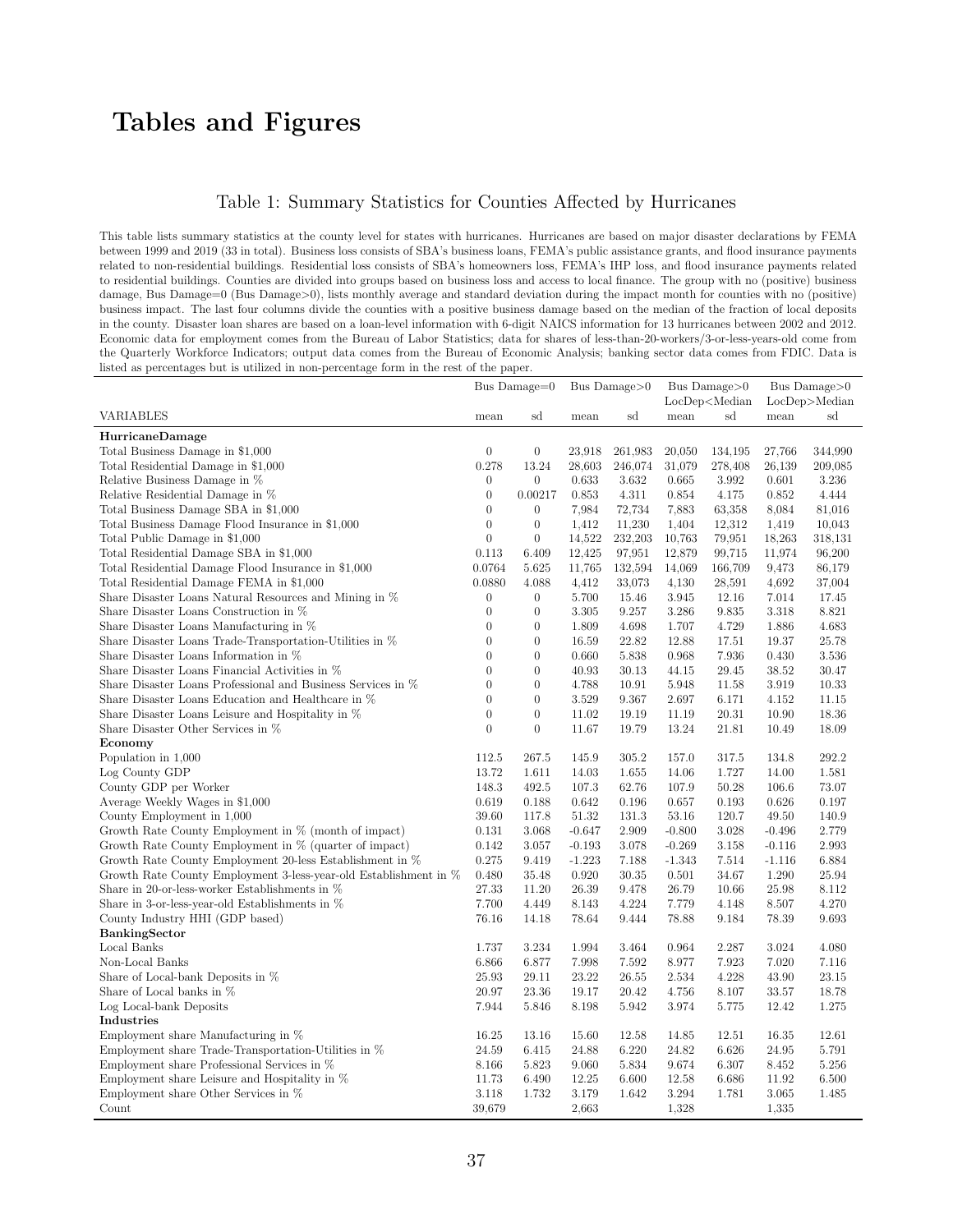## Table 2: County Damage by Hurricanes

This table lists summary statistics for counties impacted by specific hurricanes. The first five columns include counties with positive business damage; the last five columns include counties with positive residential damage. Some rows include multiple hurricanes because counties were hit by multiple events in the same month. Relative damage is in percentage form.

|                       |        |        |        | Relative Business Loss<br>Relative Residential Loss |        |                |         |         |         |         |
|-----------------------|--------|--------|--------|-----------------------------------------------------|--------|----------------|---------|---------|---------|---------|
| Hurricanes            | N      | mean   | p75    | p90                                                 | sd     | N              | mean    | p75     | p90     | sd      |
|                       |        |        |        |                                                     |        |                |         |         |         |         |
| <b>ALEX</b>           | 20     | 0.114  | 0.113  | 0.257                                               | 0.178  | 10             | 0.0674  | 0.0633  | 0.239   | 0.113   |
| <b>BARRY</b>          | 20     | 0.0192 | 0.0319 | 0.0439                                              | 0.0206 | 13             | 0.00722 | 0.0108  | 0.0114  | 0.00804 |
| <b>BRET</b>           | 12     | 0.0276 | 0.0371 | 0.0639                                              | 0.0210 | 10             | 0.00276 | 0.00344 | 0.00795 | 0.00307 |
| <b>CHARLEY</b>        | 55     | 1.179  | 0.0663 | 0.757                                               | 5.155  | 37             | 1.595   | 0.358   | 2.334   | 4.922   |
| <b>CLAUDETTE</b>      | 18     | 0.201  | 0.328  | 0.543                                               | 0.187  | 18             | 0.178   | 0.262   | 0.406   | 0.166   |
| <b>DENNIS</b>         | 164    | 0.321  | 0.136  | 0.667                                               | 1.080  | 95             | 0.614   | 0.569   | 1.591   | 1.468   |
| <b>DOLLY</b>          | 11     | 0.193  | 0.182  | 0.811                                               | 0.368  | $\overline{7}$ | 0.276   | 0.825   | 0.929   | 0.417   |
| <b>FLORENCE</b>       | 77     | 0.971  | 0.379  | 2.077                                               | 2.805  | 62             | 1.635   | 0.827   | 4.225   | 4.417   |
| FLOYD                 | 167    | 0.178  | 0.103  | 0.448                                               | 0.485  | 129            | 0.137   | 0.0580  | 0.483   | 0.389   |
| <b>FRANCES</b>        | 91     | 0.0823 | 0.0781 | 0.188                                               | 0.164  | 26             | 0.0799  | 0.132   | 0.193   | 0.111   |
| FRANCES, IVAN         | 37     | 1.638  | 1.235  | 4.128                                               | 3.536  | $32\,$         | 3.520   | 1.248   | 2.960   | 12.67   |
| FRANCES, IVAN, JEANNE | 31     | 1.196  | 1.243  | 3.046                                               | 1.969  | 31             | 2.058   | 1.898   | 4.856   | 3.300   |
| FRANCES, JEANNE       | 22     | 0.445  | 0.559  | 1.007                                               | 0.369  | $22\,$         | 1.452   | 2.042   | 3.061   | 1.512   |
| <b>GUSTAV</b>         | 80     | 0.238  | 0.284  | 0.724                                               | 0.405  | 51             | 0.596   | 1.086   | 1.617   | 0.792   |
| GUSTAV, IKE           | 26     | 0.751  | 0.663  | 1.707                                               | 1.582  | 23             | 1.186   | 1.122   | 2.495   | 2.301   |
| <b>HARVEY</b>         | 69     | 3.171  | 1.032  | 5.997                                               | 13.09  | 61             | 3.193   | 2.300   | 8.105   | 7.373   |
| <b>HERMINE</b>        | 24     | 0.184  | 0.151  | 0.509                                               | 0.417  | 15             | 0.301   | 0.286   | 0.862   | 0.457   |
| <b>IKE</b>            | 49     | 0.849  | 0.456  | 2.422                                               | 2.039  | 39             | 1.683   | 0.912   | 1.861   | 5.300   |
| <b>IRENE</b>          | 203    | 0.356  | 0.163  | 0.468                                               | 1.528  | 181            | 0.521   | 0.171   | 0.533   | 2.701   |
| <b>IRMA</b>           | 240    | 0.264  | 0.174  | 0.615                                               | 1.115  | 79             | 0.608   | 0.591   | 1.309   | 1.483   |
| <b>ISAAC</b>          | 96     | 0.154  | 0.110  | 0.244                                               | 0.607  | 56             | 0.784   | 0.258   | 1.009   | 3.436   |
| <b>ISABEL</b>         | 134    | 0.338  | 0.258  | 0.844                                               | 0.941  | 129            | 0.878   | 0.523   | 2.234   | 2.547   |
| <b>ISIDORE</b>        | 26     | 0.0583 | 0.0783 | 0.159                                               | 0.0860 | 20             | 0.172   | 0.173   | 0.399   | 0.294   |
| <b>IVAN</b>           | 188    | 0.188  | 0.130  | 0.327                                               | 0.744  | 152            | 0.576   | 0.399   | 1.476   | 1.572   |
| <b>KATRINA</b>        | 171    | 2.011  | 0.394  | 3.437                                               | 7.004  | 119            | 4.787   | 2.449   | 10.38   | 12.91   |
| LILI                  | $39\,$ | 0.156  | 0.197  | 0.594                                               | 0.231  | 37             | 0.215   | 0.272   | 0.504   | 0.318   |
| <b>MATTHEW</b>        | 113    | 0.578  | 0.470  | 1.508                                               | 1.145  | 99             | 0.410   | 0.420   | 0.951   | 0.844   |
| MICHAEL               | 118    | 1.936  | 0.377  | 2.794                                               | 7.723  | 53             | 2.614   | 1.639   | 5.634   | 7.133   |
| <b>NATE</b>           | 12     | 0.0254 | 0.0385 | 0.0413                                              | 0.0379 | $\overline{4}$ | 0.0180  | 0.0239  | 0.0319  | 0.00941 |
| <b>OPHELIA</b>        | 10     | 0.186  | 0.0568 | 0.851                                               | 0.428  | 8              | 0.125   | 0.189   | 0.510   | 0.174   |
| <b>RITA</b>           | 136    | 0.772  | 0.123  | 1.045                                               | 4.190  | 68             | 3.676   | 3.137   | 13.03   | 9.836   |
| SANDY                 | 132    | 0.237  | 0.100  | 0.508                                               | 0.680  | 91             | 0.763   | 0.180   | 1.169   | 2.919   |
| <b>WILMA</b>          | 20     | 0.929  | 1.089  | 1.602                                               | 1.838  | 19             | 1.499   | 0.827   | 3.760   | 4.018   |
|                       |        |        |        |                                                     |        |                |         |         |         |         |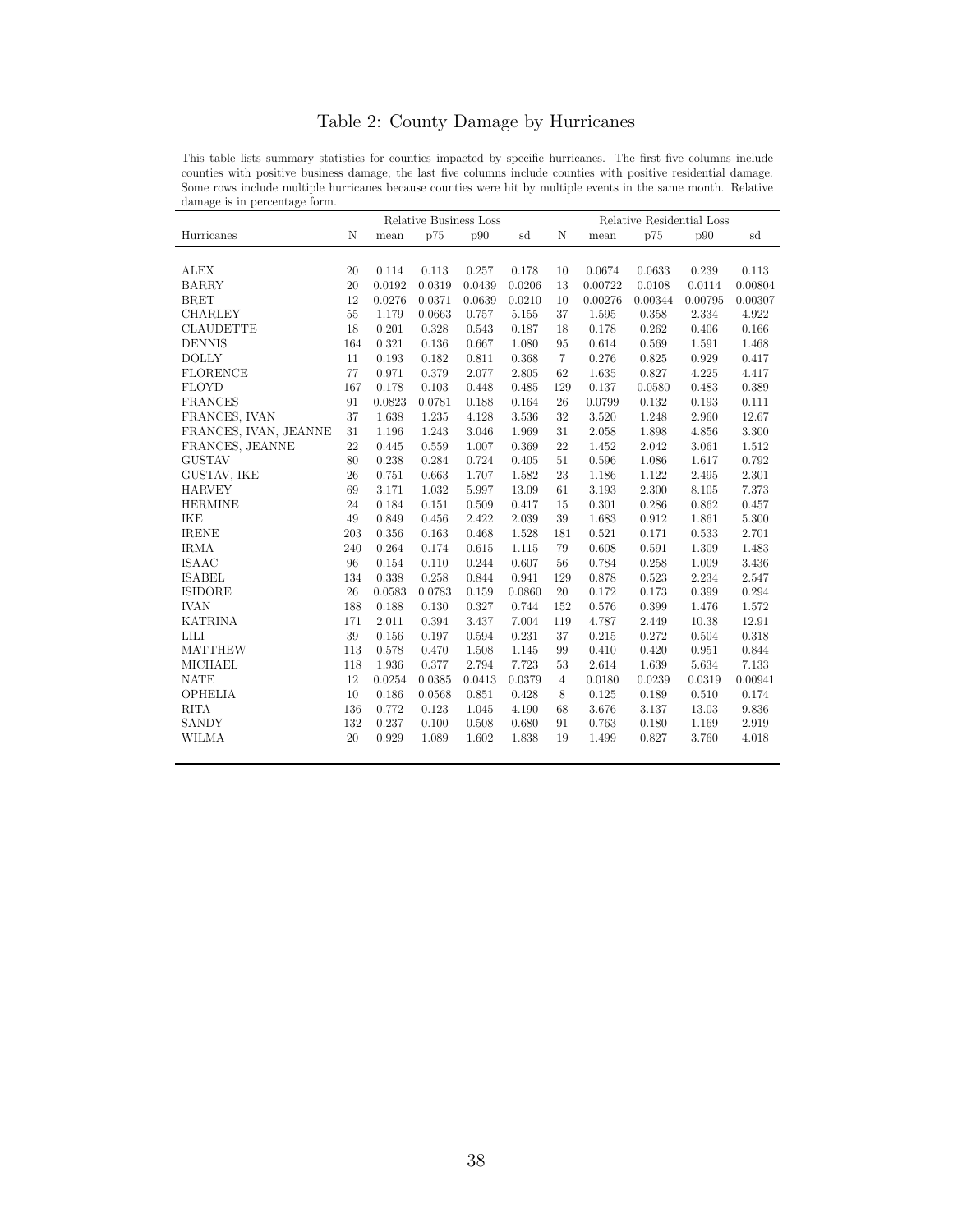## Table 3: Business Damage by State

This table lists summary statistics for relative business damage by individual states. Excluded are states with less than 10 county observations. Relative damage is in percentages.

| percentages. |     |        |        |            |        |
|--------------|-----|--------|--------|------------|--------|
|              | (1) | (2)    | (3)    | (4)        | (5)    |
| VARIABLES    | Ν   | mean   | p75    | p90        | sd     |
|              |     |        |        |            |        |
| AL           | 147 | 0.224  | 0.109  | 0.371      | 0.855  |
| AR           | 17  | 0.103  | 0.174  | 0.280      | 0.0961 |
| $_{\rm CT}$  | 18  | 0.0442 | 0.0714 | 0.100      | 0.0412 |
| FL           | 349 | 1.255  | 0.618  | 1.817      | 5.081  |
| GА           | 322 | 0.283  | 0.118  | 0.428      | 1.359  |
| LA           | 335 | 0.695  | 0.195  | $_{0.637}$ | 4.037  |
| МA           | 15  | 0.0779 | 0.0296 | 0.242      | 0.184  |
| MD           | 78  | 0.108  | 0.0910 | 0.320      | 0.268  |
| MS           | 198 | 1.143  | 0.206  | 1.347      | 5.196  |
| NC           | 333 | 0.553  | 0.333  | 1.340      | 1.590  |
| NΗ           | 16  | 0.0578 | 0.0554 | 0.196      | 0.107  |
| NJ           | 56  | 0.281  | 0.141  | 0.543      | 0.739  |
| NY           | 73  | 0.839  | 0.348  | 2.070      | 2.657  |
| PA           | 134 | 0.145  | 0.126  | 0.273      | 0.364  |
| SС           | 130 | 0.215  | 0.116  | 0.399      | 0.842  |
| <b>TX</b>    | 242 | 1.293  | 0.406  | 1.986      | 7.236  |
| VA           | 130 | 0.110  | 0.0623 | 0.243      | 0.349  |
| VT           | 13  | 1.047  | 1.065  | 3.085      | 1.333  |
| WV           | 25  | 0.0238 | 0.0330 | 0.0595     | 0.0311 |
|              |     |        |        |            |        |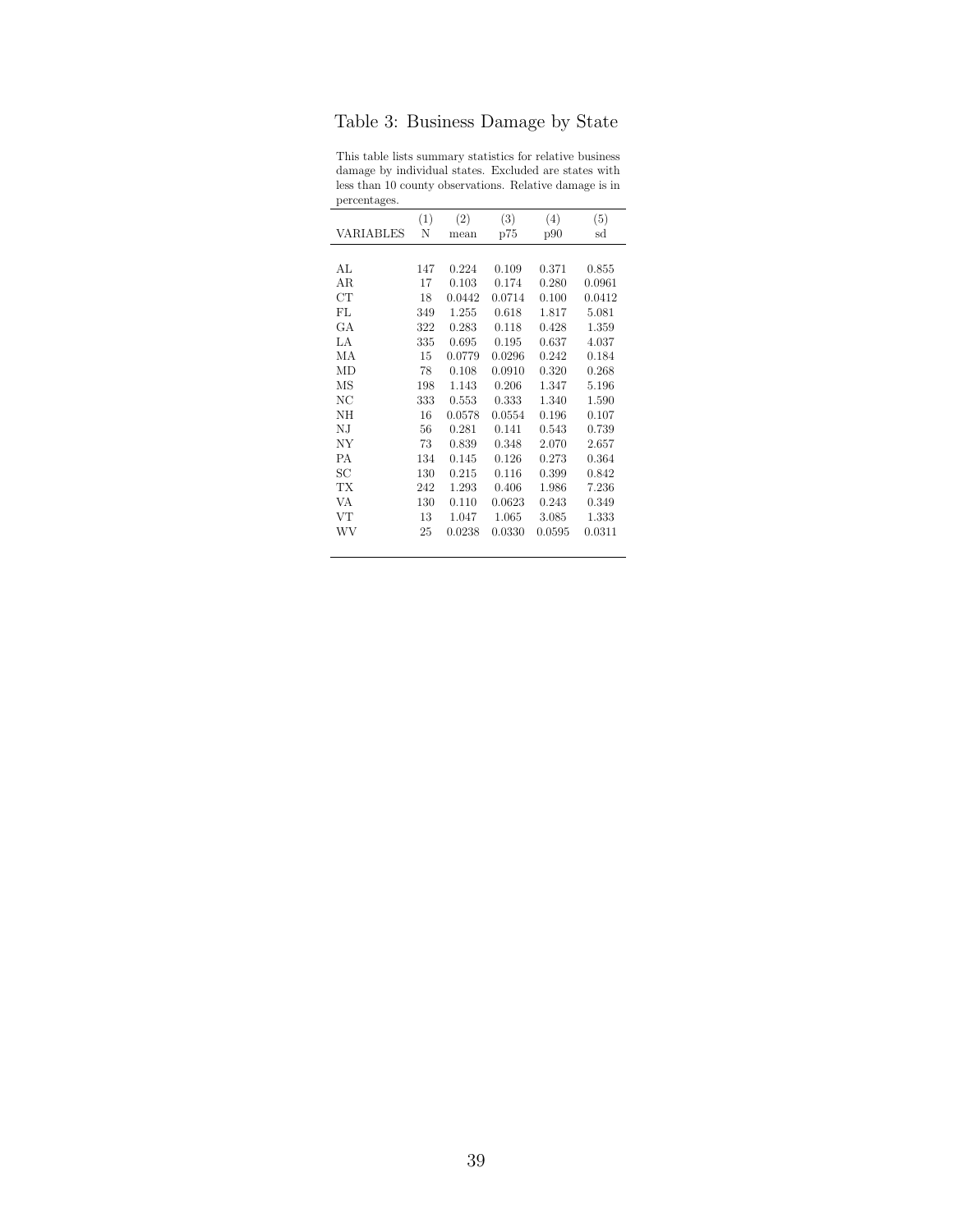### Table 4: Access to Local Finance and Industry Employment

This table provides estimates from specification (1). The outcome variable in each case is monthly employment growth of an industry in a county. Hurricanes are based on major disaster declarations by FEMA between 1999 and 2019. I exclude Natural Resources and Mining, Construction, Financial Activities, Information, and Education and Healthcare, as well as industry-county observations if median total employment is below 100. Damage Business is relative business damage in a county, during a hurricane impact month or up to two months after the. Local Finance is the fraction of county deposits held in local banks twelve months before the current month. The last three columns use alternative measures of access to local finance: log of deposits held in local banks, fraction of local banks, log of total local banks. Damage Household is relative residential damage in <sup>a</sup> county during the impact month or up to two month after. Population Displacements is the relative FEMA grants specifically used for rental payments for displaced households during the impact month or up to two month after. GDP is the 12 month lag of industry output in <sup>a</sup> county. Labor Productivity is the 12 month lag of industry average weekly earnings in <sup>a</sup> county. Fraction in 20-less Employee Firms/Fraction in 3-less Year Old Firms is the faction of total industry workers employed by establishments with less than <sup>20</sup> employees/in existence for less than three years in <sup>a</sup> county. GDP HHI is calculated based on GDP shares by industry in <sup>a</sup> county. CountyGr4/CountyGr10 is the quartile/decile of the county-industry within the state, based on lagged GDP. The bottom threerows provide an estimate of the effect of Damage Business at the 25th, 50th, and 75th percentile of Local Finance. Column (6)/(7) restricts the sample to hurricanes causing more/less than \$1 bil. in a state.

|                                        | (1)                     | (2)                                                                        | (3)                   | (4)                          | (5)                     | (6)                                     | (7)                    | (8)                           | (9)                                    | (10)                    |
|----------------------------------------|-------------------------|----------------------------------------------------------------------------|-----------------------|------------------------------|-------------------------|-----------------------------------------|------------------------|-------------------------------|----------------------------------------|-------------------------|
|                                        |                         |                                                                            |                       |                              |                         | Dep Variable: Monthly Employment Growth |                        |                               |                                        |                         |
|                                        |                         |                                                                            |                       | Local Finance Measure:       |                         |                                         |                        |                               | Alternative Local Finance Measures     |                         |
|                                        |                         |                                                                            |                       | Fraction Local Bank Deposits |                         |                                         |                        |                               | Log Loc Dep Fr Loc Banks Log Loc Banks |                         |
|                                        |                         |                                                                            | $-0.222***$           |                              |                         |                                         |                        |                               |                                        |                         |
| Damage Businesses                      | $-0.240***$<br>(0.0476) | $-0.233***$<br>(0.0468)                                                    | (0.0431)              | $-0.214***$<br>(0.0473)      | $-0.245***$<br>(0.0496) | $-0.225***$<br>(0.0467)                 | $-1.141***$<br>(0.387) | $-0.270***$<br>(0.0720)       | $-0.193***$<br>(0.0508)                | $-0.156**$<br>(0.0605)  |
| Damage Businesses x Local Finance      | $0.636***$              | $0.643***$                                                                 | $0.608***$            | $0.582***$                   | $0.686***$              | $0.523**$                               | $3.447**$              | $0.0208***$                   | $0.681**$                              | 0.0993                  |
|                                        |                         |                                                                            |                       |                              |                         |                                         |                        |                               |                                        |                         |
| Local Finance                          | (0.220)<br>$-0.000773$  | (0.218)<br>$-0.00533***$                                                   | (0.195)<br>$-0.00258$ | (0.206)<br>$-0.00332*$       | (0.241)<br>$-0.00316$   | (0.251)<br>$-0.00342$                   | (1.490)<br>$-0.00216$  | (0.00641)<br>$-0.000159**$    | (0.306)<br>$-0.00559**$                | (0.0661)<br>$-0.00161*$ |
|                                        |                         |                                                                            |                       |                              |                         |                                         |                        |                               |                                        |                         |
|                                        | (0.00178)               | (0.00200)                                                                  | (0.00217)             | (0.00196)                    | (0.00195)               | (0.00332)                               | (0.00354)              | $(7.71e-05)$<br>$-0.0701*$    | (0.00277)                              | (0.000849)              |
| Damage Households                      | $-0.0755*$              | $-0.0752*$                                                                 | $-0.0621*$            | $-0.0553$                    | $-0.0702*$              | $-0.0136$                               | $-0.524$               |                               | $-0.0782*$                             | $-0.0804*$              |
|                                        | (0.0435)                | (0.0441)                                                                   | (0.0371)              | (0.0373)                     | (0.0374)                | (0.0328)                                | (0.541)                | (0.0384)                      | (0.0410)                               | (0.0442)                |
| Population Displacements               | $-0.199$                | $-0.240$                                                                   | $-0.313$              | $-0.329$                     | $-0.286$                | $-0.584***$                             | $33.14**$              | $-0.336$                      | $-0.285$                               | $-0.248$                |
|                                        | (0.217)                 | (0.215)                                                                    | (0.193)               | (0.205)                      | (0.204)                 | (0.175)                                 | (16.03)                | (0.223)                       | (0.202)                                | (0.217)                 |
| GDP                                    |                         | 0.00161                                                                    | $-0.000747$           | $-0.00163$                   | $-0.00130$              | $-0.00109$                              | $-0.000951$            | $-0.00145$                    | $-0.00143$                             | $-0.00148$              |
|                                        |                         | (0.00104)                                                                  | (0.000848)            | (0.00107)                    | (0.00172)               | (0.00292)                               | (0.00344)              | (0.00176)                     | (0.00173)                              | (0.00171)               |
| Labor Productivity                     |                         | $-0.00842***$                                                              | $-0.00757**$          | $-0.00621**$                 | $-0.00362$              | 0.00204                                 | $-0.00798$             | $-0.00354$                    | $-0.00367$                             | $-0.00357$              |
|                                        |                         | (0.00218)                                                                  | (0.00299)             | (0.00282)                    | (0.00424)               | (0.00692)                               | (0.00494)              | (0.00427)                     | (0.00424)                              | (0.00424)               |
| Fraction in 20-less Employee Firms     |                         | $0.00757*$                                                                 | $0.00733*$            | $0.00993**$                  | $0.0144***$             | $-0.000401$                             | $0.0186*$              | $0.0141**$                    | $0.0146***$                            | $0.0144***$             |
|                                        |                         | (0.00417)                                                                  | (0.00404)             | (0.00430)                    | (0.00535)               | (0.00769)                               | (0.0105)               | (0.00538)                     | (0.00543)                              | (0.00543)               |
| Fraction in 3-less Year Old Firms      |                         | $-0.00240$                                                                 | $-0.000947$           | $-0.00393$                   | $-0.000843$             | $-0.0100$                               | $-0.000395$            | $-0.000825$                   | $-0.000794$                            | $-0.000971$             |
|                                        |                         | (0.00340)                                                                  | (0.00294)             | (0.00337)                    | (0.00396)               | (0.0107)                                | (0.00767)              | (0.00399)                     | (0.00400)                              | (0.00402)               |
| <b>GDP HHI</b>                         |                         | $0.00907*$                                                                 | 0.000555              | $-0.00169$                   | 0.00153                 | $-0.00110$                              | 0.00385                | 0.00191                       | 0.00191                                | 0.00208                 |
|                                        |                         | (0.00497)                                                                  | (0.00416)             | (0.00403)                    | (0.00694)               | (0.0121)                                | (0.0102)               | (0.00676)                     | (0.00687)                              | (0.00673)               |
|                                        |                         |                                                                            |                       |                              |                         |                                         |                        |                               |                                        |                         |
| Observations                           | 70,127                  | 65,970                                                                     | 65,910                | 64,274                       | 59,483                  | 25,901                                  | 33,214                 | 59,483                        | 59,483                                 | 59,483                  |
| R-squared                              | $0.056\,$               | 0.057                                                                      | 0.185                 | 0.281                        | 0.355                   | 0.471                                   | 0.408                  | 0.354                         | 0.354                                  | 0.354                   |
| County x Ind FE                        | Yes                     | Yes                                                                        | Yes                   | Yes                          | Yes                     | Yes                                     | Yes                    | Yes                           | Yes                                    | Yes                     |
| State x Ind x YearMonth FE             |                         |                                                                            | Yes                   |                              |                         |                                         |                        |                               |                                        |                         |
| CountyGr4 x Ind x YearMonth FE         |                         |                                                                            |                       | Yes                          |                         |                                         |                        |                               |                                        |                         |
| CountyGr10 x Ind x YearMonth FE        |                         |                                                                            |                       |                              | Yes                     | Yes                                     | Yes                    | Yes                           | Yes                                    | Yes                     |
| Sample                                 |                         | All Hurricanes All Hurricanes All Hurricanes All Hurricanes All Hurricanes |                       |                              |                         | 1b+ Hurricanes 1b- Hurricanes           |                        | All Hurricanes All Hurricanes |                                        | All Hurricanes          |
|                                        |                         |                                                                            |                       |                              |                         |                                         |                        |                               |                                        |                         |
| Damage Businesses at Local Finance p25 | $-0.240***$             | $-0.233***$                                                                | $-0.222***$           | $-0.214***$                  | $-0.245***$             | $-0.225***$                             | $-1.141***$            | $-0.270***$                   | $-0.193***$                            | $-0.156**$              |
|                                        | (0.0476)                | (0.0468)                                                                   | (0.0431)              | (0.0473)                     | (0.0496)                | (0.0467)                                | (0.387)                | (0.0720)                      | (0.0508)                               | (0.0605)                |
| Damage Businesses at Local Finance p50 | $-0.151***$             | $-0.143***$                                                                | $-0.136***$           | $-0.132***$                  | $-0.149***$             | $-0.151***$                             | $-0.659**$             | $-0.0282$                     | $-0.0910*$                             | $-0.0870$               |
|                                        | (0.0378)                | (0.0379)                                                                   | (0.0358)              | (0.0397)                     | (0.0424)                | (0.0403)                                | (0.325)                | (0.0564)                      | (0.0531)                               | (0.0545)                |
| Damage Businesses at Local Finance p75 | $-0.0109$               | $-0.00166$                                                                 | $-0.00264$            | $-0.00441$                   | 0.00182                 | $-0.0362$                               | 0.0998                 | $-0.00595$                    | $-0.00251$                             | $-0.0473$               |
|                                        | (0.0629)                | (0.0634)                                                                   | (0.0583)              | (0.0623)                     | (0.0731)                | (0.0758)                                | (0.462)                | (0.0596)                      | (0.0801)                               | (0.0669)                |
|                                        |                         |                                                                            |                       |                              |                         |                                         |                        |                               |                                        |                         |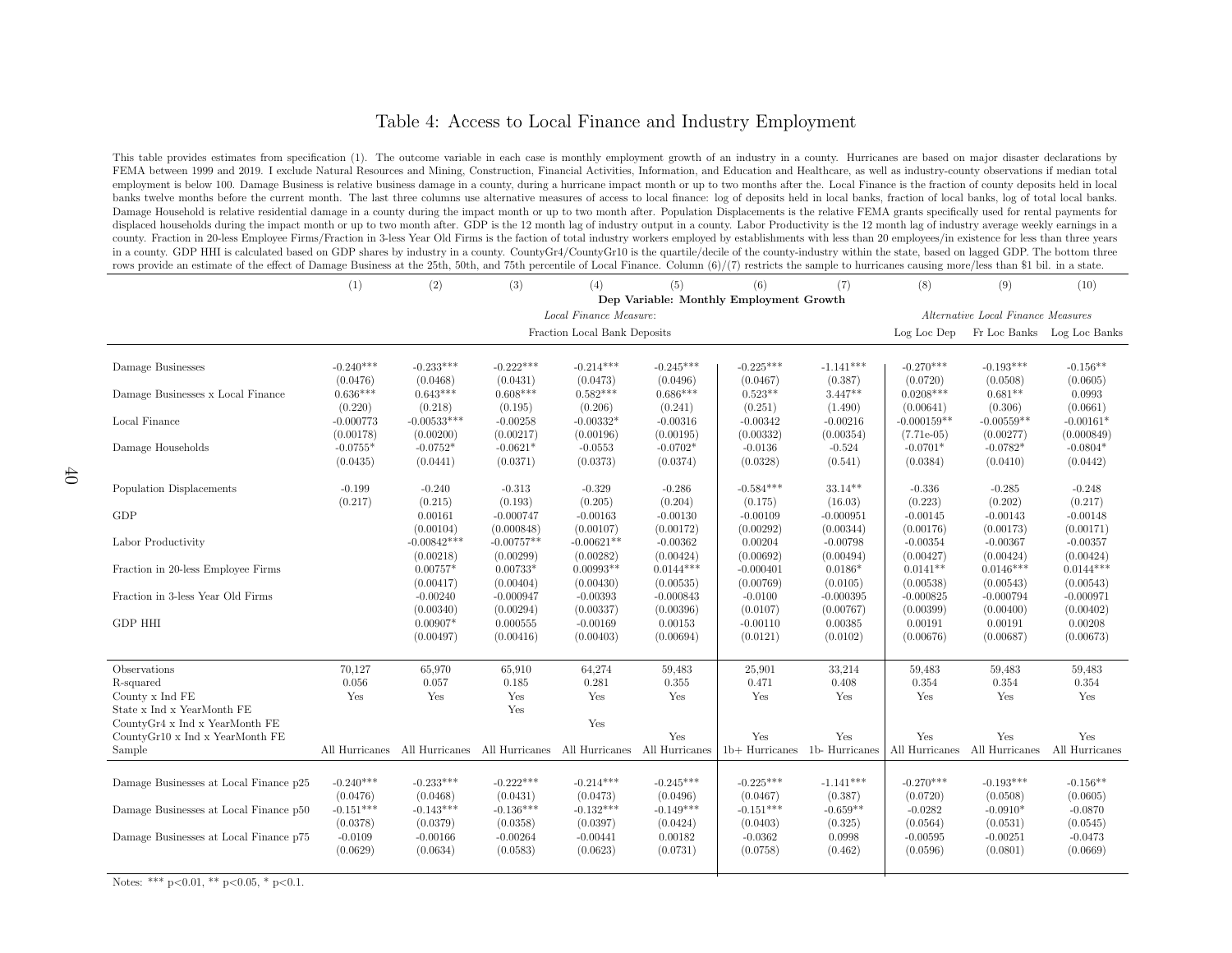## Table 5: Local Finance and Employment by Individual Industries

This table provides estimates from specification (1) using a different set of outcome variables compared to Table 4. Growth Establishments refers to the quarterly growth rate of the number of establishments (from BLS) in a county-industry. Small firms refers to the quarterly employment growth rate at firms with less than 20 employees (from QWI) in a county-industry. Columns (3) through (7) limit the sample from Table 4 to a specific industry sector. For a definition of variables and the baseline sample, please refer to Table 4.

|                                        | (1)            | (2)            | (3)            | (4)                                | (5)            | (6)            | (7)            |
|----------------------------------------|----------------|----------------|----------------|------------------------------------|----------------|----------------|----------------|
|                                        | Growth         |                |                | Employment Growth:                 |                |                |                |
| <b>VARIABLES</b>                       | Establishments | Small Firms    | Manufactoring  | Trade, Transp, Util Prof. Services |                | Hospitality    | Other Serv.    |
|                                        |                |                |                |                                    |                |                |                |
| Damage Businesses                      | $-0.0409$      | $-0.950***$    | $-0.0965$      | $-0.221***$                        | $-0.189**$     | $-0.453***$    | $-0.283**$     |
|                                        | (0.0487)       | (0.321)        | (0.0769)       | (0.0517)                           | (0.0835)       | (0.143)        | (0.120)        |
| Damage Businesses x Local Finance      | $0.273**$      | $2.110**$      | 0.217          | $0.365**$                          | $1.326***$     | $0.849*$       | $0.729*$       |
|                                        | (0.106)        | (1.019)        | (0.265)        | (0.129)                            | (0.320)        | (0.416)        | (0.352)        |
| Local Finance                          | 0.000409       | $-0.00505$     | $-0.00791$     | $-5.52e-05$                        | $-0.00498$     | $-0.000176$    | $-0.00508$     |
|                                        | (0.00303)      | (0.0103)       | (0.00554)      | (0.00347)                          | (0.00455)      | (0.00334)      | (0.00621)      |
| Damage Households                      | $-0.0516*$     | $-0.328**$     | $-0.0571$      | 0.0309                             | $-0.0870$      | $-0.199**$     | $-0.0156$      |
|                                        | (0.0274)       | (0.162)        | (0.0631)       | (0.0518)                           | (0.0648)       | (0.0779)       | (0.0716)       |
| Population Displacements               | $-0.315*$      | $-0.359$       | $-0.466***$    | $-0.464**$                         | $-0.346$       | 0.184          | $-0.346$       |
|                                        | (0.177)        | (0.675)        | (0.153)        | (0.175)                            | (0.466)        | (0.578)        | (0.319)        |
| GDP                                    | $-0.00345$     | $-0.00758$     | 0.00283        | $-2.47e-05$                        | $-0.00318$     | $-0.00577$     | $-0.00618$     |
|                                        | (0.00264)      | (0.0143)       | (0.00334)      | (0.00255)                          | (0.00380)      | (0.00520)      | (0.00859)      |
| Labor Productivity                     | $0.00717**$    | $-0.00563$     | $-0.0101$      | $-0.00786$                         | $-0.00961*$    | 0.0147         | 0.00578        |
|                                        | (0.00299)      | (0.0207)       | (0.00885)      | (0.00645)                          | (0.00469)      | (0.0132)       | (0.0137)       |
| Fraction in 20-less Employee Firms     | 0.00347        | $-0.0181$      | 0.0174         | 0.00338                            | $0.0244**$     | 0.00429        | 0.00563        |
|                                        | (0.00750)      | (0.0206)       | (0.0212)       | (0.00577)                          | (0.0101)       | (0.00789)      | (0.00938)      |
| Fraction in 3-less Year Old Firms      | $-0.00192$     | $-0.0189$      | $-0.00294$     | 0.00354                            | $-0.00194$     | $-0.0148**$    | $0.0174*$      |
|                                        | (0.00618)      | (0.0198)       | (0.0115)       | (0.0134)                           | (0.00459)      | (0.00695)      | (0.00948)      |
| <b>GDP HHI</b>                         | 0.00421        | $-0.0222$      | 0.0365         | $-0.000337$                        | $-0.0136$      | 0.00471        | $-0.00169$     |
|                                        | (0.00755)      | (0.0310)       | (0.0233)       | (0.00497)                          | (0.0166)       | (0.0104)       | (0.00913)      |
|                                        |                |                |                |                                    |                |                |                |
| Observations                           | 19,658         | 17.529         | 12,209         | 13,384                             | 11.332         | 12,542         | 10,016         |
| R-squared                              | 0.464          | 0.540          | 0.325          | 0.345                              | 0.323          | 0.426          | 0.301          |
| County x Ind FE                        | Yes            | Yes            | Yes            | Yes                                | Yes            | Yes            | Yes            |
| CountyGr10 x Ind x YearMonth FE        | Yes            | Yes            | <b>Yes</b>     | Yes                                | Yes            | Yes            | Yes            |
| Sample                                 | All Hurricanes | All Hurricanes | All Hurricanes | All Hurricanes                     | All Hurricanes | All Hurricanes | All Hurricanes |
|                                        |                |                |                |                                    |                |                |                |
| Damage Businesses at Local Finance p25 | $-0.0409$      | $-0.950***$    | $-0.0965$      | $-0.221***$                        | $-0.189**$     | $-0.453***$    | $-0.283**$     |
|                                        | (0.0487)       | (0.321)        | (0.0769)       | (0.0517)                           | (0.0835)       | (0.143)        | (0.120)        |
| Damage Businesses at Local Finance p50 | $-0.00274$     | $-0.655**$     | $-0.0661$      | $-0.170***$                        | $-0.00310$     | $-0.334***$    | $-0.181$       |
|                                        | (0.0431)       | (0.265)        | (0.0600)       | (0.0473)                           | (0.0827)       | (0.108)        | (0.127)        |
| Damage Businesses at Local Finance p75 | 0.0573         | $-0.190$       | $-0.0183$      | $-0.0899*$                         | $0.289**$      | $-0.147$       | $-0.0205$      |
|                                        | (0.0441)       | (0.318)        | (0.0742)       | (0.0535)                           | (0.121)        | (0.107)        | (0.169)        |
|                                        |                |                |                |                                    |                |                |                |

Notes: \*\*\*  $p<0.01$ , \*\*  $p<0.05$ , \*  $p<0.1$ .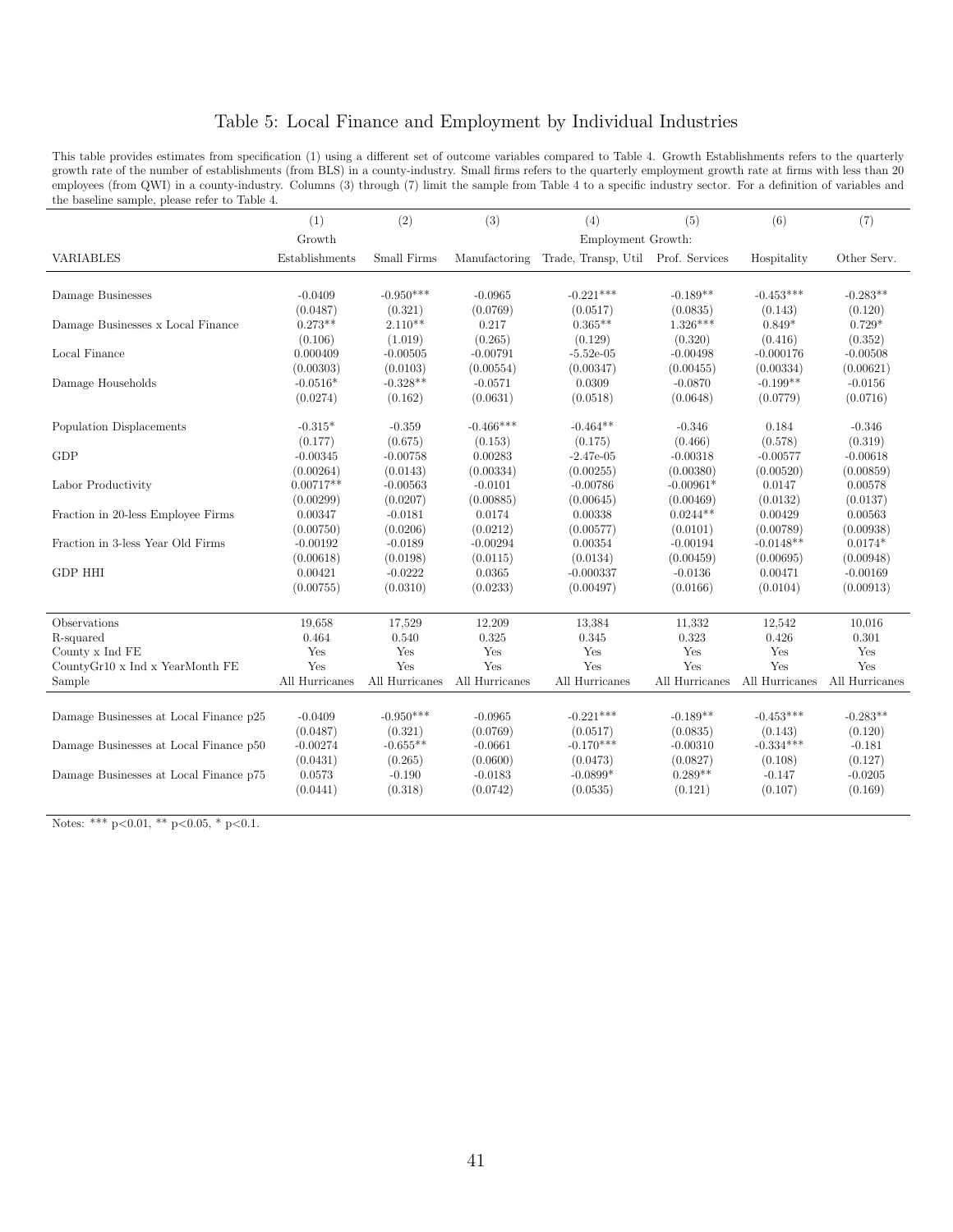### Table 6: Local Finance, Employment Recovery, and Local County Characteristics

This table examines how access to local finance is impacted by the characteristics of the local economy. The estimates are based on specification (2). High Productivity is an indicator for all counties with above median (state) lagged earnings in an industry. High Industry Concentration is an indicator for counties with above median GDP HHI index, based on GDP shares of all industry super-sectors in a county. High Geographic Concentration is an indicator for counties with total employment share in the top census tract above three times the share if employment is equally distributed across all tracts. For a definition of the rest of the variables and the baseline sample, please refer to Table 4. Included in the estimation but omitted from the table are the set of controls in Table 4 and the remaining interactions of the indicator variables with Local Finance. The bottom panel presents the marginal effect of business damages on employment growth for various levels of LocalFinance, separated for counties with different productivity/industry concentration/geographic concentration. In the last column,  $X=0$  refers to counties with lower productivity, lower industrial/geographic concentration;  $X=1$  refers to high productivity, lower industrial/geographic concentration.

|                                                                                                                           | (1)                     | (2)                     | (3)                                     | (4)                     | (5)                     |
|---------------------------------------------------------------------------------------------------------------------------|-------------------------|-------------------------|-----------------------------------------|-------------------------|-------------------------|
| VARIABLES                                                                                                                 |                         |                         | Dep Variable: Monthly Employment Growth |                         |                         |
| Damage Businesses                                                                                                         | $-0.245***$<br>(0.0496) | $-0.136***$<br>(0.0445) | $-0.289***$<br>(0.0644)                 | $-0.322***$<br>(0.0763) | $-0.268***$<br>(0.0809) |
| Damage Businesses x Local Finance                                                                                         | $0.686***$<br>(0.241)   | 0.208<br>(0.125)        | $1.021***$<br>(0.238)                   | $0.789***$<br>(0.266)   | $0.760***$<br>(0.166)   |
| Damage Businesses x Local Finance x High Productivity                                                                     |                         | $0.862**$<br>(0.415)    |                                         |                         | $0.839**$<br>(0.410)    |
| Damage Businesses x Local Finance x High Industry Concentration                                                           |                         |                         | $-0.466**$<br>(0.210)                   |                         | $-0.539**$<br>(0.205)   |
| Damage Businesses x Local Finance x High Geographic Concentration                                                         |                         |                         |                                         | $-0.496**$<br>(0.226)   | $-0.472**$<br>(0.196)   |
| Damage Businesses x High Productivity                                                                                     |                         | $-0.251**$<br>(0.118)   |                                         |                         | $-0.219*$<br>(0.114)    |
| Damage Businesses x High Industry Concentration                                                                           |                         |                         | 0.0164<br>(0.0677)                      |                         | 0.00888<br>(0.0627)     |
| Damage Businesses x High Geographic Concentration                                                                         |                         |                         |                                         | $0.153*$<br>(0.0913)    | $0.165**$<br>(0.0817)   |
| Observations                                                                                                              | 59,483                  | 59,418                  | 59,418                                  | 57,042                  | 57,042                  |
| R-squared                                                                                                                 | 0.355                   | 0.354                   | 0.353                                   | 0.349                   | 0.349                   |
| County x Ind FE                                                                                                           | Yes                     | Yes                     | Yes                                     | Yes                     | Yes                     |
| CountyGr10 x Ind x YearMonth FE                                                                                           | Yes                     | Yes                     | Yes                                     | Yes                     | Yes                     |
| Sample                                                                                                                    | All Hurricanes          | All Hurricanes          | All Hurricanes                          | All Hurricanes          | All Hurricanes          |
|                                                                                                                           |                         |                         |                                         |                         |                         |
| $X = High Productivity/Industry$ Concentration/Geographic Concentr.<br>Damage Businesses at Local Finance $p25$ and $X=0$ | $-0.240***$             | $-0.136***$             | $-0.289***$                             | $-0.322***$             | $-0.268***$             |
|                                                                                                                           | (0.0476)                | (0.0445)                | (0.0644)                                | (0.0763)                | (0.0809)                |
| Damage Businesses at Local Finance $p50$ and $X=0$                                                                        | $-0.151***$             | $-0.107***$             | $-0.146***$                             | $-0.212***$             | $-0.162**$              |
|                                                                                                                           | (0.0378)                | (0.0410)                | (0.0499)                                | (0.0623)                | (0.0651)                |
| Damage Businesses at Local Finance $p75$ and $X=0$                                                                        | $-0.0109$               | $-0.0613$               | 0.0786                                  | $-0.0381$               | 0.00544                 |
|                                                                                                                           | (0.0629)                | (0.0497)                | (0.0661)                                | (0.0802)                | (0.0528)                |
| Damage Businesses at Local Finance p25 and X=1                                                                            |                         | $-0.387***$             | $-0.273***$                             | $-0.169***$             | $-0.487***$             |
| Damage Businesses at Local Finance $p50$ and $X=1$                                                                        |                         | (0.100)<br>$-0.237***$  | (0.0554)<br>$-0.195***$                 | (0.0516)<br>$-0.128***$ | (0.110)<br>$-0.263***$  |
|                                                                                                                           |                         | (0.0699)                | (0.0461)                                | (0.0434)                | (0.0769)                |
| Damage Businesses at Local Finance p75 and $\mathbf{X}{=}1$                                                               |                         | $-0.00182$              | $-0.0726$                               | $-0.0639$               | 0.0891                  |
|                                                                                                                           |                         | (0.0932)                | (0.0805)                                | (0.0783)                | (0.0938)                |
|                                                                                                                           |                         |                         |                                         |                         |                         |

Notes: \*\*\*  $p<0.01$ , \*\*  $p<0.05$ , \*  $p<0.1$ .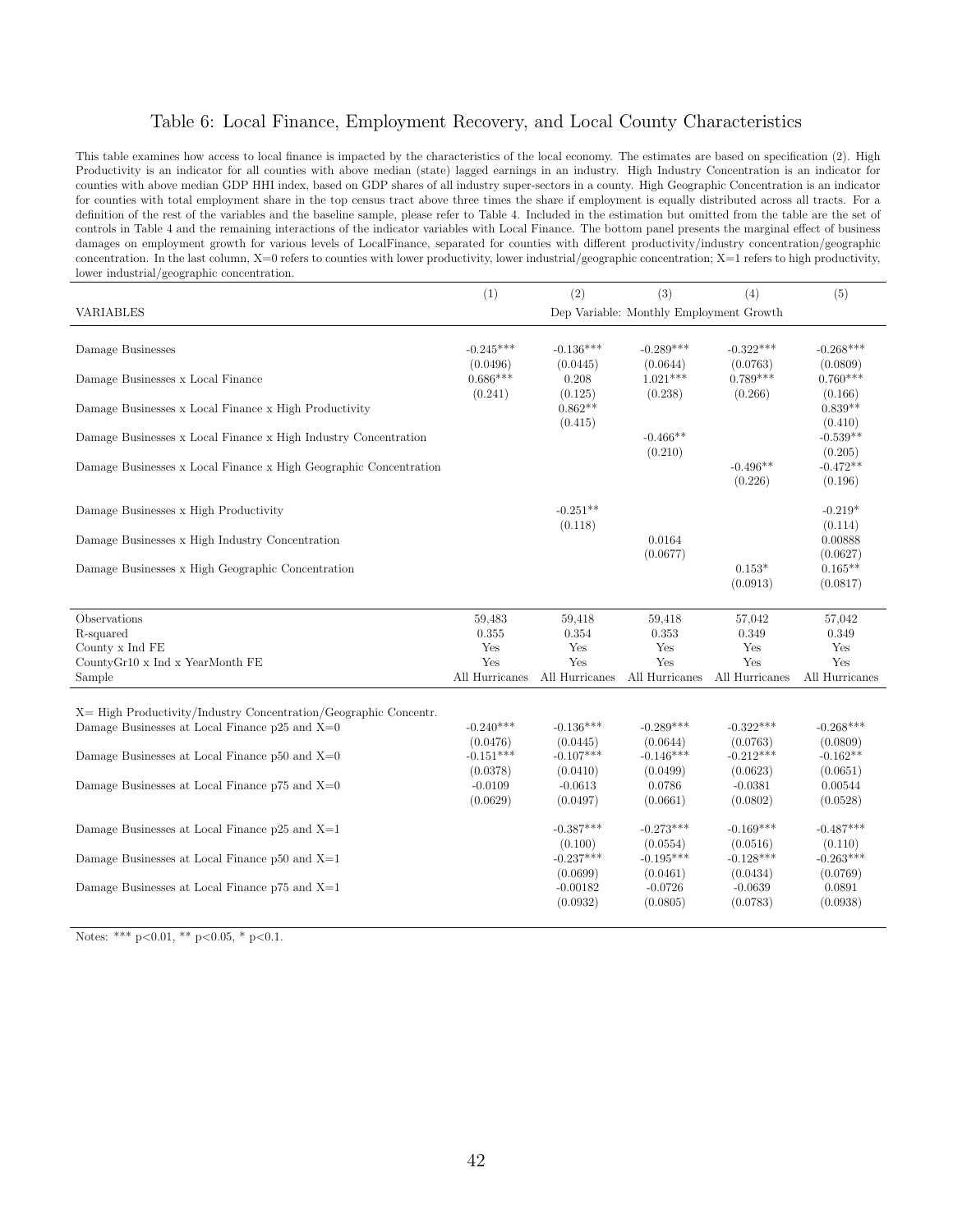### Table 7: Summary Statistics for Bank Sample

This table reports summary statistics for the sample of banks used in specification (3). The sample includes community banks used to calculate the Local Finance measure and excludes lenders that are part of a multi-bank holding company, are designated as non-community banks by FDIC, are owned by non-bank-holding-company, or have undergone any transformation during/two quarters before the sample. I also drop banks with less than 50% deposit share, 50% loan share, no business loans, less than 8%/more than 40% Tier2 Capital Ratio. I split the set of the remaining lenders based on asset-size cutoff of \$300 mil. and designate those below the cutoff as small community banks. Unaffected (affected) are banks in counties with no (positive) business damage. The sample if based on quarterly observations of bank variables covering two quarters prior to a hurricane and on quarter after. Variables are listed in percentage form.

|                                                      |          | Unaffected     | Affected, Small |        | Affected, Medium |         |
|------------------------------------------------------|----------|----------------|-----------------|--------|------------------|---------|
| VARIABLES                                            | mean     | sd             | mean            | sd     | mean             | sd      |
| Damage                                               |          |                |                 |        |                  |         |
| Relative Business Damage                             | $\Omega$ | $\theta$       | 0.289           | 1.119  | 0.384            | 1.560   |
| Relative Residential Damage                          | $\Omega$ | $\overline{0}$ | 0.00423         | 0.0162 | 0.00436          | 0.0191  |
| <b>BalanceSheet</b>                                  |          |                |                 |        |                  |         |
| <b>Total Assets</b>                                  | 333,273  | 428,414        | 160,492         | 77,858 | 768,524          | 624,525 |
| Growth Rate Total Assets                             | 2.458    | 5.693          | 2.584           | 5.732  | 1.713            | 4.130   |
| Deposit Share of Total Assets                        | 83.86    | 6.144          | 84.33           | 5.867  | 82.45            | 6.469   |
| Loan Share of Total Assets                           | 69.09    | 9.943          | 70.01           | 10.42  | 68.82            | 9.779   |
| Business Loans Share                                 | 56.40    | 18.42          | 55.79           | 19.19  | 58.33            | 17.33   |
| Growth Total Loans                                   | 2.635    | 5.563          | 2.691           | 5.803  | 1.976            | 3.977   |
| Growth Real Estate Loans                             | 2.987    | 7.387          | 3.030           | 6.465  | 2.073            | 4.783   |
| Growth Commercial and Industrial Loans               | 1.737    | 16.41          | 2.381           | 14.39  | 2.014            | 13.62   |
| Growth Non-residential RE Loans                      | 2.832    | 15.52          | 2.362           | 10.68  | 2.640            | 6.986   |
| Growth Consumer Loans                                | $-0.595$ | 19.28          | 0.688           | 29.99  | 0.188            | 13.33   |
| LoanQuality                                          |          |                |                 |        |                  |         |
| Allowance for Loan Loss over Loans                   | 1.428    | 0.652          | 1.408           | 0.665  | 1.459            | 0.652   |
| Share Non-performing Loans (out of Gross Loans)      | 1.482    | 1.870          | 1.274           | 1.595  | 1.875            | 2.077   |
| Growth Allowance for Loan Loss                       | 2.301    | 9.514          | 2.783           | 10.53  | 1.729            | 10.05   |
| Performance                                          |          |                |                 |        |                  |         |
| Growth Net Interest Income                           | 2.280    | 6.794          | 3.453           | 7.523  | 1.904            | 4.734   |
| Net Income Before Extra over Total Loans (Quarterly) | 0.417    | 0.392          | 0.446           | 0.445  | 0.380            | 0.390   |
| Total Capital Ratio                                  | 14.75    | 4.189          | 15.01           | 4.518  | 14.37            | 3.264   |
| N                                                    | 1,695    |                | 562             |        | 252              |         |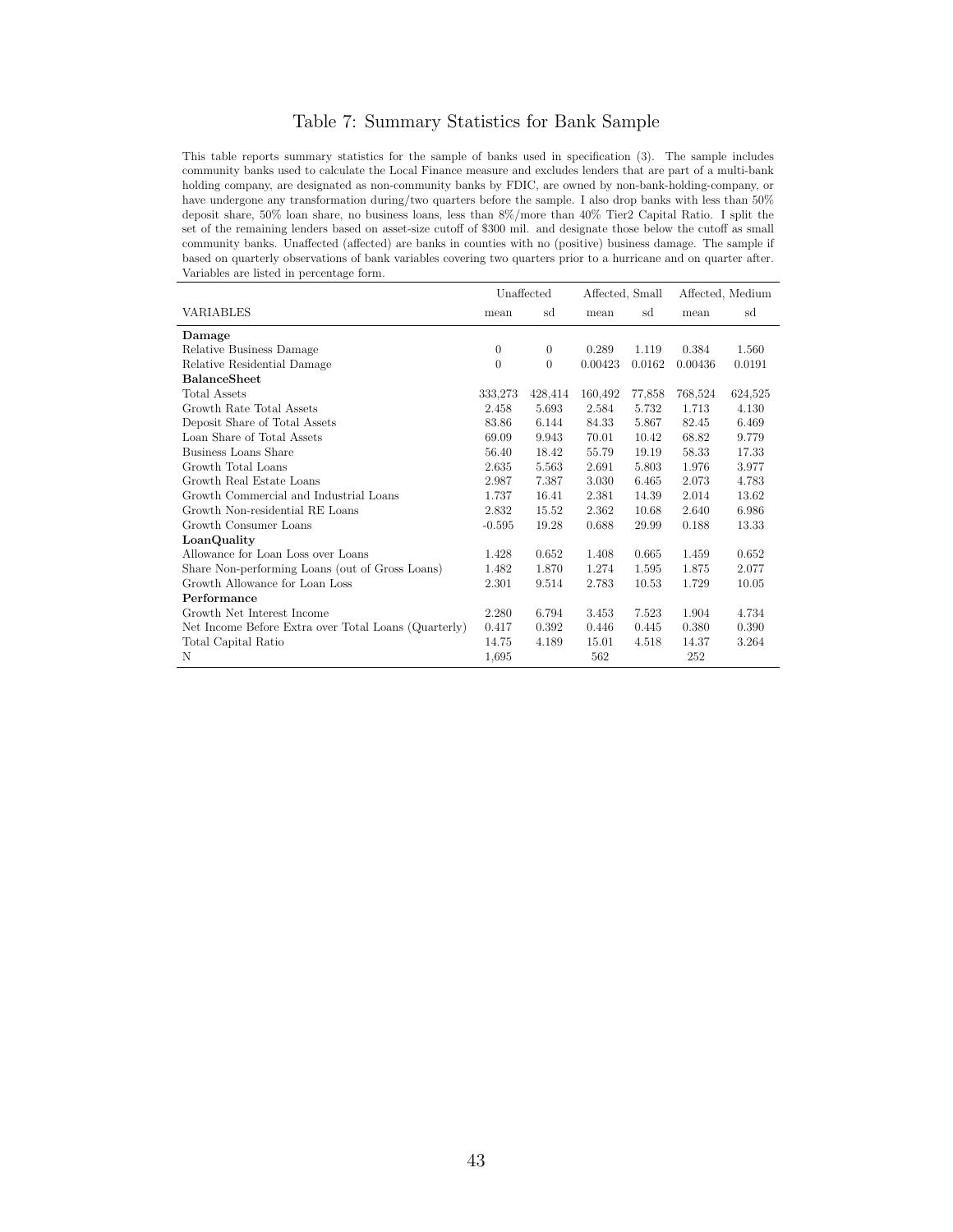### Table 8: Bank Lending and Hurricane Exposure

This table examines the difference in the impact of business losses on the performance of banks of varying size. For discussion of the sample selection, please refer to Table 7. Small/Big Community Banks are local lenders with more than 65% of deposits in one county and lagged assets below/above \$300 mil. Columns (1)-(7) are based on specification (3) with county-quarter fixed effects, which allow for the estimation of the effect of business damage on small community banks relative to big ones. Columns (8)-(14) use county-group4-quarter fixed effects and allow for the estimation of the effect of damage for both bank types. County-group4 is defined as the total county GDP quartile within <sup>a</sup> state. LoanLossAllowRatio is Loan-loss-allowance over gross loans; GrNetIntIcnome is the quarterly growth of Net Interest Income; NetInc/Loans is Net Income BeforeExtra Items over total gross loans; Tier2CapRatio is the Tier2 risk-based capital ratio; GrTotLoans is the quarterly growth rate of total loans; GrCILoans is the quarterly growth rate of commercial and industrial loans; GrIndivLoans is the quarterly growth rate of loans to individuals. Each of the bank controls are four-quarter lags.

| <b>VARIABLES</b>                         | (1)<br>LoanLoss | (2)<br>GrNet | (3)<br>NetInc | (4)<br>Tier2 | (5)<br>GrTot | (6)<br>GrCl | (7)<br>GrIndiv | (8)<br>LoanLoss | (9)<br>GrNet | (10)<br>NetInc | (11)<br>Tier2 | (12)<br>GrTot | (13)<br>GrCI | (14)<br>GrIndiv |
|------------------------------------------|-----------------|--------------|---------------|--------------|--------------|-------------|----------------|-----------------|--------------|----------------|---------------|---------------|--------------|-----------------|
|                                          | AllowRatio      | IntIncome    | /Loans        | CapRatio     | Loans        | Loans       | Loanst         | AllowRatio      | IntIncome    | /Loans         | CapRatio      | Loans         | Loans        | Loans           |
|                                          |                 |              |               |              |              |             |                |                 |              |                |               |               |              |                 |
| Damage Businesses x Small Community Bank | $-4.052**$      | $0.505***$   | $0.0683***$   | $8.145***$   | $0.286**$    | $0.993***$  | $3.606**$      | $0.822**$       | $-0.460*$    | $-0.00310$     | $-2.501***$   | $0.218*$      | $1.486**$    | 0.823           |
|                                          | (1.926)         | (0.115)      | (0.0211)      | (1.011)      | (0.117)      | (0.297)     | (1.767)        | (0.325)         | (0.265)      | (0.00397)      | (0.877)       | (0.121)       | (0.654)      | (0.900)         |
| Damage Businesses x Big Community Bank   |                 |              |               |              |              |             |                | $4.904**$       | $-1.079***$  | $-0.0713***$   | $-10.43***$   | $-0.0258$     | $0.659**$    | $-2.623**$      |
|                                          |                 |              |               |              |              |             |                | (2.156)         | (0.294)      | (0.0247)       | (1.209)       | (0.0873)      | (0.313)      | (1.068)         |
| Log Assets                               | $-0.311$        | $-0.120$     | $-0.000716$   | $-0.731$     | $-0.0386$    | 0.0613      | $-0.0259$      | $-0.217$        | 0.00782      | $-0.000922$    | $-1.588$      | $-0.0948$     | 0.108        | $-0.164$        |
|                                          | (0.289)         | (0.141)      | (0.00577)     | (1.504)      | (0.126)      | (0.384)     | (0.672)        | (0.226)         | (0.125)      | (0.00535)      | (1.163)       | (0.0928)      | (0.405)      | (0.508)         |
| Log Deposits                             | 0.367           | 0.0957       | $-0.00617$    | 0.701        | $-0.0299$    | $-0.0691$   | $-0.0949$      | 0.286           | 0.00665      | $-0.00551$     | 1.086         | 0.0236        | $-0.135$     | 0.113           |
|                                          | (0.258)         | (0.123)      | (0.00412)     | (1.327)      | (0.110)      | (0.327)     | (0.662)        | (0.214)         | (0.103)      | (0.00393)      | (1.132)       | (0.0991)      | (0.352)      | (0.466)         |
| Log Unused Loan Commitments              | $-0.0330*$      | $-0.00736$   | $-0.000805*$  | 0.272        | $-0.000454$  | $-0.0262$   | $-0.0469$      | $-0.0270$       | $-0.0190**$  | $-0.000562$    | 0.257         | $-0.00568$    | $-0.0266$    | $-0.0306$       |
|                                          | (0.0184)        | (0.00840)    | (0.000482)    | (0.164)      | (0.00777)    | (0.0274)    | (0.0525)       | (0.0193)        | (0.00917)    | (0.000515)     | (0.167)       | (0.00728)     | (0.0239)     | (0.0434)        |
| Captial Ratio                            | 0.000960        | $-0.00319$   | $5.28e-0.5$   | $-0.0933$    | $-0.00367*$  | $-0.00625$  | $-0.00531$     | $-0.000735$     | $-0.00419$   | $4.58e-05$     | $-0.0798$     | $-0.00344$    | $-0.00425$   | $-0.00312$      |
|                                          | (0.00500)       | (0.00348)    | (0.000106)    | (0.0596)     | (0.00213)    | (0.00557)   | (0.00867)      | (0.00483)       | (0.00296)    | $(8.84e-05)$   | (0.0568)      | (0.00230)     | (0.00557)    | (0.00615)       |
| Share Non-performing                     | $1.812**$       | $0.669*$     | 0.0115        | 6.972        | 0.0950       | $1.651*$    | 0.385          | $1.705**$       | 0.521        | 0.00895        | 2.692         | $-0.0364$     | 1.151        | 0.143           |
|                                          | (0.731)         | (0.382)      | (0.0318)      | (7.063)      | (0.178)      | (0.946)     | (1.135)        | (0.685)         | (0.384)      | (0.0358)       | (5.233)       | (0.158)       | (0.939)      | (1.178)         |
| Share Business Loans                     | 0.238           | $-0.194**$   | $-0.00538*$   | 1.002        | $-0.0226$    | 0.258       | 0.241          | 0.325           | $-0.234***$  | $-0.00709*$    | 0.281         | $-0.0824$     | 0.0517       | 0.0850          |
|                                          | (0.195)         | (0.0782)     | (0.00299)     | (1.028)      | (0.115)      | (0.220)     | (0.285)        | (0.225)         | (0.0736)     | (0.00394)      | (1.512)       | (0.0963)      | (0.238)      | (0.282)         |
| Net income over Loans                    | 1.533           | 1.794        | 0.0282        | 20.53        | $-0.134$     | 0.307       | $-1.956$       | 2.431           | $2.525**$    | 0.00944        | 11.99         | 0.0862        | 1.660        | $-2.546$        |
|                                          | (2.689)         | (1.221)      | (0.0373)      | (40.95)      | (0.386)      | (1.349)     | (3.765)        | (2.881)         | (1.034)      | (0.0358)       | (44.69)       | (0.473)       | (1.584)      | (3.539)         |
|                                          |                 |              |               |              |              |             |                |                 |              |                |               |               |              |                 |
| Observations                             | 2,509           | 2,499        | 2,509         | 2,509        | 2,509        | 2,507       | 2,485          | 2,494           | 2,484        | 2,494          | 2,494         | 2,494         | 2,492        | 2,470           |
| R-squared                                | 0.986           | 0.683        | 0.852         | 0.982        | 0.701        | 0.600       | 0.535          | 0.982           | 0.555        | 0.810          | 0.975         | 0.632         | 0.506        | 0.412           |
| Bank x Hurricane FE                      | Yes             | Yes          | Yes           | Yes          | Yes          | Yes         | Yes            | Yes             | Yes          | Yes            | Yes           | Yes           | Yes          | Yes             |
| County x Year x Quarter FE               | Yes             | Yes          | Yes           | Yes          | Yes          | Yes         | Yes            |                 |              |                |               |               |              |                 |
| County Group 4 x Year x Quarter FE       |                 |              |               |              |              |             |                | Yes             | Yes          | Yes            | Yes           | Yes           | Yes          | Yes             |
| <b>Bank Controls</b>                     | Yes             | Yes          | Yes           | Yes          | Yes          | Yes         | Yes            | Yes             | Yes          | <b>Yes</b>     | Yes           | Yes           | Yes          | Yes             |

Notes: \*\*\*  $p<0.01$ , \*\*  $p<0.05$ , \*  $p<0.1$ .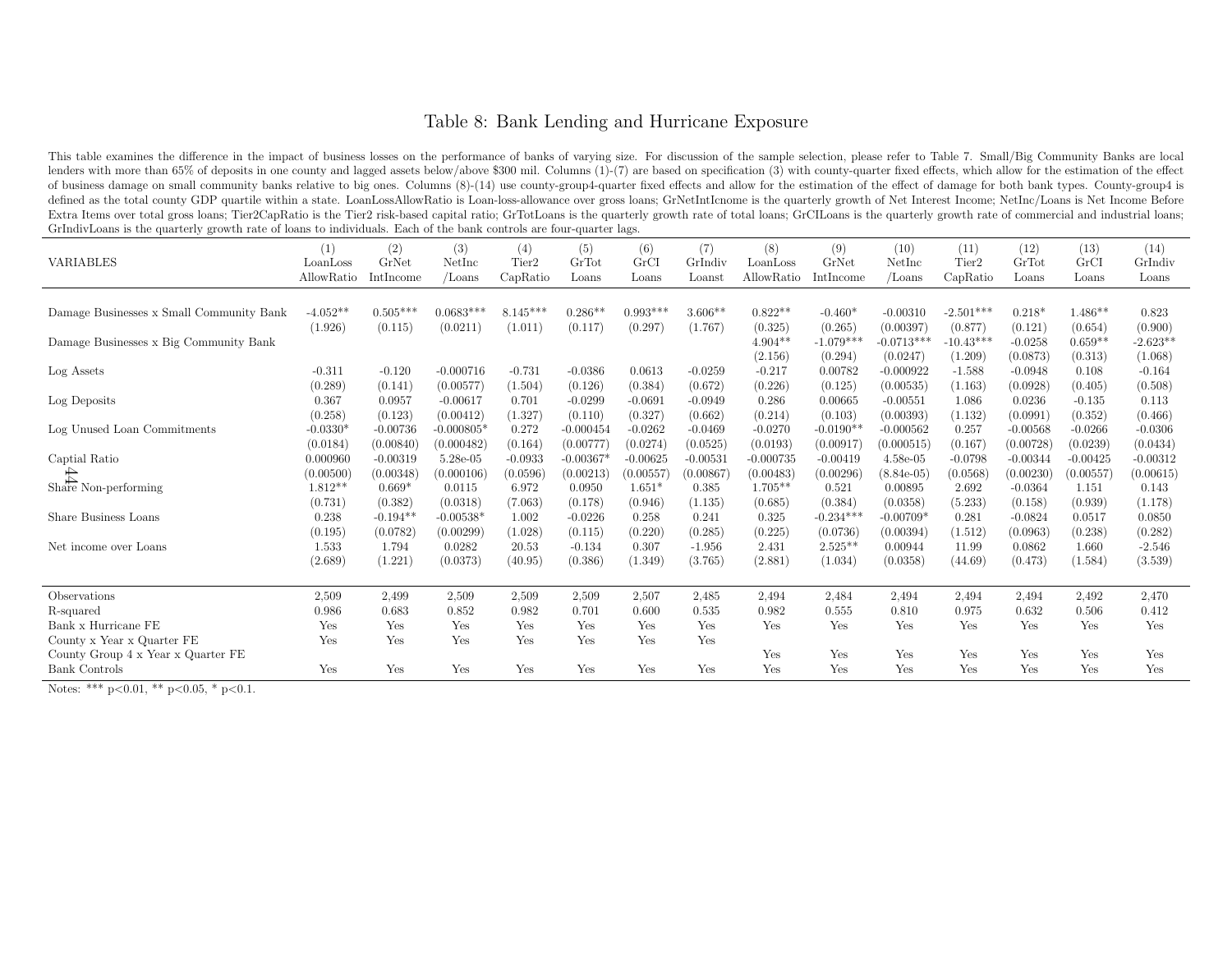### Table 9: Varying Share of Local Deposits

This table examines the stability of the main effect Local Finance with respect to the definition of local lenders. All of the results are based on specification (1). Columns (1)-(3) use total count-industry monthly employment growth as a dependent variable; columns (4)-(6) use quarterly employment growth at firms with less than 20 employees; columns (7)-(9) use monthly employment growth only in the Trade/Transportation/Utilities sector. The columns labeled 66% Dep use a measure of local finance (fraction of local deposits) where local lenders have more than 65% of deposits in one county. Columns labeled 90% Dep/100% Dep assume that local lenders have more than 90%/all deposits in one county. For definitions of variables and selection of sample please refer to Table 4 and Table 5.

|                                        | (1)         | (2)                    | (3)         | (4)         | (5)         | (6)                            | (7)                     | (8)                     | (9)                             |
|----------------------------------------|-------------|------------------------|-------------|-------------|-------------|--------------------------------|-------------------------|-------------------------|---------------------------------|
|                                        |             | Employment Growth: All |             |             |             | Employment Growth: Small Firms |                         |                         | Employment Growth: Trade Sector |
| VARIABLES                              | $66\%$ Dep  | $90\%$ Dep             | $100\%$ Dep | $66\%$ Dep  | $90\%$ Dep  | $100\%$ Dep                    | $66\%$ Dep              | $90\%$ Dep              | $100\%$ Dep                     |
|                                        |             |                        |             |             |             |                                |                         |                         |                                 |
| Damage Businesses                      | $-0.245***$ | $-0.166***$            | $-0.146***$ | $-0.950***$ | $-0.798***$ | $-0.690**$                     | $-0.221***$             | $-0.188***$             | $-0.177***$                     |
|                                        | (0.0496)    | (0.0475)               | (0.0459)    | (0.321)     | (0.298)     | (0.271)                        | (0.0517)                | (0.0518)                | (0.0496)                        |
| Damage Businesses x Local Finance      | $0.686***$  | $0.490**$              | $0.437**$   | $2.110**$   | $1.902*$    | 1.617                          | $0.365**$               | $0.321**$               | $0.270**$                       |
|                                        | (0.241)     | (0.196)                | (0.208)     | (1.019)     | (1.050)     | (1.078)                        | (0.129)                 | (0.121)                 | (0.111)                         |
| Local Finance                          | $-0.00316$  | $-0.00272$             | 0.000272    | $-0.00505$  | $-0.0171$   | $-0.0205*$                     | $-5.52e-05$             | $-0.000674$             | 0.000630                        |
|                                        | (0.00195)   | (0.00215)              | (0.00268)   | (0.0103)    | (0.0104)    | (0.0113)                       | (0.00347)               | (0.00259)               | (0.00325)                       |
| Damage Households                      | $-0.0702*$  | $-0.0800*$             | $-0.0811*$  | $-0.328**$  | $-0.324**$  | $-0.329**$                     | 0.0309                  | 0.0236                  | 0.0239                          |
|                                        | (0.0374)    | (0.0421)               | (0.0429)    | (0.162)     | (0.162)     | (0.164)                        | (0.0518)                | (0.0524)                | (0.0523)                        |
| Population Displacements               | $-0.286$    | $-0.182$               | $-0.106$    | $-0.359$    | $-0.124$    | 0.113                          | $-0.464**$              | $-0.395*$               | $-0.349*$                       |
|                                        | (0.204)     | (0.241)                | (0.253)     | (0.675)     | (0.728)     | (0.788)                        | (0.175)                 | (0.204)                 | (0.183)                         |
| GDP                                    | $-0.00130$  | $-0.00124$             | $-0.00137$  | $-0.00758$  | $-0.00672$  | $-0.00696$                     | $-2.47e-05$             | $4.21e-05$              | $-3.63e-05$                     |
|                                        | (0.00172)   | (0.00166)              | (0.00166)   | (0.0143)    | (0.0141)    | (0.0142)                       | (0.00255)               | (0.00249)               | (0.00251)                       |
| Labor Productivity                     | $-0.00362$  | $-0.00353$             | $-0.00365$  | $-0.00563$  | $-0.00513$  | $-0.00509$                     | $-0.00786$              | $-0.00771$              | $-0.00795$                      |
|                                        | (0.00424)   | (0.00422)              | (0.00421)   | (0.0207)    | (0.0208)    | (0.0208)                       | (0.00645)               | (0.00634)               | (0.00633)                       |
| Fraction in 20-less Employee Firms     | $0.0144***$ | $0.0144**$             | $0.0144**$  | $-0.0181$   | $-0.0172$   | $-0.0172$                      | 0.00338                 | 0.00371                 | 0.00372                         |
|                                        | (0.00535)   | (0.00552)              | (0.00550)   | (0.0206)    | (0.0208)    | (0.0206)                       | (0.00577)               | (0.00585)               | (0.00589)                       |
| Fraction in 3-less Year Old Firms      | $-0.000843$ | $-0.00137$             | $-0.00116$  | $-0.0189$   | $-0.0205$   | $-0.0188$                      | 0.00354                 | 0.00313                 | 0.00277                         |
|                                        | (0.00396)   | (0.00400)              | (0.00403)   | (0.0198)    | (0.0197)    | (0.0196)                       | (0.0134)                | (0.0137)                | (0.0137)                        |
| <b>GDP HHI</b>                         | 0.00153     | 0.00203                | 0.00221     | $-0.0222$   | $-0.0195$   | $-0.0186$                      | $-0.000337$             | $2.24e-05$              | 0.000159                        |
|                                        | (0.00694)   | (0.00682)              | (0.00677)   | (0.0310)    | (0.0309)    | (0.0312)                       | (0.00497)               | (0.00520)               | (0.00511)                       |
|                                        |             |                        |             |             |             |                                |                         |                         |                                 |
| Observations                           | 59,483      | 59,483                 | 59,483      | 17,529      | 17,529      | 17,529                         | 13,384                  | 13,384                  | 13,384                          |
| R-squared                              | 0.355       | 0.354                  | 0.354       | 0.540       | 0.539       | 0.539                          | 0.345                   | 0.345                   | 0.344                           |
| County x Ind FE                        | Yes         | Yes                    | Yes         | Yes         | Yes         | Yes                            | Yes                     | Yes                     | Yes                             |
| CountyGr10 x Ind x YearMonth FE        | Yes         | Yes                    | Yes         | Yes         | Yes         | Yes                            | Yes                     | Yes                     | Yes                             |
| Damage Businesses at Local Finance p25 | $-0.245***$ | $-0.166***$            | $-0.146***$ | $-0.950***$ | $-0.798***$ | $-0.690**$                     | $-0.221***$             | $-0.188***$             | $-0.177***$                     |
|                                        | (0.0496)    | (0.0475)               | (0.0459)    | (0.321)     | (0.298)     | (0.271)                        |                         |                         |                                 |
| Damage Businesses at Local Finance p50 | $-0.149***$ | $-0.0974*$             | $-0.0853$   | $-0.655**$  | $-0.532**$  | $-0.463*$                      | (0.0517)<br>$-0.170***$ | (0.0518)<br>$-0.143***$ | (0.0496)<br>$-0.139***$         |
|                                        | (0.0424)    | (0.0520)               | (0.0559)    | (0.265)     | (0.263)     | (0.268)                        | (0.0473)                | (0.0463)                | (0.0458)                        |
| Damage Businesses at Local Finance p75 | 0.00182     | 0.0103                 | 0.0108      | $-0.190$    | $-0.114$    | $-0.107$                       | $-0.0899*$              | $-0.0720$               | $-0.0794$                       |
|                                        | (0.0731)    | (0.0802)               | (0.0903)    | (0.318)     | (0.356)     | (0.402)                        | (0.0535)                | (0.0498)                | (0.0500)                        |
|                                        |             |                        |             |             |             |                                |                         |                         |                                 |

Notes: \*\*\* p<0.01, \*\* p<0.05, \* p<0.1.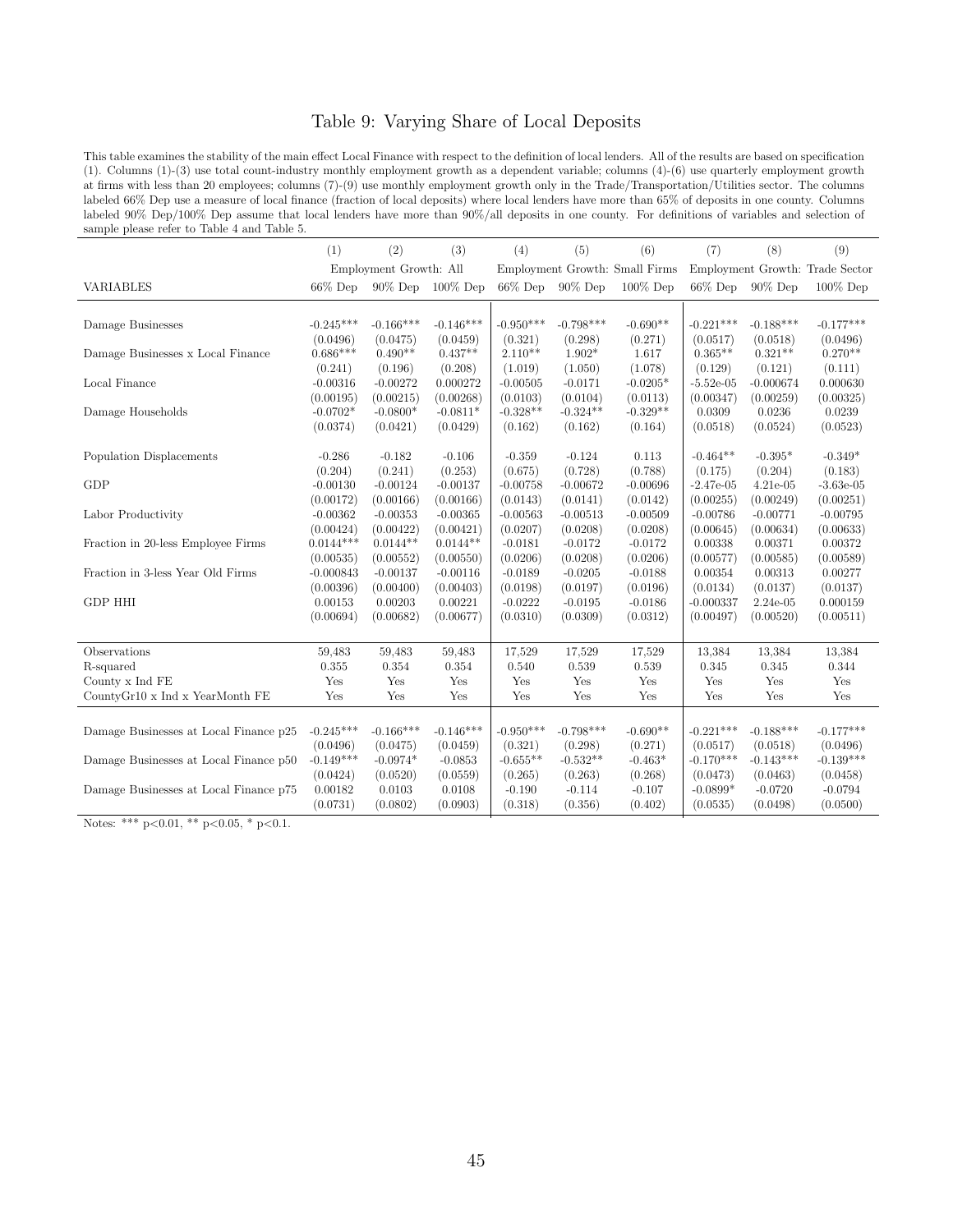## Figure 1: Employment Impact of Business Damage

This figure plots average employment growth for counties with business damage above/below 0.5% for each of the five months before and after the impact. The dynamic response for places with above 0.5% business loss is provided in the top panel. The grey lines represent the 95% confidence interval. Month 0 is the month of the impact of a hurricane.

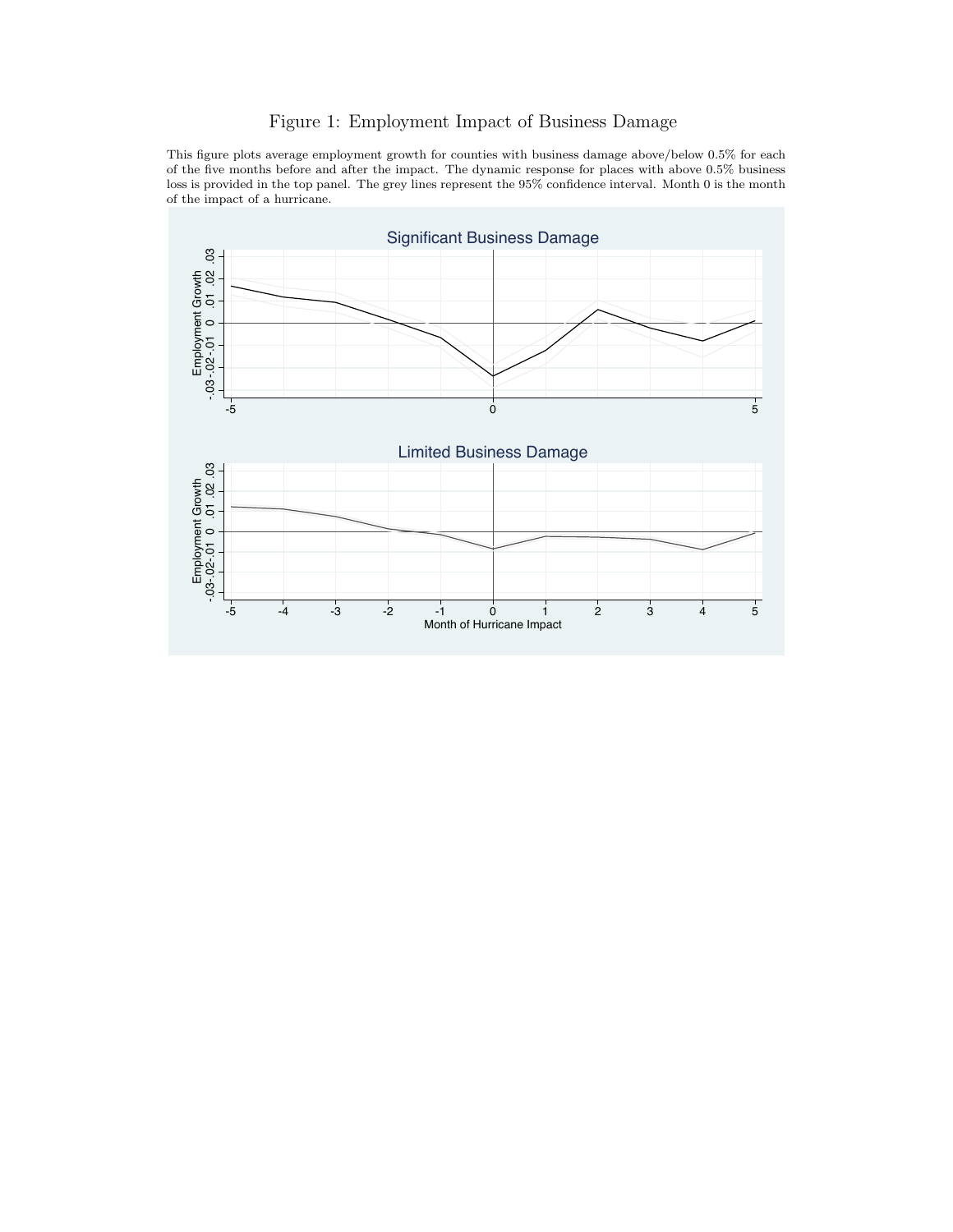## Figure 2: Access to Local Finance and Business Damage

This figure plots average employment growth for counties with business damage above 0.5%, divided by the median access to local finance. Access to Finance is measured by the fraction of local deposits in a county. The grey lines represent the 95% confidence interval. Month 0 is the month of the impact of a hurricane.

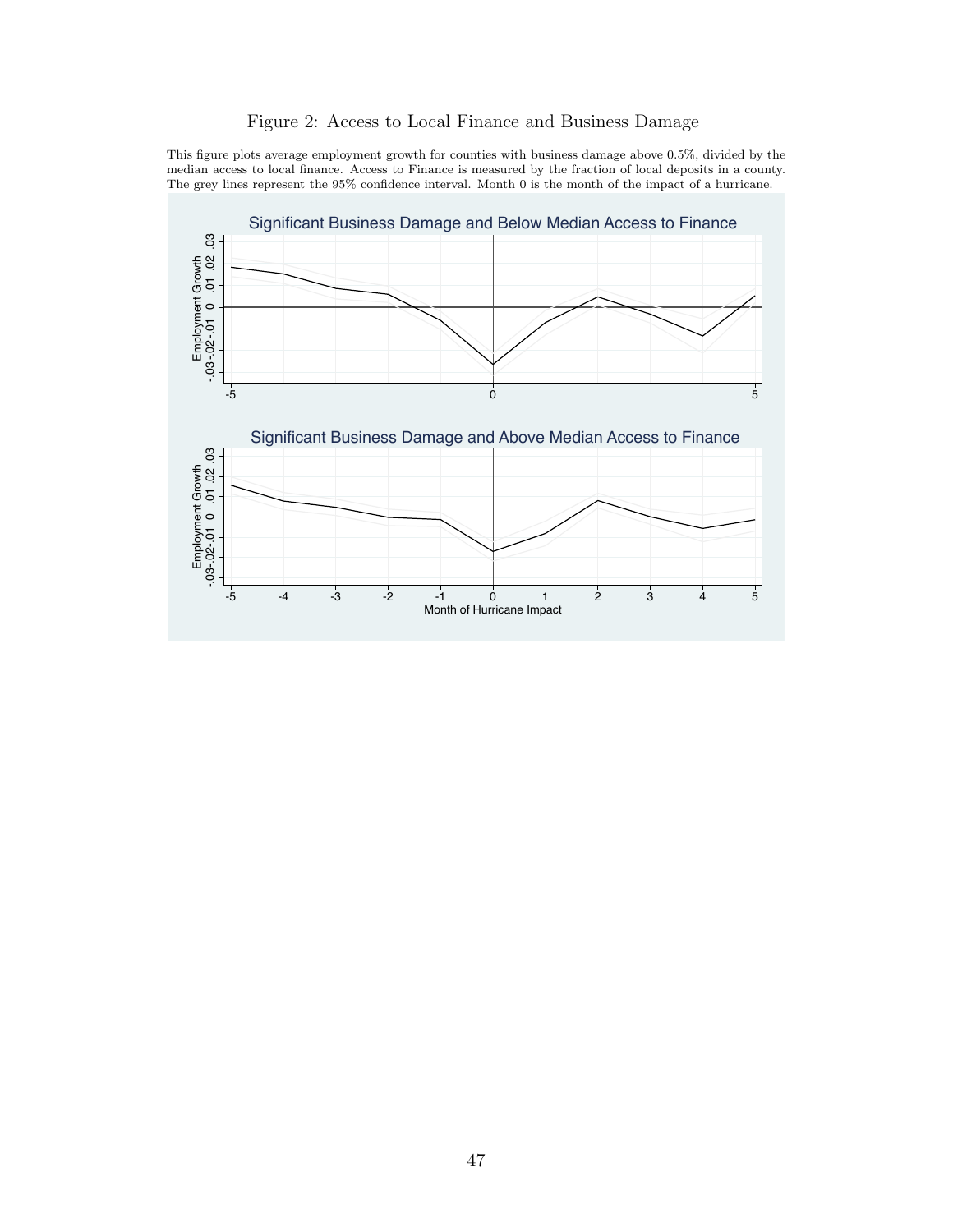# References

- Accornero, Matteo, Piergiorgio Alessandri, Luisa Carpinelli, and Alberto Maria Sorrentino (2017), "Non-performing loans and the supply of bank credit: evidence from italy." Bank of Italy Occasional Paper.
- Agarwal, Sumit and Robert Hauswald (2010), "Distance and private information in lending." The Review of Financial Studies, 23, 2757–2788.
- Ashcraft, Adam B (2006), "New evidence on the lending channel." Journal of Money, Credit and Banking, 751–775.
- Aubuchon, Craig P, David C Wheelock, et al. (2010), "The geographic distribution and characteristics of us bank failures, 2007-2010: do bank failures still reflect local economic conditions?" Federal Reserve Bank of St. Louis Review, 92, 395–415.
- Baade, Robert A, Robert Baumann, and Victor Matheson (2007), "Estimating the economic impact of natural and social disasters, with an application to hurricane katrina." Urban Studies, 44, 2061–2076.
- Basker, Emek and Javier Miranda (2018), "Taken by storm: business financing and survival in the aftermath of hurricane katrina." Journal of Economic Geography, 18, 1285–1313.
- Becker, Bo (2007), "Geographical segmentation of us capital markets." *Journal of Financial* economics, 85, 151–178.
- Belasen, Ariel R and Solomon W Polachek (2008), "How hurricanes affect wages and employment in local labor markets." American Economic Review, 98, 49–53.
- Berg, Gunhild and Jan Schrader (2012), "Access to credit, natural disasters, and relationship lending." Journal of Financial Intermediation, 21, 549–568.
- Berger, Allen N, Geraldo Cerqueiro, and María Fabiana Penas (2015), "Market size structure and small business lending: Are crisis times different from normal times?" Review of Finance, 19, 1965–1995.
- Berger, Allen N, Nathan H Miller, Mitchell A Petersen, Raghuram G Rajan, and Jeremy C Stein (2005), "Does function follow organizational form? evidence from the lending practices of large and small banks." Journal of Financial economics, 76, 237–269.
- Boustan, Leah Platt, Matthew E Kahn, Paul W Rhode, and Maria Lucia Yanguas (2020), "The effect of natural disasters on economic activity in us counties: A century of data." Journal of Urban Economics, 103257.
- Chavaz, Matthieu (2014), "Riders of the storm: Economic shock & bank lending in a natural experiment." Technical report, Working Paper.
- Cortés, Kristle Romero (2014), "Rebuilding after disaster strikes: How local lenders aid in the recovery."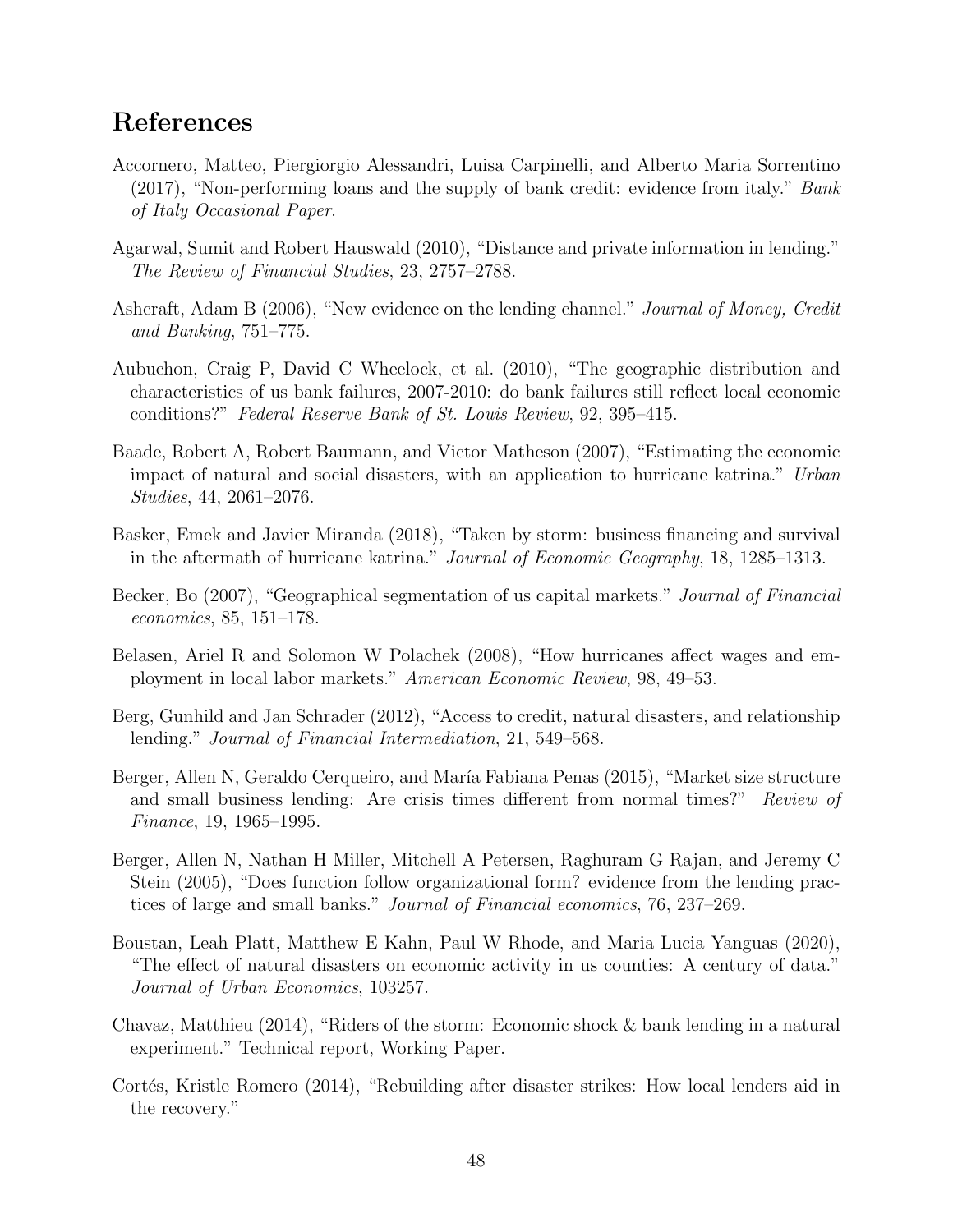- Cortés, Kristle Romero and Philip E Strahan  $(2017)$ , "Tracing out capital flows: How financially integrated banks respond to natural disasters." Journal of Financial Economics, 125, 182–199.
- Degryse, Hans and Steven Ongena (2005), "Distance, lending relationships, and competition." The Journal of Finance, 60, 231–266.
- Demsetz, Rebecca S and Philip E Strahan (1997), "Diversification, size, and risk at bank holding companies." *Journal of money, credit, and banking*, 300–313.
- Deng, Saiying Esther, Elyas Elyasiani, and Connie X Mao (2007), "Diversification and the cost of debt of bank holding companies." Journal of Banking & Finance, 31, 2453–2473.
- Deryugina, Tatyana (2017), "The fiscal cost of hurricanes: Disaster aid versus social insurance." American Economic Journal: Economic Policy, 9, 168–98.
- Emmons, William R, R Alton Gilbert, and Timothy J Yeager (2004), "Reducing the risk at small community banks: is it size or geographic diversification that matters?" Journal of Financial Services Research, 25, 259–281.
- Ewing, Bradley T, Jamie B Kruse, and Mark A Thompson (2003), "A comparison of employment growth and stability before and after the fort worth tornado." *Global Environmental* Change Part B: Environmental Hazards, 5, 83–91.
- Garmaise, Mark J and Tobias J Moskowitz (2009), "Catastrophic risk and credit markets." The Journal of Finance, 64, 657–707.
- Gilje, Erik P (2019), "Does local access to finance matter? evidence from us oil and natural gas shale booms." Management Science, 65, 1–18.
- Guimaraes, Paulo, Frank L Hefner, and Douglas P Woodward (1993), "Wealth and income effects of natural disasters: An econometric analysis of hurricane hugo." Review of Regional Studies, 23, 97–114.
- Gunther, Jeffery W, Kenneth J Robinson, et al. (1999), "Industry mix and lending environment variability: what does the average bank face?" Economic and Financial Review-Federal Reserve Bank of Dallas, 24–31.
- Hosono, Kaoru, Daisuke Miyakawa, Taisuke Uchino, Makoto Hazama, Arito Ono, Hirofumi Uchida, and Iichiro Uesugi (2016), "Natural disasters, damage to banks, and firm investment." International Economic Review, 57, 1335–1370.
- Koetter, Michael, Felix Noth, and Oliver Rehbein (2019), "Borrowers under water! rare disasters, regional banks, and recovery lending." Journal of Financial Intermediation, 100811.
- Kousky, Carolyn (2014), "Informing climate adaptation: A review of the economic costs of natural disasters." Energy economics, 46, 576–592.